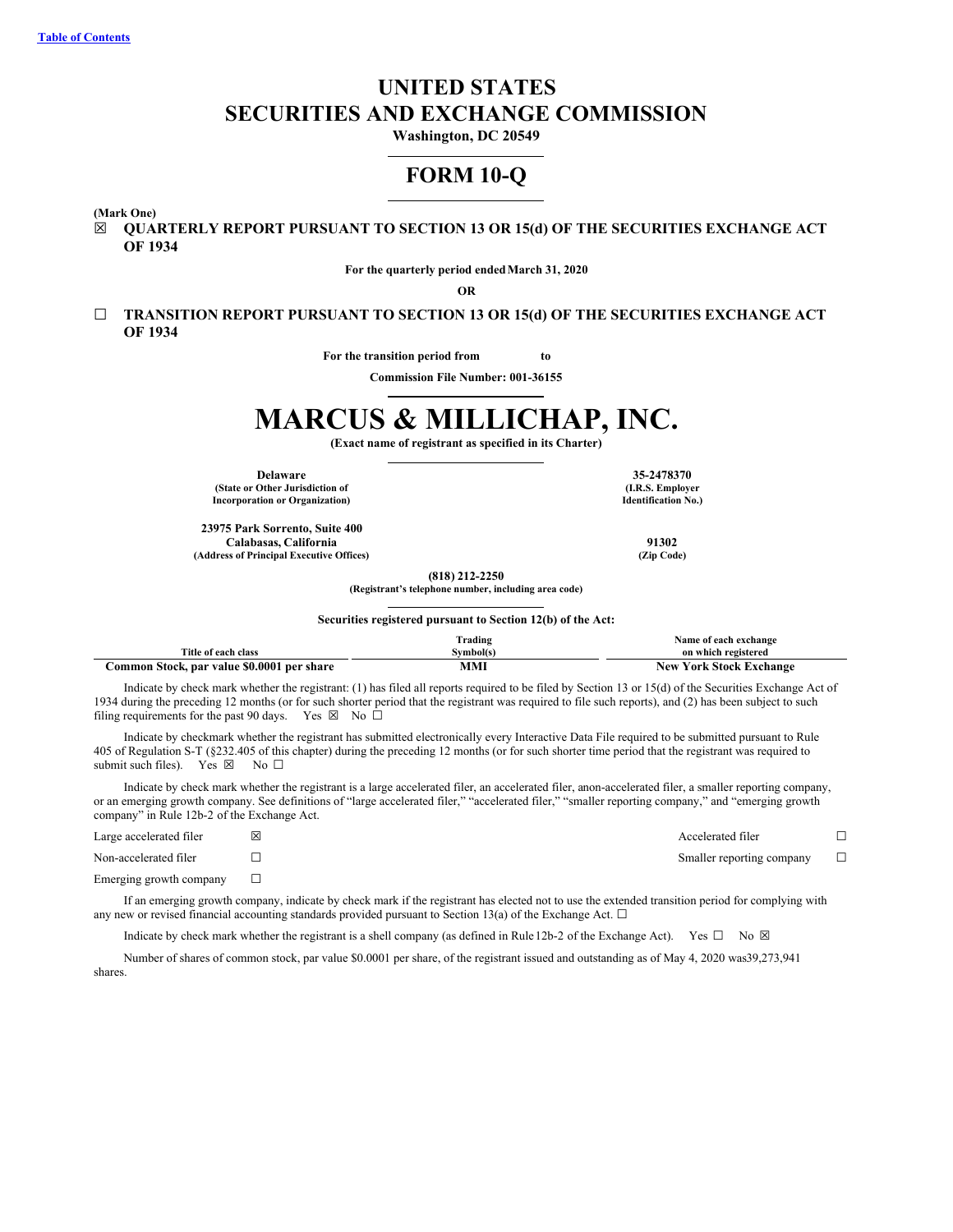#### **MARCUS & MILLICHAP, INC. TABLE OF CONTENTS**

<span id="page-1-0"></span>

| <b>PART I. FINANCIAL INFORMATION</b>                                                                                             |                |
|----------------------------------------------------------------------------------------------------------------------------------|----------------|
| <b>Item 1. Financial Statements</b>                                                                                              | Page           |
| Condensed Consolidated Balance Sheets at March 31, 2020 (Unaudited) and December 31, 2019                                        | 3              |
| Condensed Consolidated Statements of Net and Comprehensive Income for the Three Months Ended March 31, 2020 and 2019 (Unaudited) | $\overline{4}$ |
| Condensed Consolidated Statements of Stockholders' Equity for the Three Months Ended March 31, 2020 and 2019 (Unaudited)         | 5              |
| Condensed Consolidated Statements of Cash Flows for the Three Months Ended March 31, 2020 and 2019 (Unaudited)                   | 6              |
| Notes to Condensed Consolidated Financial Statements (Unaudited)                                                                 | 7              |
| <u>Item 2. Management's Discussion and Analysis of Financial Condition and Results of Operations</u>                             | 27             |
| <b>Item 3. Quantitative and Qualitative Disclosures About Market Risk</b>                                                        | 38             |
| <b>Item 4. Controls and Procedures</b>                                                                                           | 39             |
| <b>PART II. OTHER INFORMATION</b>                                                                                                |                |
| <b>Item 1. Legal Proceedings</b>                                                                                                 | 40             |
| <b>Item 1A. Risk Factors</b>                                                                                                     | 40             |
| <b>Item 2. Unregistered Sales of Equity Securities and Use of Proceeds</b>                                                       | 40             |
| <b>Item 3. Defaults Upon Senior Securities</b>                                                                                   | 41             |
| <b>Item 4. Mine Safety Disclosures</b>                                                                                           | 41             |
| <b>Item 5. Other Information</b>                                                                                                 | 41             |
| <b>Item 6. Exhibits</b>                                                                                                          | 41             |
| <b>SIGNATURES</b>                                                                                                                | 42             |
|                                                                                                                                  |                |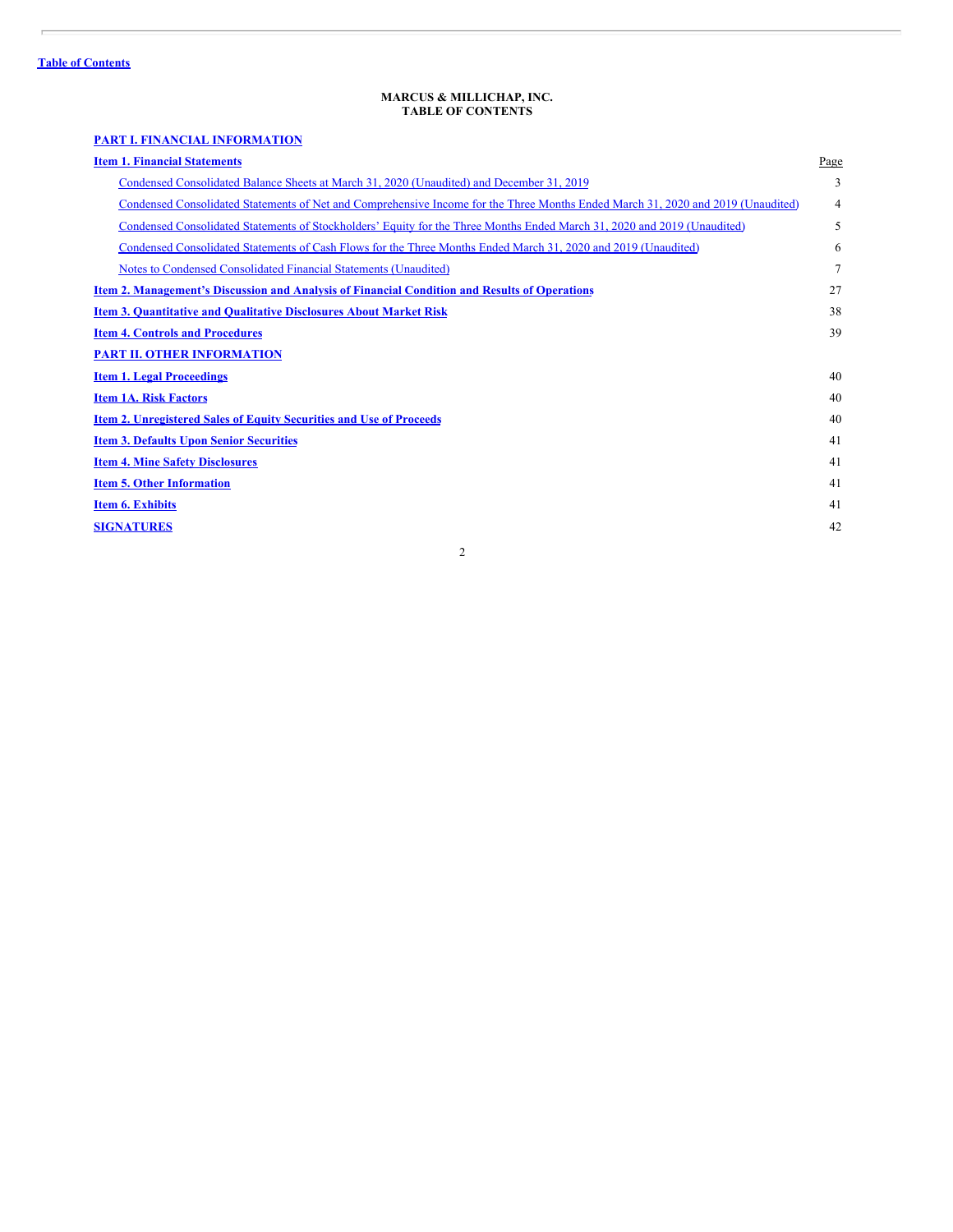### **PART I. FINANCIAL INFORMATION**

#### <span id="page-2-1"></span><span id="page-2-0"></span>**Item 1. Financial Statements**

#### **MARCUS & MILLICHAP, INC. CONDENSED CONSOLIDATED BALANCE SHEETS (in thousands, except for shares and par value)**

|                                                                                                                                                     | March 31,<br>2020<br>(Unaudited) | December 31,<br>2019 |
|-----------------------------------------------------------------------------------------------------------------------------------------------------|----------------------------------|----------------------|
| Assets                                                                                                                                              |                                  |                      |
| Current assets:                                                                                                                                     |                                  |                      |
| Cash and cash equivalents                                                                                                                           | \$189,760                        | \$<br>232,670        |
| Commissions receivable, net                                                                                                                         | 3,600                            | 5.003                |
| Prepaid expenses                                                                                                                                    | 9,072                            | 10,676               |
| Income tax receivable                                                                                                                               | 929                              | 4,999                |
| Marketable debt securities, available-for-sale (includes amortized cost and an allowance for credit losses of \$143,115                             |                                  |                      |
| and \$0, respectively, at March 31, 2020)                                                                                                           | 143,864                          | 150,752              |
| Advances and loans, net                                                                                                                             | 1,969                            | 2,882                |
| Other assets                                                                                                                                        | 2,871                            | 3,185                |
| Total current assets                                                                                                                                | 352,065                          | 410.167              |
| Property and equipment, net                                                                                                                         | 23,173                           | 22,643               |
| Operating lease right-of-use assets, net                                                                                                            | 88,454                           | 90,535               |
| Marketable debt securities, available-for-sale (includes amortized cost and an allowance for credit losses of \$44,954 and                          |                                  |                      |
| \$0, respectively, at March 31, 2020)                                                                                                               | 45,210                           | 60,809               |
| Assets held in rabbi trust                                                                                                                          | 7,992                            | 9,452                |
| Deferred tax assets, net                                                                                                                            | 20,959                           | 22,122               |
| Goodwill and other intangible assets, net                                                                                                           | 31,254                           | 22,312               |
| Advances and loans, net                                                                                                                             | 96,857                           | 66,647               |
| Other assets                                                                                                                                        | 4,365                            | 4,347                |
| <b>Total</b> assets                                                                                                                                 | \$670,329                        | \$<br>709,034        |
| Liabilities and stockholders' equity                                                                                                                |                                  |                      |
| <b>Current liabilities:</b>                                                                                                                         |                                  |                      |
| Accounts payable and other liabilities                                                                                                              | \$10,642                         | \$<br>10,790         |
| Notes payable to former stockholders                                                                                                                | 6,564                            | 6,564                |
| Deferred compensation and commissions                                                                                                               | 25,253                           | 44,301               |
| Operating lease liabilities                                                                                                                         | 17,715                           | 17,762               |
| Accrued bonuses and other employee related expenses                                                                                                 | 5,339                            | 22,388               |
| Total current liabilities                                                                                                                           | 65,513                           | 101,805              |
| Deferred compensation and commissions                                                                                                               | 28,220                           | 45,628               |
| Operating lease liabilities                                                                                                                         | 61,677                           | 63,155               |
| Other liabilities                                                                                                                                   | 5,627                            | 3,539                |
| <b>Total liabilities</b>                                                                                                                            | 161,037                          | 214,127              |
| Commitments and contingencies                                                                                                                       |                                  |                      |
| Stockholders' equity:                                                                                                                               |                                  |                      |
| Preferred stock, \$0.0001 par value:                                                                                                                |                                  |                      |
| Authorized shares -25,000,000; issued and outstanding shares – none at March 31, 2020 and December 31,                                              |                                  |                      |
| 2019, respectively                                                                                                                                  |                                  |                      |
| Common stock, \$0.0001 par value:                                                                                                                   |                                  |                      |
| Authorized shares – 150,000,000; issued and outstanding shares – 39,272,429 and 39,153,195 at March 31, 2020<br>and December 31, 2019, respectively | $\overline{4}$                   | $\overline{4}$       |
| Additional paid-in capital                                                                                                                          | 105,601                          | 104,658              |
| Stock notes receivable from employees                                                                                                               | (4)                              | (4)                  |
| Retained earnings                                                                                                                                   | 401,308                          | 388,271              |
| Accumulated other comprehensive income                                                                                                              | 2,383                            | 1,978                |
| Total stockholders' equity                                                                                                                          | 509.292                          | 494.907              |
| Total liabilities and stockholders' equity                                                                                                          | \$670,329                        | \$<br>709,034        |

*See accompanying notes to condensed consolidated financial statements.*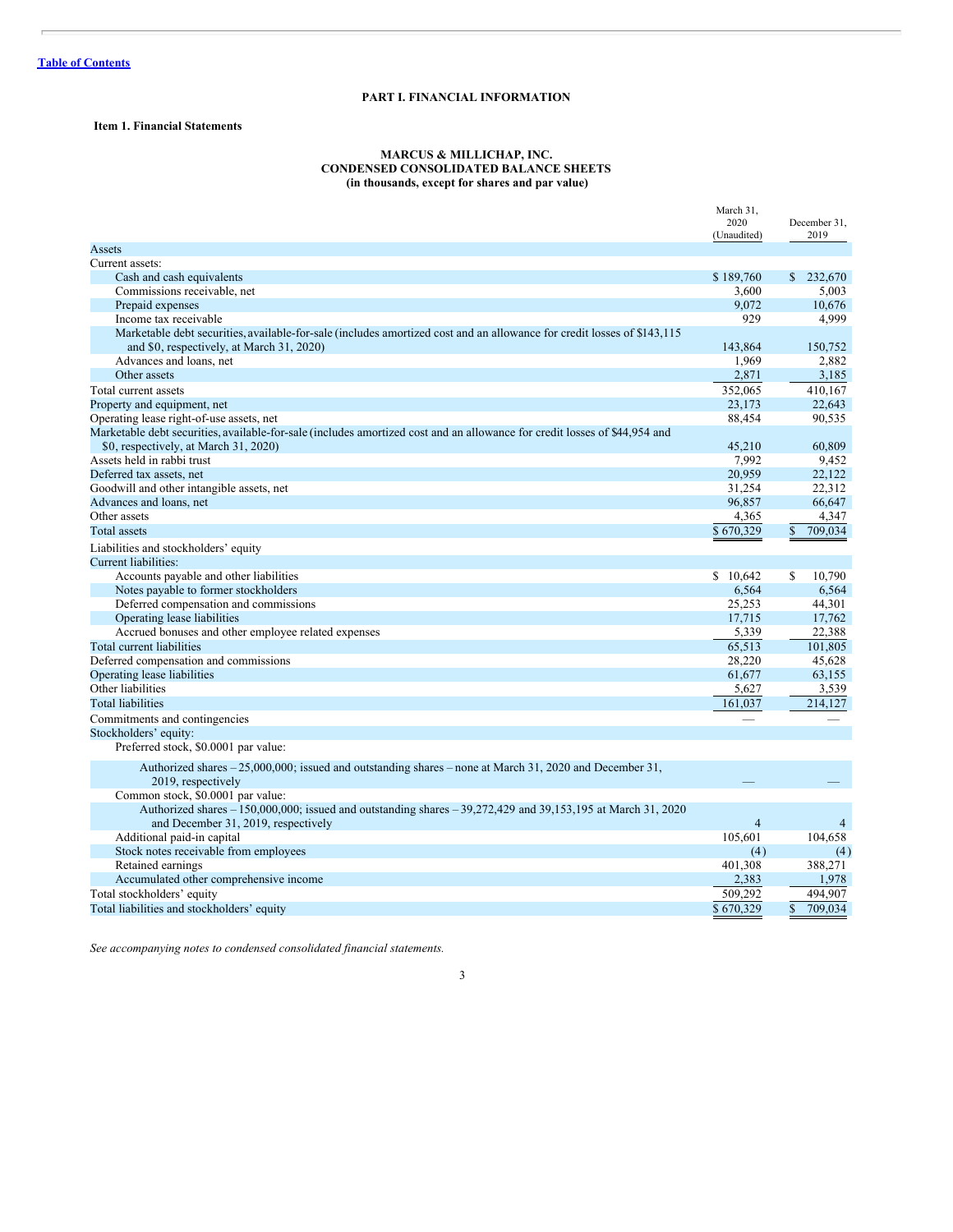# **MARCUS & MILLICHAP, INC.**

#### **CONDENSED CONSOLIDATED STATEMENTS OF NET AND COMPREHENSIVE INCOME (in thousands, except per share amounts)**

*(Unaudited)*

<span id="page-3-0"></span>

|                                                                                                                        |                    | Three Months Ended<br>March 31, |                    |           |
|------------------------------------------------------------------------------------------------------------------------|--------------------|---------------------------------|--------------------|-----------|
|                                                                                                                        |                    | 2020                            |                    | 2019      |
| Revenues:                                                                                                              |                    |                                 |                    |           |
| Real estate brokerage commissions                                                                                      |                    | \$171,829                       |                    | \$144,937 |
| Financing fees                                                                                                         |                    | 15,351                          |                    | 13,732    |
| Other revenues                                                                                                         |                    | 3,537                           |                    | 2,038     |
| <b>Total revenues</b>                                                                                                  |                    | 190,717                         |                    | 160,707   |
| Operating expenses:                                                                                                    |                    |                                 |                    |           |
| Cost of services                                                                                                       |                    | 113,757                         |                    | 91,688    |
| Selling, general and administrative expense                                                                            |                    | 54,860                          |                    | 48,918    |
| Depreciation and amortization expense                                                                                  |                    | 2,464                           |                    | 1,832     |
| Total operating expenses                                                                                               |                    | 171,081                         |                    | 142,438   |
| Operating income                                                                                                       |                    | 19.636                          |                    | 18,269    |
| Other (expense) income, net                                                                                            |                    | (366)                           |                    | 3,375     |
| Interest expense                                                                                                       |                    | (283)                           |                    | (349)     |
| Income before provision for income taxes                                                                               |                    | 18.987                          |                    | 21,295    |
| Provision for income taxes                                                                                             |                    | 5,917                           |                    | 5,657     |
| Net income                                                                                                             |                    | 13,070                          |                    | 15,638    |
| Other comprehensive (loss) income:                                                                                     |                    |                                 |                    |           |
| Marketable debt securities, available-for-sale:                                                                        |                    |                                 |                    |           |
| Change in unrealized (losses) gains                                                                                    |                    | (497)                           |                    | 858       |
| Less: reclassification adjustment for net losses (gains) included in other (expense) income, net                       |                    | 11                              |                    | (9)       |
| Net change, net of tax of \$(168) and \$288 for the three months ended March 31, 2020 and 2019, respectively           |                    | (486)                           |                    | 849       |
| Foreign currency translation gain (loss), net of tax of \$0 for each of the three months ended March 31, 2020 and 2019 |                    | 891                             |                    | (98)      |
| Total other comprehensive income                                                                                       |                    | 405                             |                    | 751       |
| Comprehensive income                                                                                                   | S.                 | 13,475                          |                    | \$16,389  |
| Earnings per share:                                                                                                    |                    |                                 |                    |           |
| <b>Basic</b>                                                                                                           | \$                 | 0.33                            | S                  | 0.40      |
| <b>Diluted</b>                                                                                                         | $\mathbf{\hat{S}}$ | 0.33                            | $\mathbf{\hat{S}}$ | 0.40      |
| Weighted average common shares outstanding:                                                                            |                    |                                 |                    |           |
| <b>Basic</b>                                                                                                           |                    | 39.541                          |                    | 39,311    |
| Diluted                                                                                                                |                    | 39,646                          |                    | 39,515    |

*See accompanying notes to condensed consolidated financial statements.*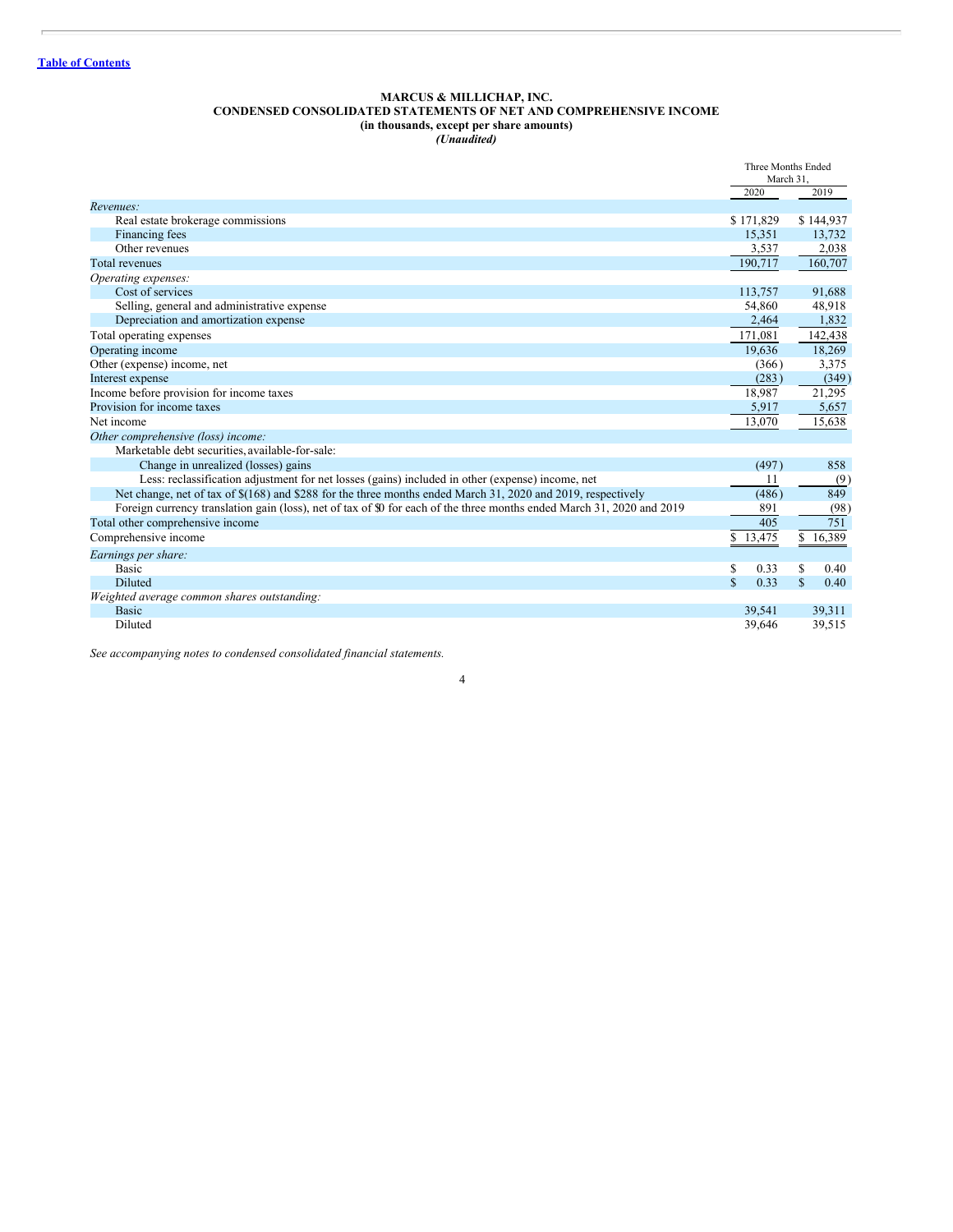#### **MARCUS & MILLICHAP, INC. CONDENSED CONSOLIDATED STATEMENTS OF STOCKHOLDERS' EQUITY (in thousands, except for shares)** *(Unaudited)*

<span id="page-4-0"></span>

|                                                                      |        |                        |               |                                |            | Three Months Ended March 31, 2020 |           |                      |           |
|----------------------------------------------------------------------|--------|------------------------|---------------|--------------------------------|------------|-----------------------------------|-----------|----------------------|-----------|
|                                                                      |        | Preferred Stock        | Common Stock  |                                | Additional | <b>Stock Notes</b><br>Receivable  |           | Accumulated<br>Other |           |
|                                                                      |        |                        |               |                                | Paid-In    | From                              | Retained  | Comprehensive        |           |
|                                                                      | Shares | Amount                 | Shares        | Amount                         | Capital    | Employees                         | Earnings  | Income               | Total     |
| Balance at December 31, 2019                                         |        | $s -$                  | 39,153,195    | $\mathbf{s}$<br>$\overline{4}$ | \$104,658  | $\mathbf S$<br>(4)                | \$388,271 | \$<br>1,978          | \$494,907 |
| Cumulative effect of a change in<br>accounting principle, net of tax |        |                        |               |                                |            |                                   | (33)      |                      | (33)      |
| Balance at January 1, 2020, as adjusted                              |        |                        | 39,153,195    | $\overline{4}$                 | 104,658    | (4)                               | 388,238   | 1.978                | 494,874   |
| Net and comprehensive income                                         |        |                        |               |                                |            |                                   | 13,070    | 405                  | 13,475    |
| Stock-based award activity                                           |        |                        |               |                                |            |                                   |           |                      |           |
| Stock-based compensation                                             |        |                        |               |                                | 2,632      |                                   |           |                      | 2,632     |
| Issuance of common stock for<br>vesting of restricted stock          |        |                        |               |                                |            |                                   |           |                      |           |
| units                                                                |        |                        | 170,106       |                                |            |                                   |           |                      |           |
| Shares withheld related to net<br>share settlement of stock-based    |        |                        |               |                                |            |                                   |           |                      |           |
| awards                                                               |        |                        | (50, 872)     |                                | (1,689)    |                                   |           |                      | (1,689)   |
| Balance as of March 31, 2020                                         |        |                        | 39,272,429    |                                | \$105,601  | (4)                               | \$401,308 | \$<br>2,383          | \$509,292 |
|                                                                      |        |                        |               |                                |            | Three Months Ended March 31, 2019 |           |                      |           |
|                                                                      |        |                        |               |                                |            | <b>Stock Notes</b>                |           | Accumulated          |           |
|                                                                      |        | <b>Preferred Stock</b> | Common Stock  |                                | Additional | Receivable                        |           | Other                |           |
|                                                                      |        |                        |               |                                | Paid-In    | From                              | Retained  | Comprehensive        |           |
|                                                                      | Shares | Amount                 | <b>Shares</b> | Amount                         | Capital    | Employees                         | Earnings  | Income               | Total     |
| Balance at December 31, 2018                                         |        | $s -$                  | 38,814,464    | $\mathbb{S}$<br>$\overline{4}$ | \$97,458   | $\mathbf S$<br>(4)                | \$311,341 | $\mathbf S$<br>775   | \$409,574 |
| Net and comprehensive income                                         |        |                        |               |                                |            |                                   | 15,638    | 751                  | 16,389    |
| Stock-based award activity                                           |        |                        |               |                                |            |                                   |           |                      |           |
| Stock-based compensation                                             |        |                        |               |                                | 2,341      |                                   |           |                      | 2,341     |
| Issuance of common stock for                                         |        |                        |               |                                |            |                                   |           |                      |           |
| vesting of restricted stock units                                    |        |                        | 284.396       |                                |            |                                   |           |                      |           |
| Shares withheld related to net<br>share settlement of stock-based    |        |                        |               |                                |            |                                   |           |                      |           |
| awards                                                               |        |                        | (56, 426)     |                                | (2,212)    |                                   |           |                      | (2,212)   |
| Balance as of March 31, 2019                                         |        | \$.                    | 39,042,434    | $\overline{4}$                 | \$97,587   | (4)<br>\$                         | \$326,979 | \$<br>1,526          | \$426,092 |

*See accompanying notes to condensed consolidated financial statements.*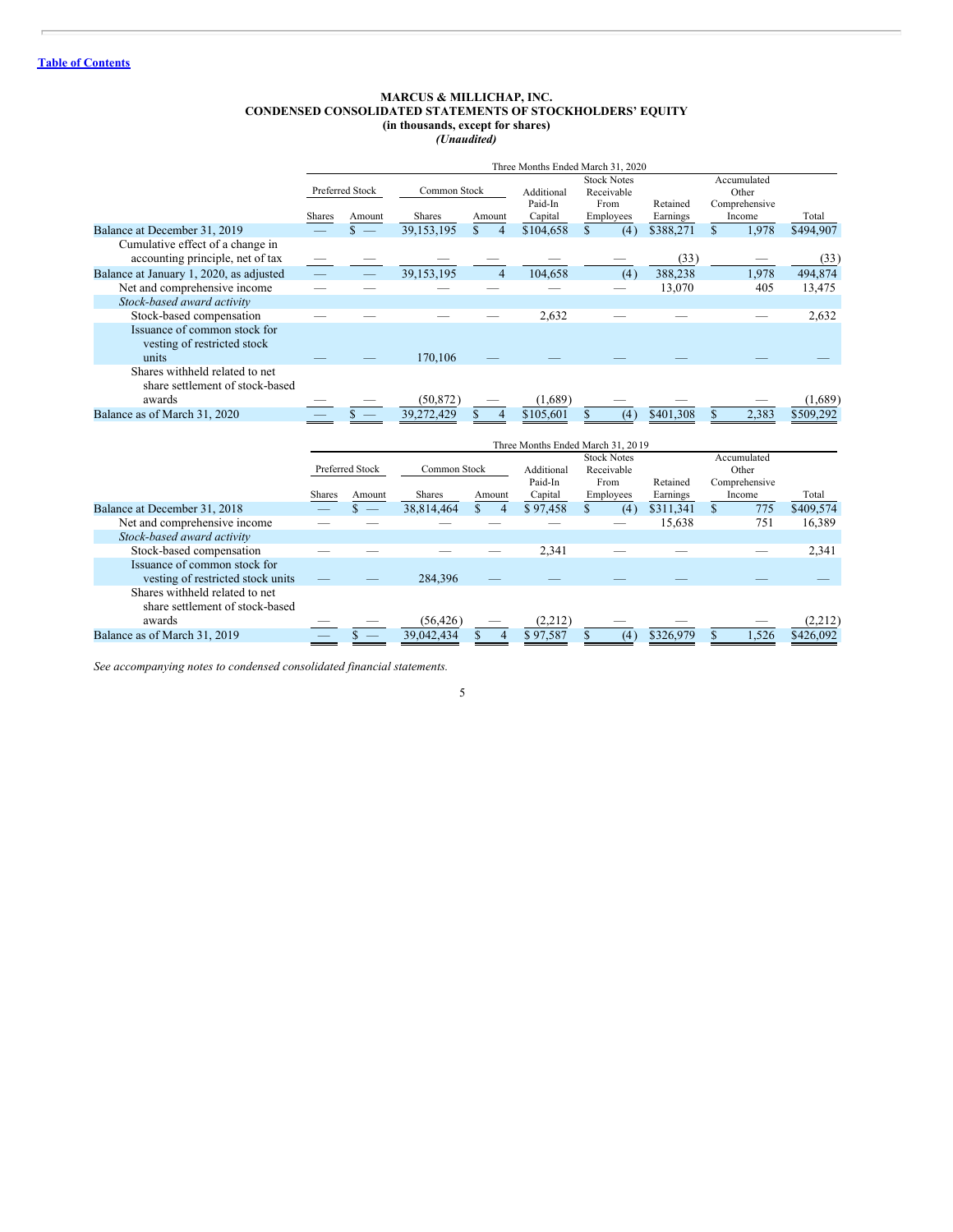#### **MARCUS & MILLICHAP, INC. CONDENSED CONSOLIDATED STATEMENTS OF CASH FLOWS (in thousands)** *(Unaudited)*

<span id="page-5-0"></span>

|                                                                                      | Three Months Ended<br>March 31, |                                   |
|--------------------------------------------------------------------------------------|---------------------------------|-----------------------------------|
|                                                                                      | 2020                            | 2019                              |
| <b>Cash flows from operating activities</b>                                          |                                 |                                   |
| Net income                                                                           | \$13,070                        | \$15,638                          |
| Adjustments to reconcile net income to net cash used in operating activities:        |                                 |                                   |
| Depreciation and amortization expense                                                | 2.464                           | 1.832                             |
| Amortization of right-of-use assets                                                  | 5,500                           | 5,081                             |
| Credit loss recovery                                                                 |                                 |                                   |
| Stock-based compensation                                                             | (120)<br>2,632                  | (104)<br>2,341                    |
| Deferred taxes, net                                                                  | 1,345                           |                                   |
| Unrealized foreign exchange loss                                                     | 1,024                           | 2,243<br>$\overline{\phantom{0}}$ |
| Net realized (gains) losses on marketable debt securities, available-for-sale        |                                 | 12                                |
| Other non-cash items                                                                 | (53)                            | 28                                |
|                                                                                      | 485                             |                                   |
| Changes in operating assets and liabilities:<br>Commissions receivable               |                                 |                                   |
|                                                                                      | 1,350<br>1,576                  | (1,171)                           |
| Prepaid expenses<br>Advances and loans                                               |                                 | (929)                             |
| Other assets                                                                         | (29, 441)                       | (6,663)                           |
|                                                                                      | (100)                           | (2,149)                           |
| Accounts payable and other liabilities                                               | (923)<br>4,070                  | 2,067                             |
| Income tax receivable/payable<br>Accrued bonuses and other employee related expenses |                                 | 3,117                             |
| Deferred compensation and commissions                                                | (17,035)<br>(33,898)            | (20,060)                          |
| Operating lease liabilities                                                          | (4, 477)                        | (35, 838)<br>(4,110)              |
| Other liabilities                                                                    | (262)                           | 67                                |
|                                                                                      |                                 |                                   |
| Net cash used in operating activities                                                | (52, 793)                       | (38, 598)                         |
| Cash flows from investing activities                                                 |                                 |                                   |
| Acquisition, net of cash received                                                    | (6,000)                         |                                   |
| Purchases of marketable debt securities, available-for-sale                          | (28,919)                        | (30, 117)                         |
| Proceeds from sales and maturities of marketable debt securities, available-for-sale | 50,623                          | 55,833                            |
| Issuances of employee notes receivable                                               | (211)                           |                                   |
| Payments received on employee notes receivable                                       | $\mathbf{1}$                    | $\overline{1}$                    |
| Purchase of property and equipment                                                   | (2,397)                         | (1,644)                           |
| Net cash provided by investing activities                                            | 13,097                          | 24,073                            |
| Cash flows from financing activities                                                 |                                 |                                   |
| Taxes paid related to net share settlement of stock-based awards                     | (1,689)                         | (2,212)                           |
| Principal payments on stock appreciation rights liability                            | (1,251)                         | 186                               |
| Net cash used in financing activities                                                | (2,940)                         | (2,026)                           |
| Effect of currency exchange rate changes on cash and cash equivalents                | (274)                           |                                   |
| Net decrease in cash and cash equivalents                                            | (42,910)                        | (16, 551)                         |
| Cash and cash equivalents at beginning of period                                     | 232,670                         | 214,683                           |
| Cash and cash equivalents at end of period                                           | \$189,760                       | \$198,132                         |
| Supplemental disclosures of cash flow information                                    |                                 |                                   |
| Interest paid during the period                                                      | 845<br>\$                       | \$<br>1,751                       |
| Income taxes paid, net                                                               | \$<br>503                       | \$<br>296                         |
|                                                                                      |                                 |                                   |

*See accompanying notes to condensed consolidated financial statements.*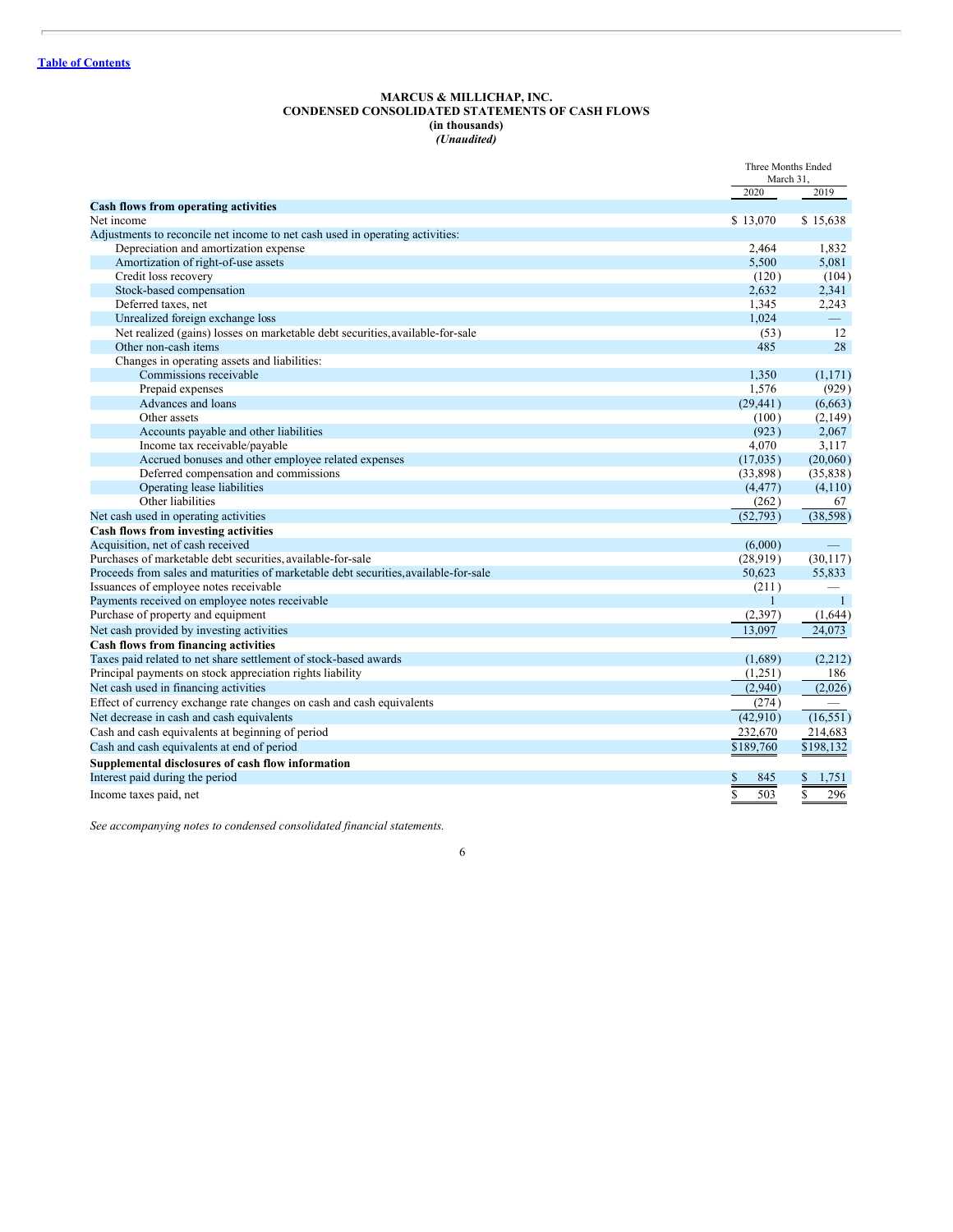#### <span id="page-6-0"></span>**1. Description of Business and Basis of Presentation**

#### **Description of Business**

Marcus & Millichap, Inc., (the "Company", "Marcus & Millichap", or "MMI"), a Delaware corporation, is a brokerage firm specializing in commercial real estate investment sales, financing, research and advisory services. As of March 31, 2020, MMI operates 82 offices in the United States and Canada through its wholly-owned subsidiaries, including the operations of Marcus & Millichap Capital Corporation.

#### *Reorganization and Initial Public Of ering*

MMI was formed in June 2013 in preparation for Marcus & Millichap Company ("MMC") tospin-off its majority owned subsidiary, Marcus & Millichap Real Estate Investment Services, Inc. ("MMREIS"). Prior to the initial public offering ("IPO") of MMI, all of the preferred and common stockholders of MMREIS (including MMC and employees of MMREIS) contributed all of their outstanding shares to MMI, in exchange for new MMI common stock. As a result, MMREIS became a wholly-owned subsidiary of MMI. Thereafter, MMC distributed 80.0% of the shares of MMI common stock to MMC's shareholders and exchanged the remaining portion of its shares of MMI common stock for cancellation of indebtedness of MMC. MMI completed its IPO in November 2013.

#### **Basis of Presentation**

The financial information presented in the accompanying unaudited condensed consolidated financial statements, has been prepared in accordance with rules and regulations of the U.S. Securities and Exchange Commission ("SEC") for quarterly reports on Form 10-Q and Article 10-01 of Regulation S-X. Accordingly, they do not include all of the information and footnotes required by U.S. generally accepted accounting principles ("U.S. GAAP") for complete financial statements. In the opinion of management, the accompanying unaudited condensed consolidated financial statements and notes include all adjustments (consisting only of normal recurring adjustments) necessary for a fair presentation of the condensed consolidated financial position, results of operations and cash flows for the periods presented. These unaudited condensed consolidated financial statements should be read in conjunction with the annual audited consolidated financial statements and notes thereto for the year ended December 31, 2019 included in the Company's Annual Report on Form 10-K filed on March 2, 2020 with the SEC. The results of the three months ended March 31, 2020 are not necessarily indicative of the results to be expected for the year ending December 31, 2020, for other interim periods or future years.

#### *Consolidation*

The accompanying condensed consolidated financial statements include the accounts of the Company and its wholly-owned subsidiaries. All significant intercompany balances and transactions have been eliminated in consolidation.

#### *Use of Estimates*

The preparation of condensed consolidated financial statements in conformity with U.S. GAAP requires management to make estimates and assumptions that affect the reported amounts of assets and liabilities and the related disclosures at the date of the condensed consolidated financial statements and the reported amounts of revenues and expenses during the reporting period. Actual results could differ from those estimates.

#### *Segment Reporting*

The Company follows U.S. GAAP for segment reporting, which requires reporting information on operating segments in interim and annual financial statements. Substantially all of the Company's operations involve the delivery of commercial real estate services to our customers including real estate investment sales, financing (including mortgage servicing) and consulting and advisory services. Management makes operating decisions, assesses performance and allocates resources based on an ongoing review of these integrated operations, which constitute the Company's only operating segment for financial reporting purposes.

#### **Reclassifications**

Certain prior-period amounts in the condensed consolidated balance sheet and statement of cash flows, Note 7 – "Selected Balance Sheet Data" and Note 10 – "Fair Value Measurements" have been reclassified to conform to the current period presentation. These changes had no impact on the previously reported condensed consolidated results of operations.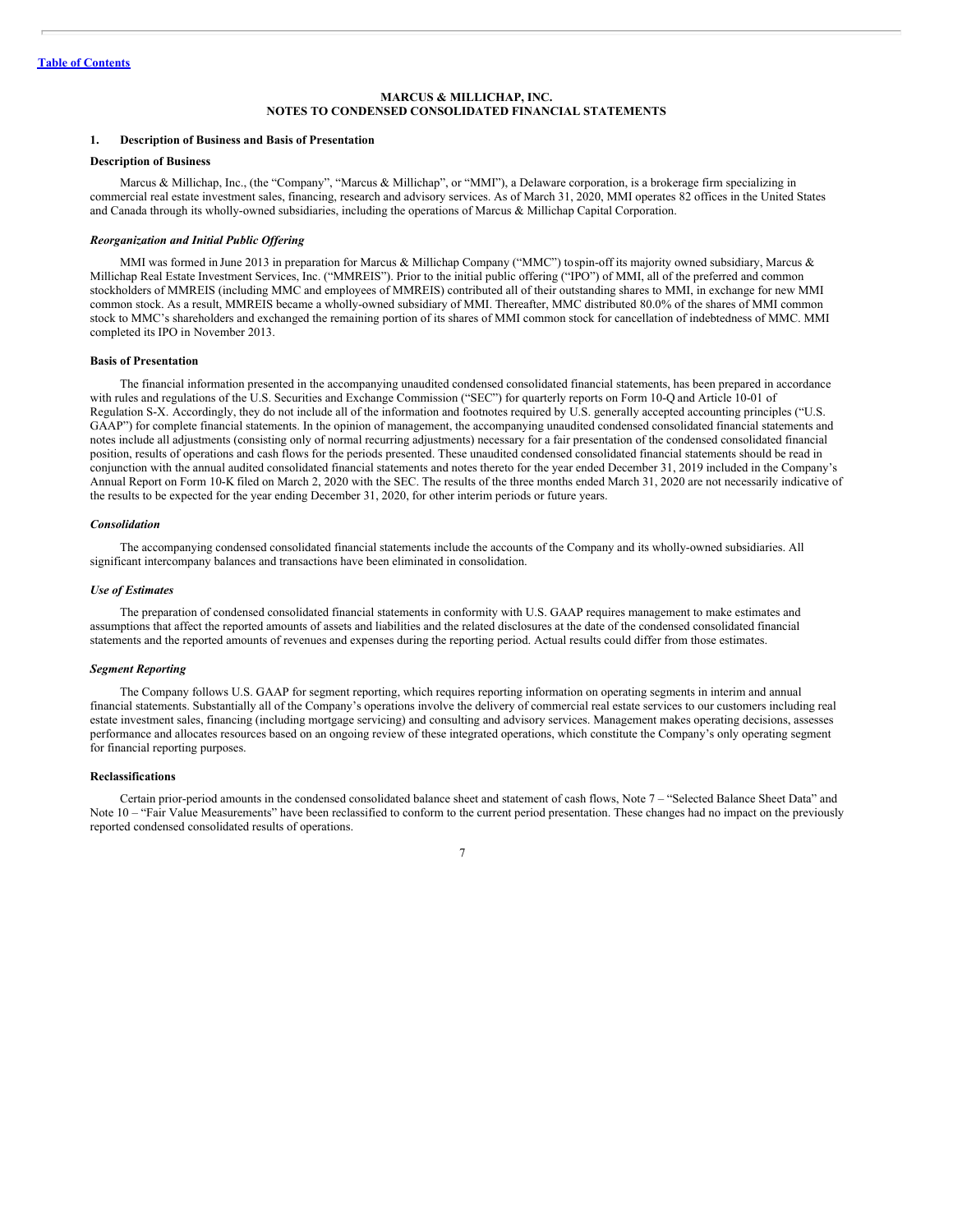#### **2. Accounting Policies and Recent Accounting Pronouncements**

#### **Accounting Policies**

The complete list of the Company's accounting policies is included in the Company's Annual Report on Form10-K filed on March 2, 2020 with the SEC. The following are updated, or new accounting policies related to the adoption of the credit losses standard.

#### *Cash and Cash Equivalents*

The Company considers cash equivalents to include short-term, highly liquid investments with maturities of three months or less when purchased. Portions of the balance of cash and cash equivalents were held in financial institutions, various money market funds with fixed and floating net asset values and short-term commercial paper. Money market funds have floating net asset values and may be subject to gating or liquidity fees. The Company assesses short-term commercial papers for impairment in connection with investments in marketable debt securities, available-for-sale. The likelihood of realizing material losses from cash and cash equivalents, including the excess of cash balances over federally insured limits, is remote.

#### *Commissions Receivable, Net*

Commissions receivable, net consists of commissions earned on brokerage and financing transactions for which payment has not yet been received. The Company evaluates the need for an allowance for credit losses based on consideration of historical experience, current conditions and forecasts of future economic conditions. The majority of commissions receivable are settled within 10 days after the close of escrow. The allowance for credit losses for commissions receivable was not material as of March 31, 2020 and December 31, 2019.

#### *Advances and Loans, Net*

Advances and loans, net includes amounts advanced and loans due from the Company's investment sales and financing professionals.

In order to attract and retain highly skilled professionals, from time to time, the Company advances funds to its investment sales and financing professionals. The advances are typically in the form of forgivable loans that have terms that are generally between 5 and 10 years. The principal amount of a forgivable loan and accrued interest are forgiven over the term of the loan, so long as the investment sales and financing professionals continue to be a service provider with the Company, or upon achieving contractual performance criteria. Amounts forgiven are charged to selling, general and administrative expense at the time the amounts are forgiven. If the investment sales and financing professional's relationship with the Company is terminated before the amount advanced is forgiven, the unforgiven amount becomes due and payable. The Company evaluates the need for an allowance for credit losses based on amounts advanced and expected forgiveness, in consideration of historical experience, current conditions and forecasts of future economic conditions. Estimated credit losses, net of any reversals, are charged to credit loss expense included in selling, general and administrative expense. Amounts are generally written off when amounts are determined to be no longer collectable. Accrued interest, when applicable, has historically been immaterial.

The Company, from time to time, enters into various agreements with certain of its investment sales and financing professionals whereby these individuals receive loans. The notes receivable along with stated interest, are typically collected from future commissions or repaid based on the terms stipulated in the respective agreements that are generally between 1 and 7 years . The Company evaluates the need for an allowance for credit losses for the loans based on historical experience, current conditions and reasonable and forecasts of future economic conditions. Estimated credit losses, net of any reversals, are charged to credit loss expense included in selling, general and administrative expense. Amounts are generally written off when amounts are determined to be no longer collectable.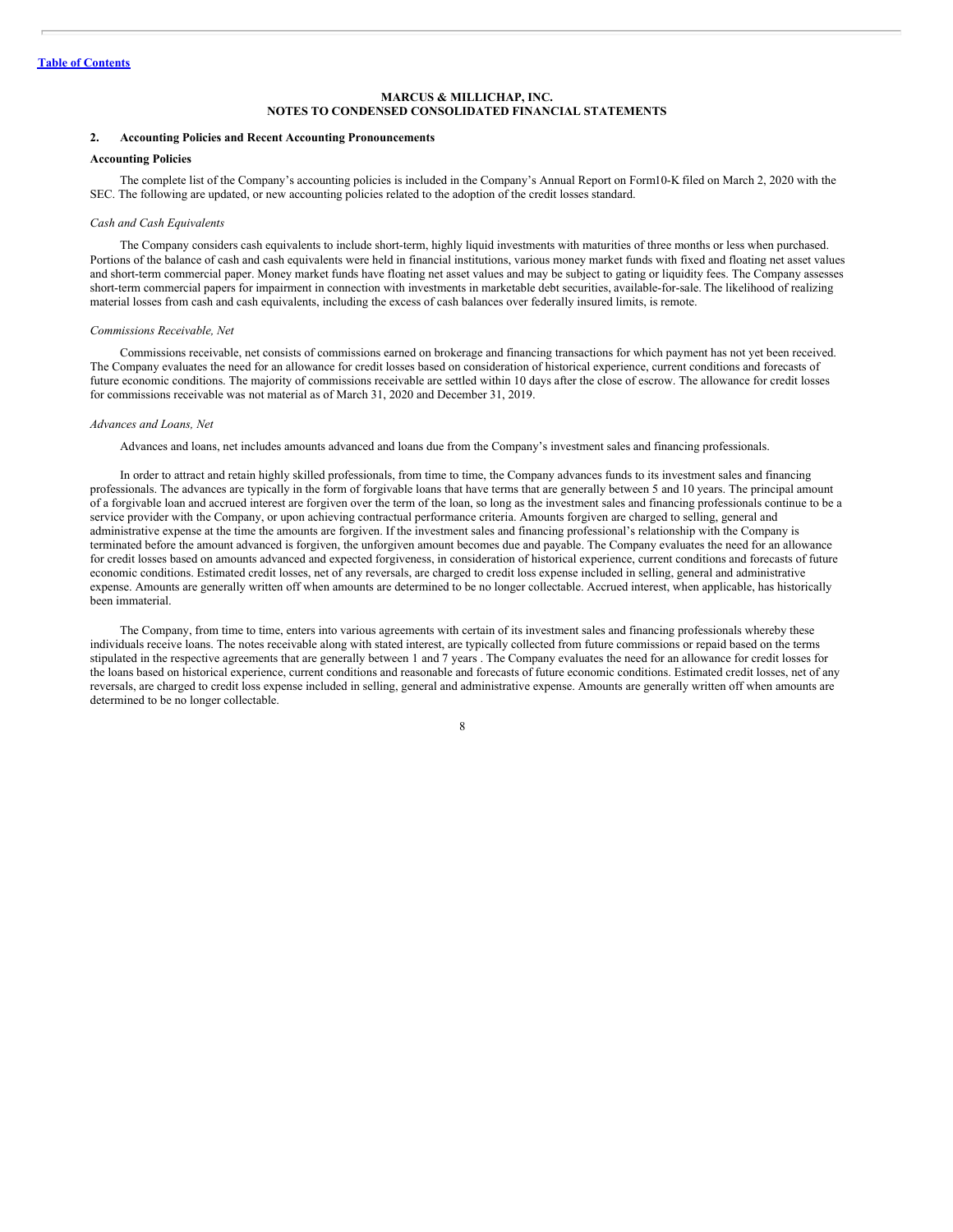#### *Investments in Marketable Debt Securities,Available-for-Sale*

The Company maintains a portfolio of investments in a variety of fixed and variable rate debt securities, including U.S. treasuries, U.S. government sponsored entities, corporate debt, asset-backed securities ("ABS") and other. The Company considers its investments in marketable debt securities to be available-for-sale, and accordingly are recorded at their fair values. The Company determines the appropriate classification of investments in marketable debt securities at the time of purchase. Interest along with accretion and amortization of purchase premiums and discounts from the purchase date through the estimated maturity date, including consideration of variable maturities and contractual call provisions, are included in other (expense) income, net in the condensed consolidated statements of net and comprehensive income. The Company typically invests in highly-rated debt securities, and its investment policy generally limits the amount of credit exposure to any one issuer. The policy requires substantially all investments to be investment grade, with the primary objective of minimizing the potential risk of principal loss and matching long-term liabilities.

The Company reviews quarterly its investment portfolio of all securities in an unrealized loss position to determine if an impairment charge or credit reserve is required. The Company excludes accrued interest from both the fair value and the amortized cost basis of marketable debt securities, available-for-sale,for the purposes of identifying and measuring an impairment. An investment is impaired if the fair value is less than its amortized cost basis. Impairment relating to credit losses is recorded through a reduction in the amortized cost of the security or an allowance for credit losses and credit loss expense (included in selling, general and administrative expense), limited by the amount that the fair value is less than the amortized cost basis. Impairment that has not been recorded as a credit loss is recorded through other comprehensive income (loss), net of applicable taxes. The Company made an accounting policy election to not measure an allowance for credit losses for accrued interest receivables. The Company evaluates write-off of accrued interest receivable by the major security-type level at the time credit loss exists for the underlying security.

Determining whether a credit loss exists requires a high degree of judgment and the Company considers both qualitative and quantitative factors in making its determination. The Company evaluates its intent to sell, or whether the Company will more likely than not be required to sell, the security before recovery of its amortized cost basis. For all securities in an unrealized loss position, the Company evaluates, among other items, the extent and length of time the fair market value of a security is less than its amortized cost, time to maturity, duration, seniority, the financial condition of the issuer including credit ratings, any changes thereto and relative default rates, leverage ratios, availability of liquidity to make principle and interest payments, performance indicators of the underlying assets, analyst reports and recommendations and changes in base and market interest rates. If qualitative and quantitative analysis is sufficient to conclude that an impairment related to credit losses does not exist, the Company typically does not perform further quantitative analysis to estimate the present value of cash flows expected to be collected from the debt security. Estimates of expected future cash flows are the Company's best estimate based on past events, current conditions and reasonable and supportable economic forecasts.

#### *Concentrations of Credit Risk*

Financial instruments that potentially subject the Company to a concentration of credit risk principally consist of cash and cash equivalents, investments in marketable debt securities, available-for-sale,security deposits (included under other assets, non-current) and commissions receivable, net. Cash and cash equivalents are placed with high-credit quality financial institutions and invested in high-credit quality money market funds and commercial paper. Concentrations of marketable debt securities, available-for-sale are limited by the approved investment policy.

To reduce its credit risk, the Company monitors the credit standing of the financial institutions money market funds that represent amounts recorded as cash and cash equivalents. The Company historically has not experienced any significant losses related to cash and cash equivalents.

The Company derives its revenues from a broad range of real estate investors, owners, and users in the United States and Canada, none of which individually represents a significant concentration of credit risk. The Company maintains allowances, as needed, for estimated credit losses based on management's assessment of the likelihood of collection. For the three months ended March 31, 2020 and 2019, no transaction represented 10% or more of total revenues. Further, while one or more transactions may represent 10% or more of commissions receivable at any reporting date, amounts due are typically collected within 10 days of settlement and, therefore, do not expose the Company to significant credit risk.

During the three months ended March 31, 2020 and 2019, the Company's Canadian operations represented approximately2% and 1% of total revenues, respectively.

During the three months ended March 31, 2020, one office represented 10% or more of total revenues. During the three months ended March 31, 2019, no office represented 10% or more of total revenues.

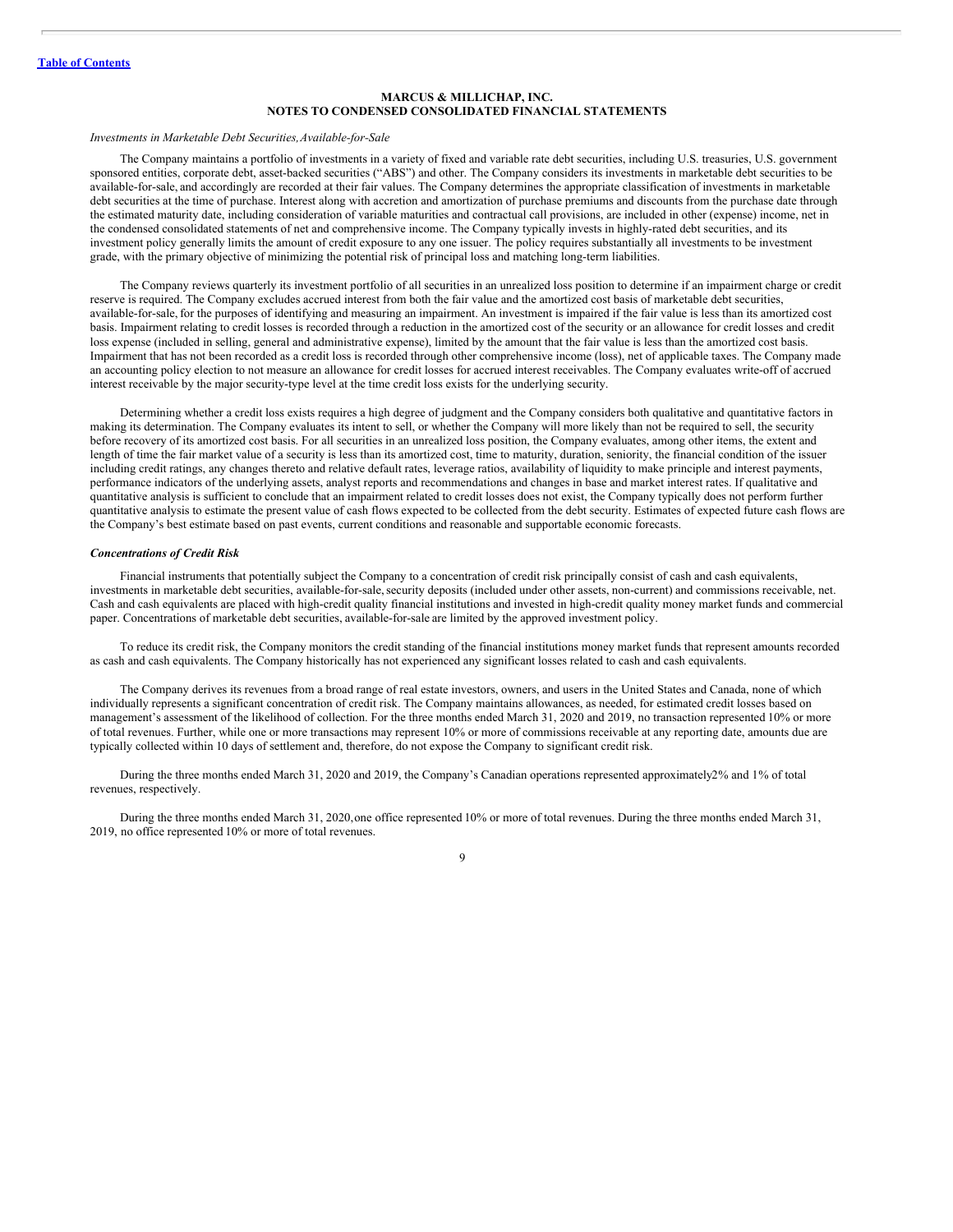#### **Recent Accounting Pronouncements**

#### *Adopted*

In June 2016, the Financial Accounting Standards Board ("FASB") issued Accounting Standards Update ("ASU") No.2016-13, *Financial Instruments—Credit Losses* ("ASU 2016-13"). The new standard requires the use of an expected-loss model for financial assets measured at amortized cost and marketable debt securities, available-for sale, which requires that identified credit losses be presented as an allowance rather than as an impairment write-down. Reversals of credit losses (in situations in which the estimate of credit losses declines) is permitted in the reporting period that the change occurs. Previously, U.S. GAAP prohibited reflecting any reversals of impairment charges. The Company adopted the new standard on January 1, 2020 using the modified-retrospective transition method for assets measured at amortized cost other than marketable debt securities, available-for-sale, which was adopted using a prospective transition approach as required by the new standard. On the adoption date, the Company recorded a cumulativeeffect adjustment related to an allowance for credit losses related to commissions receivable and advances and loans, net of tax in the amount of \$33,000 with the offset to retained earnings as of the beginning of the period presented after adoption. The adoption of ASU 2016-13 did not have a material impact on the Company's investment policy and impairment model for marketable debt securities, available-for-sale. The Company elected the practical expedient to exclude accrued interest from both the fair value and the amortized cost basis of marketable debt securities, available-for-sale, for the purposes of identifying and measuring an impairment.

In August 2018, the FASB issued ASU No.2018-15, *Internal-Use Software (Subtopic 350-40)—Customer's Accounting for Implementation Costs Incurred in a Cloud Computing Arrangement That is a Service Contract* ("ASU 2018-15"). ASU 2018-15 aligns the requirements for capitalizing implementation costs incurred in a hosting arrangement that is a service contract with the requirements for capitalizing implementation costs incurred to develop or obtain internal-use software (and hosting arrangements that include an internal use software license), by permitting a customer in a cloud computing arrangement that is a service contract to capitalize certain implementation costs as if the arrangement was an internal-use software project. The Company adopted the new standard effective January 1, 2020 using the prospective method. The adoption of ASU 2018-15 did not have a material effect on the Company's condensed consolidated financial statements.

#### *Pending Adoption*

In December 2019, the FASB issued ASU No.2019-12, *Income Taxes (Topic 740): Simplifying the Accounting for Income Taxes*("ASU 2019-12"). ASU 2019-12 is effective for reporting periods beginning after December 15, 2020 with early adoption permitted. For the Company, the new standard will be effective on January 1, 2021. ASU 2019-12 simplifies the accounting for income taxes by eliminating certain exceptions including the methodology for calculating income taxes in an interim period and the recognition of deferred tax liabilities related to outside basis differences. It also clarifies and simplifies other aspects of the accounting for income taxes such as step-up in tax basis for goodwill and interim recognition of enactment of tax laws or rate changes. The Company is currently evaluating the impact of this new standard and does not expect ASU 2019-12 to have a material effect on its condensed consolidated financial statements.

In March 2020, the FASB issued ASU No.2020-04, Reference Rate Reform (Topic 848): Facilitation of the Effects of Reference Rate Reform on *Financial Reporting* ("ASU 2020-04"). ASU 2020-04 provides temporary optional exceptions to the guidance in U.S. GAAP on contract modifications to ease the financial reporting burdens related to the expected market transition from the London Interbank Offered Rate (LIBOR) and other interbank offered rates to alternative reference rates, such as the Secured Overnight Financing Rate. ASU 2020-04 is effective for all entities upon issuance and may be applied prospectively to contract modifications through December 31, 2022. The guidance applies to the Company's Credit Agreement (see Note 15 – "Commitments and Contingencies"), which references LIBOR, and will generally allow it to account for and present a modification as an event that does not require contract remeasurement at the modification date or reassessment of a previous accounting determination. As of March 31, 2020, the Company has not drawn funds from the credit facility. The Company continues to evaluate the impact of this new standard and does not expect ASU 2020-04 to have a material effect on its condensed consolidated financial statements.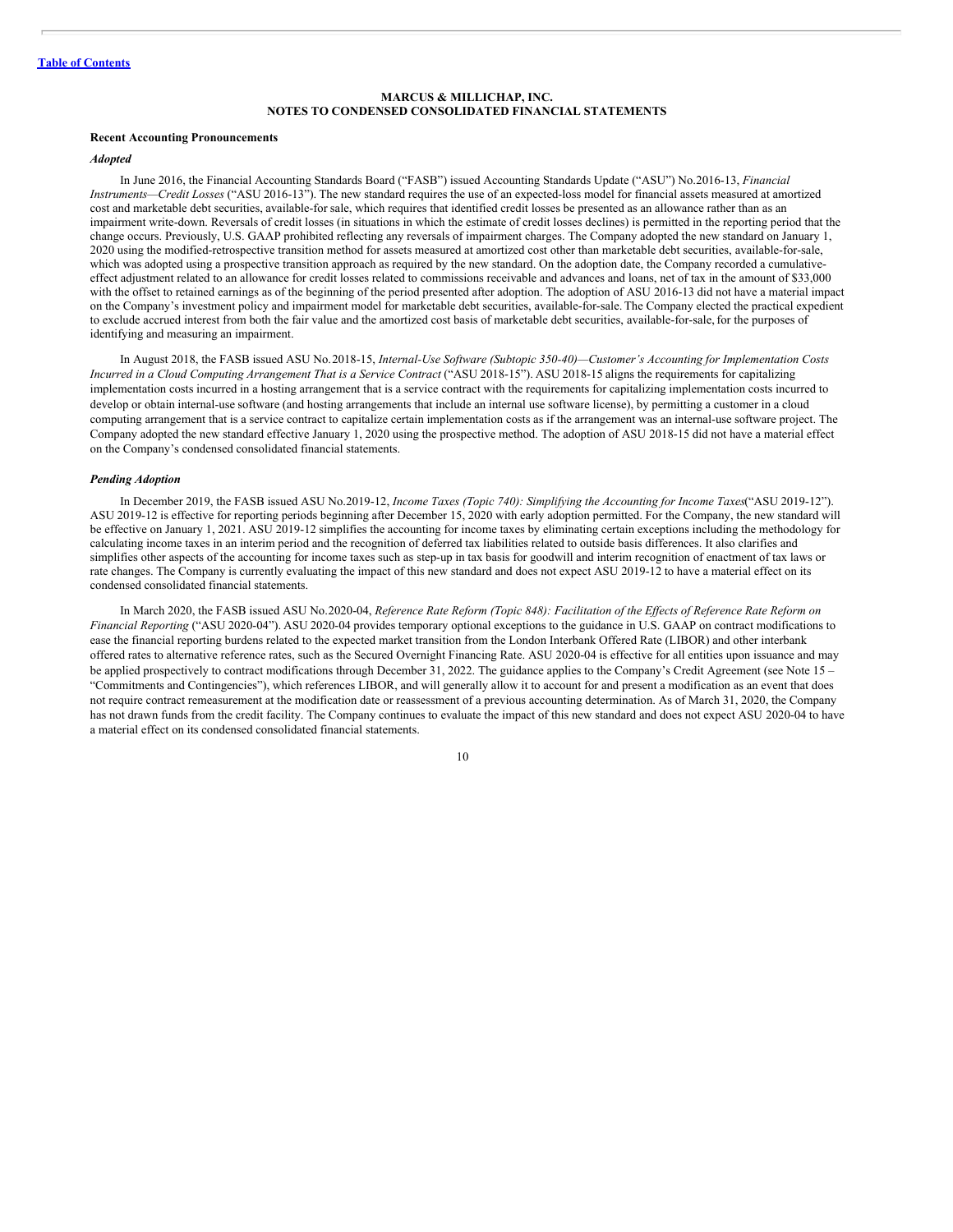#### **3. Property and Equipment, Net**

Property and equipment, net consisted of the following (in thousands):

| March 31, 2020 | December 31, 2019 |
|----------------|-------------------|
| 27.191         | 25,252            |
| 23.375         | 23,468            |
| (27.393)       | (26,077)          |
| 23.173         | 22.643            |
|                |                   |

During the three months ended March 31, 2020 and 2019, the Companywrote-off approximately \$191,000 and \$233,000, respectively, of fully depreciated computer software and hardware equipment and furniture, fixtures and equipment.

As of March 31, 2020 and 2019, property and equipment additions incurred but not yet paid included in accounts payable and other liabilities were \$259,000 and \$473,000, respectively.

The Company evaluates its fixed assets for impairment whenever events or changes in circumstances indicate that the carrying amount of an asset may not be recoverable. As of March 31, 2020, the Company considered the novel coronavirus ("COVID-19") pandemic as a triggering event and evaluated its fixed assets for impairment testing. The Company concluded that as of March 31, 2020, there was no impairment of its property and equipment.

#### **4. Operating Leases**

The Company has operating leases for all of its facilities and autos. As of March 31, 2020 and December 31, 2019, operating leaseright-of-use ("ROU") assets were \$114.5 million and \$111.1 million, respectively, and the related accumulated amortization was \$26.0 million and \$20.6 million, respectively.

The operating lease cost, included in selling, general and administrative expense in the condensed consolidated statement of net and comprehensive income, consisted of the following (in thousands):

|                                                    | Three Months Ended |       |
|----------------------------------------------------|--------------------|-------|
|                                                    | March 31.          |       |
|                                                    | 2020               | 2019  |
|                                                    |                    |       |
| Operating lease cost:<br>Lease cost <sup>(1)</sup> | \$6,263            | 5,909 |
| Variable lease cost $(2)$                          | 1,396              | 1,206 |
| Sublease income                                    |                    | (88)  |
|                                                    | 7,582              | 7.027 |

(1) Includes short-term lease cost and ROU asset amortization.<br>(2) Primarily relates to common area maintenance, property tax

Primarily relates to common area maintenance, property taxes, insurance, utilities and parking.

Maturities of lease liabilities by year consisted of the following (in thousands):

|                                              |   | March 31, 2020 |
|----------------------------------------------|---|----------------|
| Remainder of 2020                            | ъ | 15,952         |
| 2021                                         |   | 19.294         |
| 2022                                         |   | 15,342         |
| 2023                                         |   | 12,065         |
| 2024                                         |   | 9,887          |
| Thereafter                                   |   | 14,838         |
| Total future minimum lease payments          |   | 87,378         |
| Less imputed interest                        |   | (7,986)        |
| Present value of operating lease liabilities |   | 79.392         |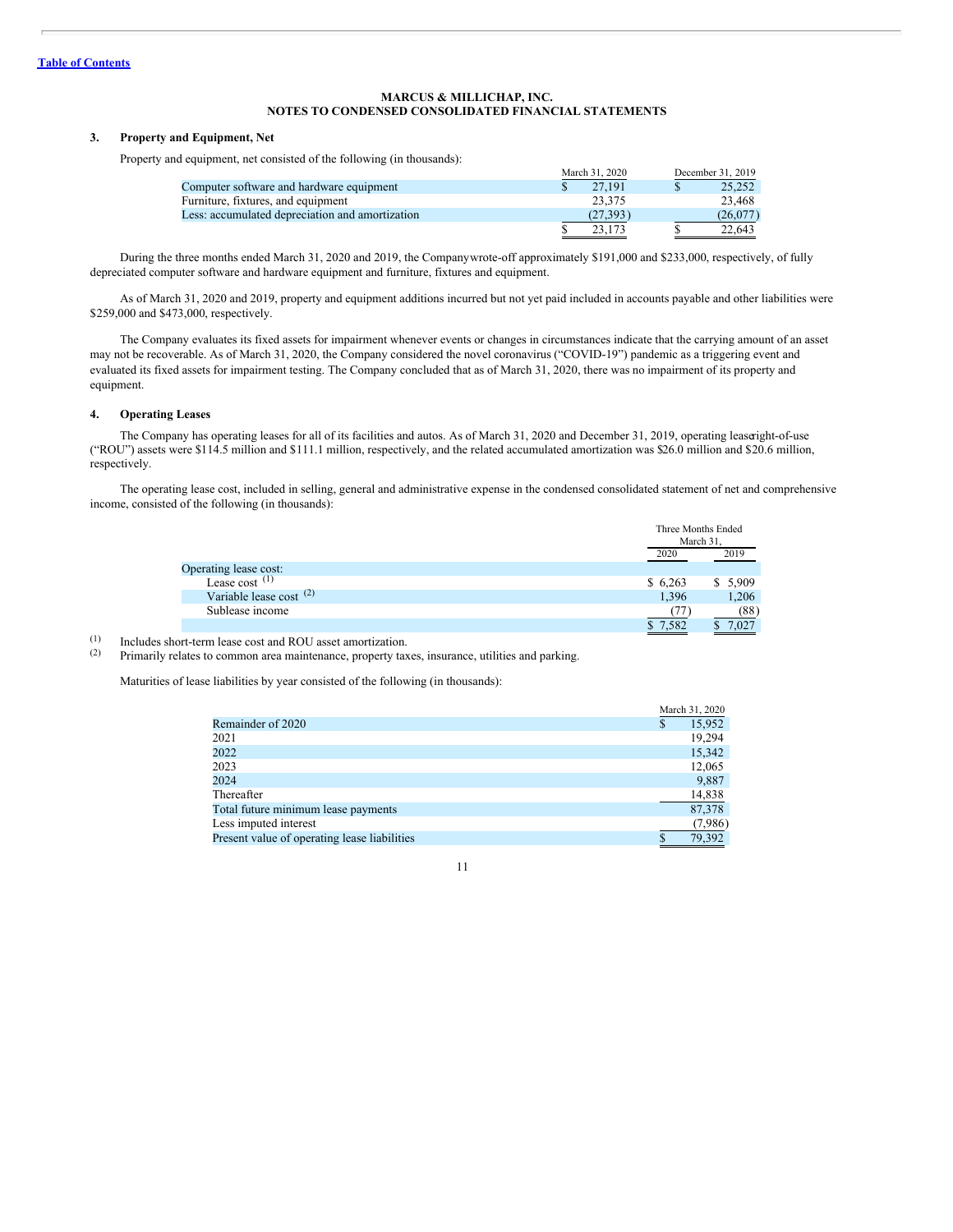Supplemental cash flow information and noncash activity related to the operating leases consisted of the following (in thousands):

|                                                                          | Three Months Ended<br>March 31. |         |
|--------------------------------------------------------------------------|---------------------------------|---------|
|                                                                          | 2020                            | 2019    |
| Operating cash flow information:                                         |                                 |         |
| Cash paid for amounts included in the measurement of operating lease     |                                 |         |
| liabilities                                                              | \$5,223                         | \$4.842 |
| Noncash activity:                                                        |                                 |         |
| ROU assets obtained in exchange for operating lease liabilities          | \$3,109                         | \$3,227 |
| Tenant improvements owned by lessor related to ROU assets <sup>[1]</sup> | 317                             | \$1,306 |

# (1) Reclassification from other assets current.

Other information related to the operating leases consisted of the following:

|                                                 | March 31, 2020 | December 31, 2019 |
|-------------------------------------------------|----------------|-------------------|
| Weighted average remaining operating lease term | $5.04$ years   | $5.04$ years      |
| Weighted average discount rate                  | $3.7\%$        | $3.8\%$           |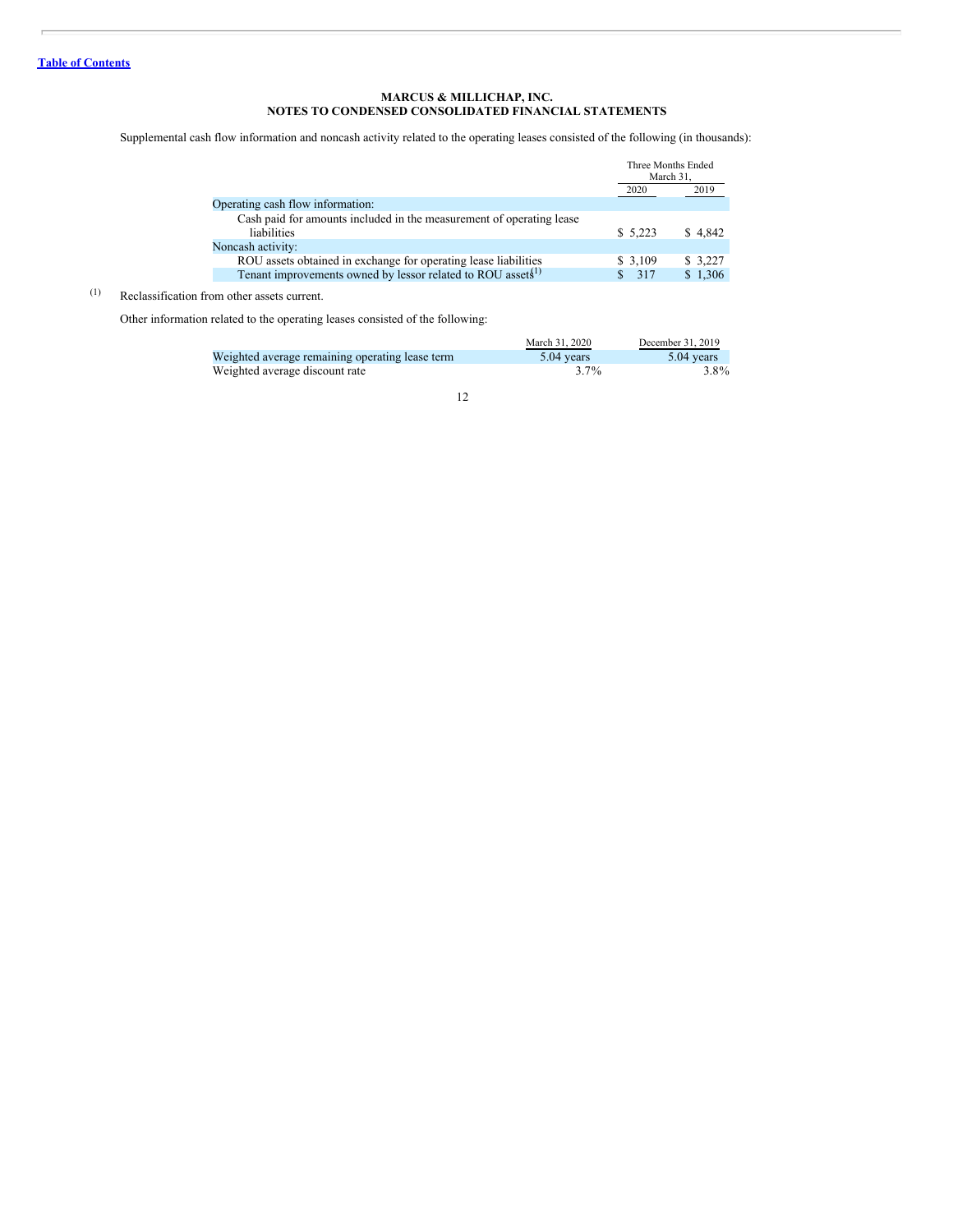#### **5. Investments in Marketable Debt Securities**

Amortized cost, allowance for credit losses, gross unrealized gains/losses in accumulated other comprehensive income (loss) and fair value of marketable debt securities, available-for-sale, by type of security consisted of the following (in thousands):

|                                    |           | March 31, 2020 |             |                               |           |  |  |
|------------------------------------|-----------|----------------|-------------|-------------------------------|-----------|--|--|
|                                    |           | Allowance      | Gross       | Gross                         |           |  |  |
|                                    | Amortized | for Credit     | Unrealized  | Unrealized                    | Fair      |  |  |
|                                    | Cost      | Losses         | Gains       | Losses                        | Value     |  |  |
| Short-term investments:            |           |                |             |                               |           |  |  |
| U.S. treasuries                    | \$113,885 | S<br>-         | S<br>835    |                               | \$114,720 |  |  |
| U.S. government sponsored entities | 9,128     |                | 9           | $\overline{\phantom{a}}$      | 9,137     |  |  |
| Corporate debt                     | 19,801    |                | 5           | (95)                          | 19,711    |  |  |
| ABS and other                      | 301       |                |             | (5)                           | 296       |  |  |
|                                    | \$143,115 |                | 849         | (100)<br>S.                   | \$143,864 |  |  |
| Long-term investments:             |           |                |             |                               |           |  |  |
| U.S. treasuries                    | \$10,015  |                | S<br>495    | $\overbrace{\phantom{12332}}$ | \$10,510  |  |  |
| U.S. government sponsored entities | 1.299     |                | 29          | _                             | 1,328     |  |  |
| Corporate debt                     | 25,633    |                | 634         | (661)                         | 25,606    |  |  |
| ABS and other                      | 8,007     |                | 44          | (285)                         | 7,766     |  |  |
|                                    | \$44,954  |                | 1,202<br>\$ | (946)<br>\$                   | \$45,210  |  |  |

|                                    |                   | December 31, 2019            |                                        |               |  |  |
|------------------------------------|-------------------|------------------------------|----------------------------------------|---------------|--|--|
|                                    | Amortized<br>Cost | Gross<br>Unrealized<br>Gains | Gross<br>Unrealized<br>Losses          | Fair<br>Value |  |  |
| Short-term investments:            |                   |                              |                                        |               |  |  |
| U.S. treasuries                    | \$124,389         | \$<br>196                    | \$<br>(5)                              | \$124,580     |  |  |
| U.S. government sponsored entities |                   |                              |                                        |               |  |  |
| Corporate debt                     | 26,128            | 44                           | _                                      | 26,172        |  |  |
|                                    | \$150,517         | 240                          | (5)                                    | \$150,752     |  |  |
| Long-term investments:             |                   |                              |                                        |               |  |  |
| U.S. treasuries                    | \$24,188          | 235<br>\$                    | \$.<br>$\qquad \qquad - \qquad \qquad$ | \$24,423      |  |  |
| U.S. government sponsored entities | 1,353             |                              | (1)                                    | 1,355         |  |  |
| Corporate debt                     | 25,447            | 1,027                        | (3)                                    | 26,471        |  |  |
| ABS and other                      | 8,480             | 93                           | (13)                                   | 8,560         |  |  |
|                                    | \$59,468          | 1,358                        | (17)                                   | \$60,809      |  |  |

The Company's investments in available-for-sale debt securities that have been in a continuous unrealized loss position, for which an allowance for credit losses has not been recorded, by type of security consisted of the following (in thousands):

|                |          | March 31, 2020              |        |                      |          |            |      |            |
|----------------|----------|-----------------------------|--------|----------------------|----------|------------|------|------------|
|                |          | Less than 12 months         |        | 12 months or greater |          | Total      |      |            |
|                |          | Gross<br>Unrealized<br>Fair |        | Gross                |          |            |      | Gross      |
|                |          |                             |        |                      | Fair     | Unrealized | Fair | Unrealized |
|                | Value    | Losses                      | Value  | Losses               | Value    | Losses     |      |            |
| Corporate debt | \$17,553 | (756)                       |        |                      | \$17,553 | (756)      |      |            |
| ABS and other  | 6,207    | (290)                       | $\sim$ |                      | 6,207    | (290)      |      |            |
|                | \$23,760 | .1,046                      |        |                      | \$23,760 | .1,046     |      |            |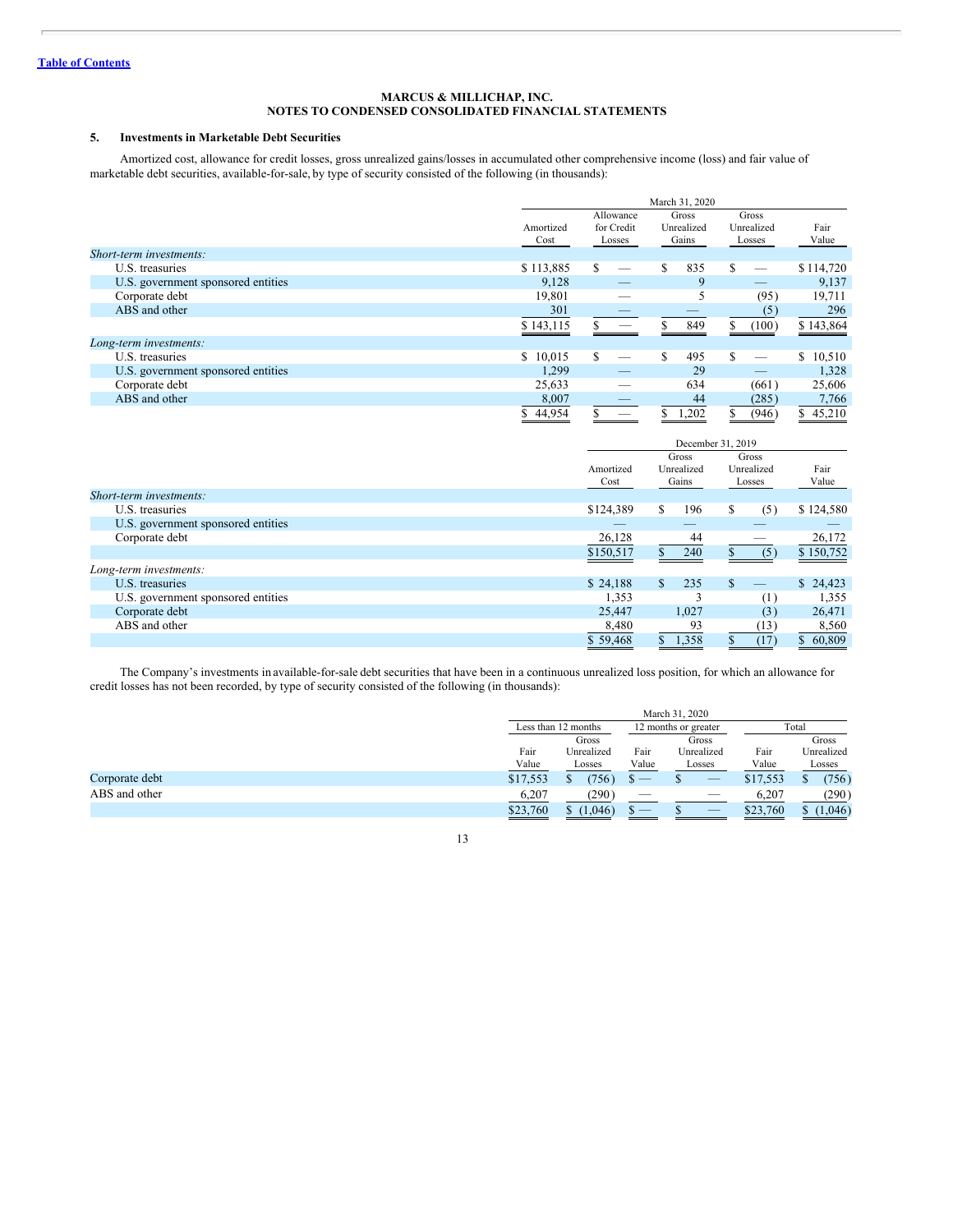|                                    | December 31, 2019 |                     |                          |                      |          |            |
|------------------------------------|-------------------|---------------------|--------------------------|----------------------|----------|------------|
|                                    |                   | Less than 12 months |                          | 12 months or greater |          | Total      |
|                                    |                   | Gross               |                          | Gross                |          | Gross      |
|                                    | Fair              | Unrealized          | Fair                     | Unrealized           | Fair     | Unrealized |
|                                    | Value             | Losses              | Value                    | Losses               | Value    | Losses     |
| U.S. treasuries                    | \$39,823          | (5)                 |                          |                      | \$39,823 | (5)        |
| U.S. government sponsored entities |                   | _                   | 566                      | (1)                  | 566      | (1)        |
| Corporate debt                     | 6,029             | (3)                 | $\overline{\phantom{a}}$ | _                    | 6,029    | (3)        |
| ABS and other                      | 1,971             | (13)                | $-$                      | _                    | 1,971    | (13)       |
|                                    | \$47,823          | (21)                | \$566                    |                      | \$48,389 | (22)       |

Gross realized gains and gross realized losses from the sales of the Company'savailable-for-sale debt securities consisted of the following (in thousands):

|                                                  |      | Three Months Ended<br>March 31. |
|--------------------------------------------------|------|---------------------------------|
|                                                  | 2020 | 2019                            |
| Gross realized gains <sup><math>(1)</math></sup> |      |                                 |
| Gross realized losses $(1)$                      |      | ٠4,                             |

(1) Recorded in other (expense) income, net in the condensed consolidated statements of net and comprehensive income. The cost basis of securities sold were determined based on the specific identification method.

The Company invests its excess cash in a diversified portfolio of fixed and variable rate debt securities to meet current and future cash flow needs. All investments are made in accordance with the Company's approved investment policy. As of March 31, 2020, the portfolio had an average credit rating of AA+ and weighted term to final maturity of 1.8 years, with 54 securities in the portfolio with an unrealized loss aggregating \$1.0 million, or 0.6% of amortized cost, and an average credit rating of A.

As of March 31, 2020, the Company performed an impairment analysis and determined an allowance for credit losses wasnot required. The Company determined that it did not have an intent to sell and it was not more likely than not that the Company would be required to sell any security based on its current liquidity position, or to maintain compliance with its investment policy, specifically as it relates to minimum credit ratings. The Company evaluated the securities with an unrealized loss considering severity of loss, credit ratings, specific credit events during the period since acquisition, overall likelihood of default, market sector, potential impact from the current economic situation and a review of an issuer's liquidity and financial strength, as needed. The Company concluded that it would receive all scheduled interest and principle payments. The Company, therefore, determined qualitatively that the unrealized loss was related to changes in interest rates and other market factors and that no allowance for credit losses was required.

Amortized cost and fair value of marketable debt securities,available-for-sale, by contractual maturity consisted of the following (in thousands, except weighted average data):

|                                        |           | March 31, 2020 | December 31, 2019 |            |  |
|----------------------------------------|-----------|----------------|-------------------|------------|--|
|                                        | Amortized |                |                   |            |  |
|                                        | Cost      | Fair Value     |                   | Fair Value |  |
| Due in one year or less                | \$143,115 | \$143,864      | \$150,517         | \$150,752  |  |
| Due after one year through five years  | 28.923    | 29.204         | 41,123            | 41,794     |  |
| Due after five years through ten years | 10.840    | 10.960         | 12.813            | 13.467     |  |
| Due after ten years                    | 5,191     | 5,046          | 5,532             | 5,548      |  |
|                                        | \$188,069 | \$189,074      | \$209,985         | \$211,561  |  |
| Weighted average contractual maturity  |           | 1.8 vears      |                   | 1.7 years  |  |

Actual maturities may differ from contractual maturities because certain issuers have the right to prepay certain obligations with or without prepayment penalties.

#### **6. Acquisitions, Goodwill and Other Intangible Assets**

Through acquisitions, the Company expanded its network of its real estate sales professionals and provided further diversification to its real estate brokerage services.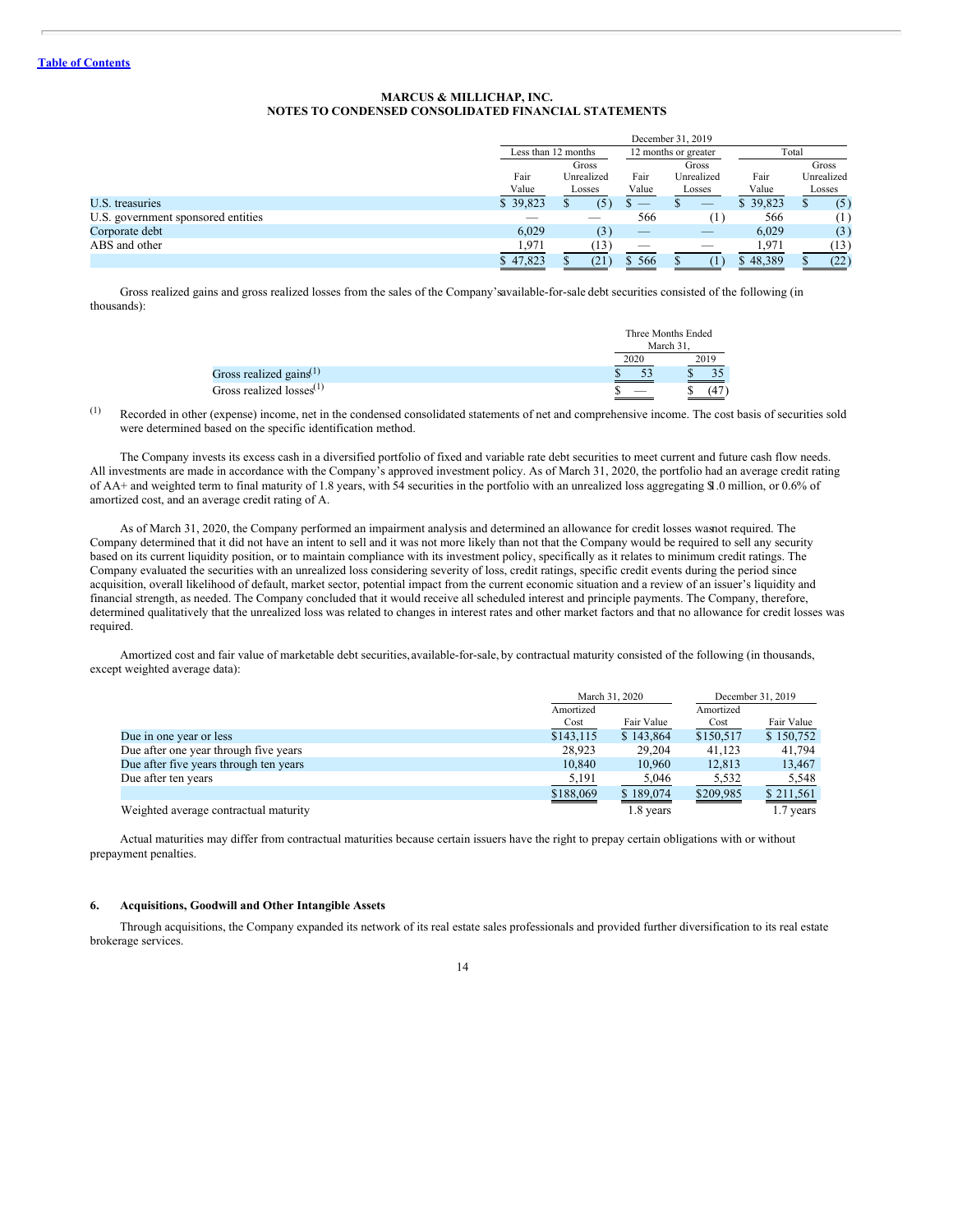Acquisitions are accounted for as a business combination, and the results are included in the condensed consolidated financial statements beginning on the acquisition date. The aggregate consideration generally includes: (i) cash paid at closing and (ii) the fair value of contingent and deferred consideration using a probability-weighted, discounted cash flow estimate on achieving certain financial metrics or service and time requirements. Contingent and deferred consideration are included in accounts payable and other liabilities and other liabilities captions in the condensed consolidated balance sheets.

The goodwill recorded as part of the acquisitions primarily arises from the acquired assembled workforce and commercial sales platform. The Company expects all of the goodwill to be tax deductible, with the tax-deductible amount of goodwill related to the contingent and deferred consideration to be determined once the cash payments are made to settle any contingent and deferred consideration. The goodwill resulting from acquisitions is allocated to the Company's one reporting unit.

Goodwill and intangible assets, net consisted of the following (in thousands):

|                                 |                 | March 31, 2020 |          |          | December 31, 2019 |          |  |
|---------------------------------|-----------------|----------------|----------|----------|-------------------|----------|--|
|                                 | Gross           |                | Net      | Gross    |                   | Net      |  |
|                                 | Carrying        | Accumulated    | Book     | Carrying | Accumulated       | Book     |  |
|                                 | Amount          | Amortization   | Value    | Amount   | Amortization      | Value    |  |
| Goodwill and intangible assets: |                 |                |          |          |                   |          |  |
| Goodwill <sup>(1)</sup>         | \$19,062        |                | \$19,062 | \$15,072 |                   | \$15,072 |  |
| Intangible assets $^{(2)}$      | 14,851          | (2,659)        | 12.192   | 9,050    | (1, 810)          | 7,240    |  |
|                                 | \$33,913<br>___ | (2,659)        | \$31,254 | \$24,122 | (1, 810)          | \$22,312 |  |

(1) Represents additions from acquisitions.<br>(2) Total weighted average amortization ne

(2) Total weighted average amortization period was5.00 years and 4.37 years as of March 31, 2020 and December 31, 2019, respectively.

The changes in the carrying amount of goodwill consisted of the following (in thousands):

|                             |          | Three Months Ended<br>March 31. |
|-----------------------------|----------|---------------------------------|
|                             | 2020     | 2019                            |
| Beginning balance           | \$15,072 | \$11,459                        |
| Additions from acquisitions | 3.990    | -                               |
| <b>Impairment</b> losses    |          |                                 |
| Ending balance              | \$19,062 | \$11,459                        |

Estimated amortization expense for intangible assets by year for the next five years and thereafter consisted of the following (in thousands):

|                   |   | March 31, 2020 |
|-------------------|---|----------------|
| Remainder of 2020 | S | 2,589          |
| 2021              |   | 2.594          |
| 2022              |   | 2,212          |
| 2023              |   | 2,209          |
| 2024              |   | 1,622          |
| Thereafter        |   | 966            |
|                   |   | 12.192         |

The Company evaluates goodwill and intangible assets for impairment annually in the fourth quarter. In addition to the annual impairment evaluation, the Company evaluates at least quarterly whether events or circumstances have occurred in the period subsequent to the annual impairment testing which indicate that it is more likely than not an impairment loss has occurred. As of March 31, 2020, the Company considered the COVID-19 pandemic as a triggering event and evaluated its goodwill and intangible assets for impairment testing. The Company considered the impact from the COVID-19 induced economic slowdown and current projected recovery timeframes and their impact on goodwill and intangible assets. The Company concluded that as of March 31, 2020, there was no impairment of its goodwill and intangible assets.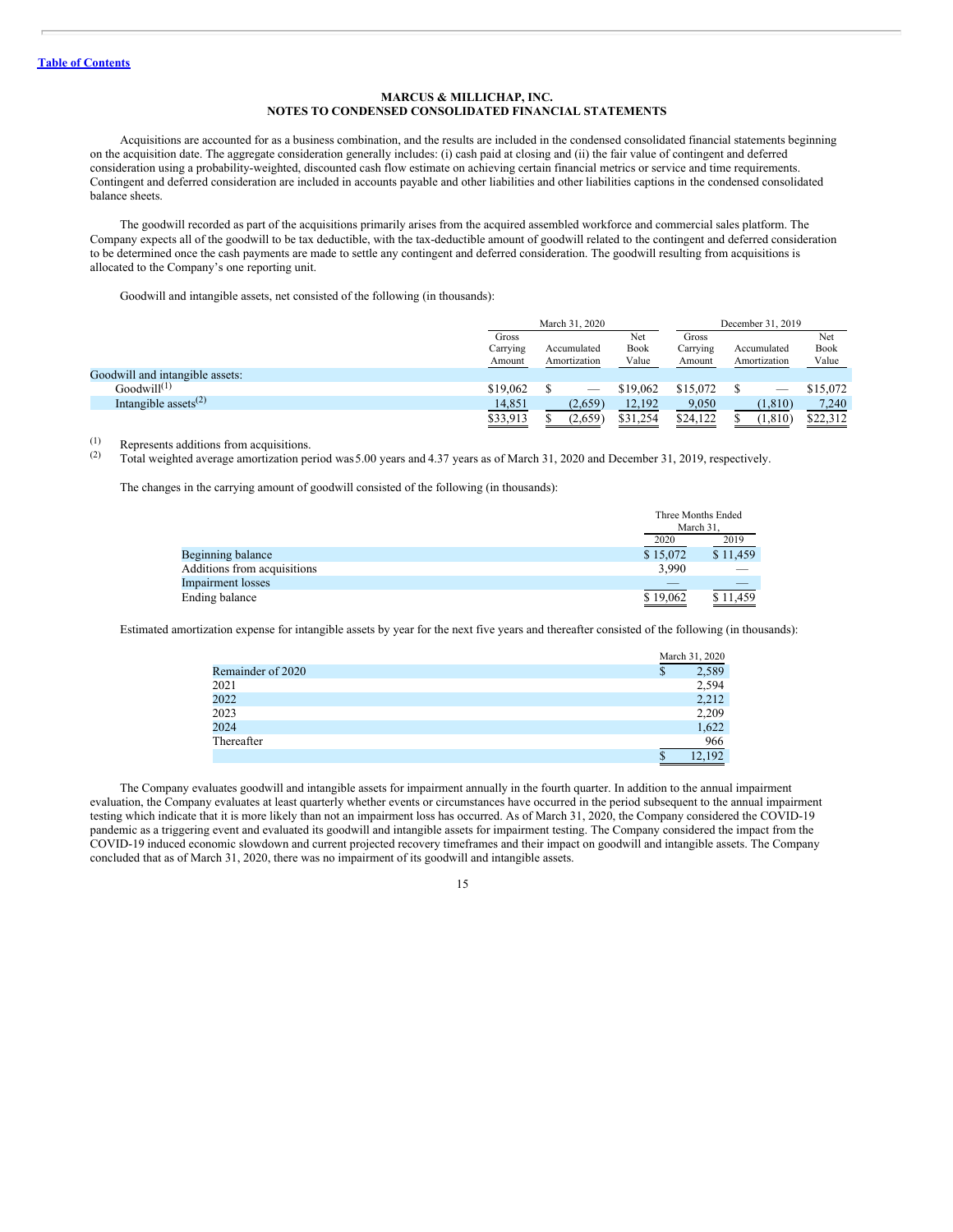#### **7. Selected Balance Sheet Data**

#### **Advances and Loans, Net**

Allowance for credit losses for advances and loans consisted of the following (in thousands):

|                      | Three Months Ended<br>March 31. |       |
|----------------------|---------------------------------|-------|
|                      | 2020                            | 2019  |
| Beginning balance    | 512                             | 514   |
| Credit loss recovery | (120)                           | (104) |
| Write-offs           |                                 |       |
| Ending balance       | 390                             | 407   |

#### **Other Assets**

Other assets consisted of the following (in thousands):

|                                                         |                   | Current |                      | Non-Current       |  |                      |  |
|---------------------------------------------------------|-------------------|---------|----------------------|-------------------|--|----------------------|--|
|                                                         | March 31.<br>2020 |         | December 31.<br>2019 | March 31,<br>2020 |  | December 31,<br>2019 |  |
| Mortgage servicing rights ("MSRs"), net of amortization |                   |         |                      | \$1,950           |  | 2.002                |  |
| Security deposits                                       |                   |         |                      | 1,391             |  | 1.345                |  |
| Employee notes receivable <sup>(1)</sup>                | 166               |         | 65                   | 432               |  | 323                  |  |
| Customer trust accounts and other                       | 2,705             |         | 3,120                | 592               |  | 677                  |  |
|                                                         | \$ 2.871          |         | 3.185                | \$4,365           |  | 4.347                |  |

(1) Reduction of accrued bonuses and other employee related expenses in settlement of employee notes receivable were \$0 and \$60 for the three months ended March 31, 2020 and 2019, respectively. See Note 9 – "Related-Party Transactions" for additional information.

#### **MSRs**

The net change in the carrying value of MSRs consisted of the following (in thousands):

|                            | Three Months Ended<br>March 31, |         |
|----------------------------|---------------------------------|---------|
|                            | 2020                            | 2019    |
| Beginning balance          | \$2,002                         | \$2,209 |
| Additions from acquisition |                                 |         |
| <b>Additions</b>           | 77                              | 129     |
| Amortization               | 129                             | (135    |
| <b>Ending balance</b>      | \$1,950                         | \$2,203 |
|                            |                                 |         |

The portfolio of loans serviced by the Company aggregated \$1.6 billion for each of the periods ended March 31, 2020 and December 31, 2019, respectively. See Note 10 – "Fair Value Measurements" for additional information on MSRs.

In connection with MSR activities, the Company holds funds in escrow for the benefit of the lenders. These funds, which totaled \$3.5 million and \$2.6 million as of March 31, 2020 and December 31, 2019, respectively, and the offsetting obligations are not presented in the Company's condensed consolidated financial statements as they do not represent assets and liabilities of the Company.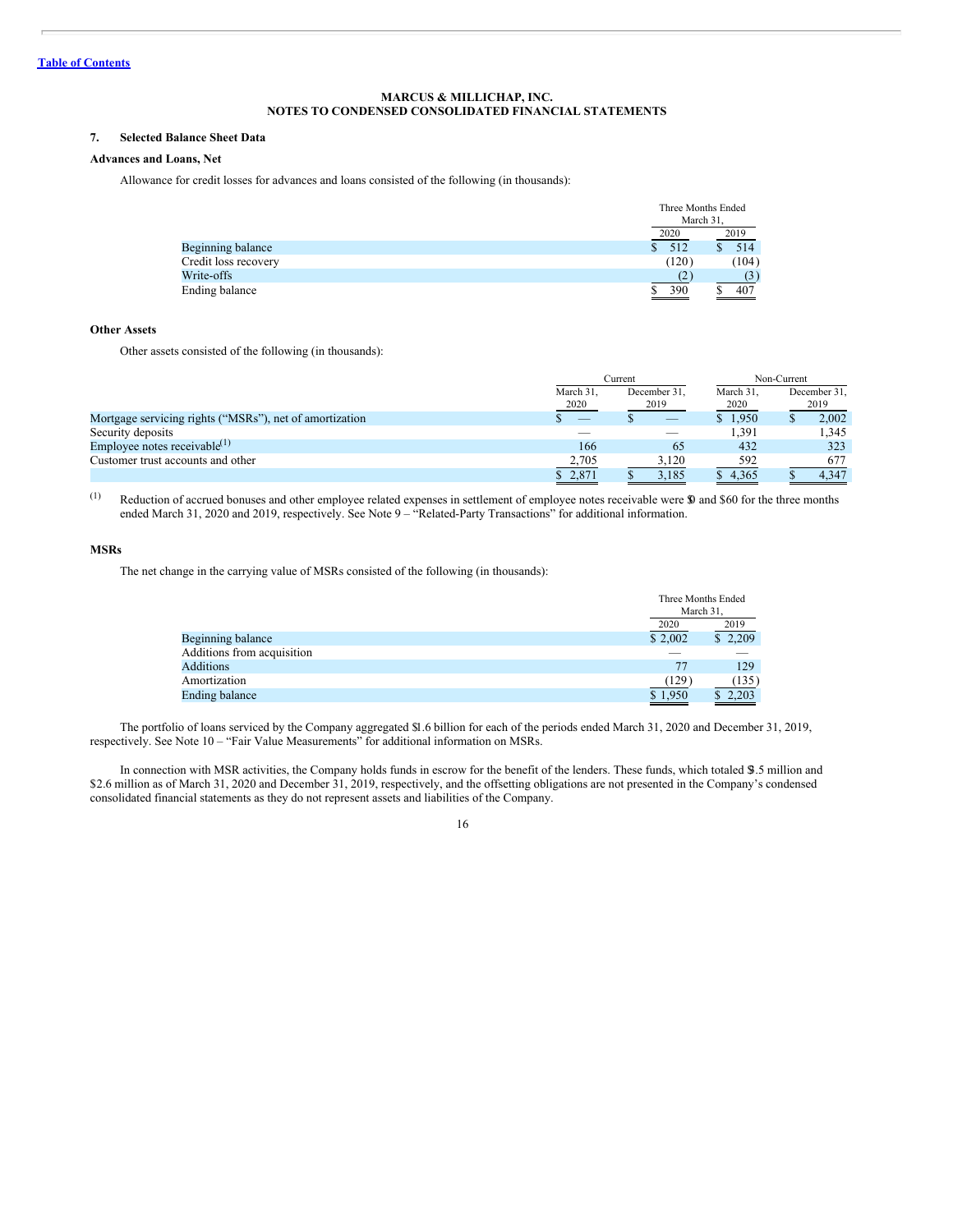#### **Deferred Compensation and Commissions**

Deferred compensation and commissions consisted of the following (in thousands):

|                                                                     |           | Current      | Non-Current |              |  |
|---------------------------------------------------------------------|-----------|--------------|-------------|--------------|--|
|                                                                     | March 31. | December 31, |             | December 31, |  |
|                                                                     | 2020      | 2019         | 2020        | 2019         |  |
| Stock appreciation rights ("SARs") liability <sup>(1)</sup>         | \$2,162   | 2.080        | \$16,138    | 18.122       |  |
| Commissions payable to investment sales and financing professionals | 21.159    | 40.235       | 6.391       | 20,818       |  |
| Deferred compensation liability <sup>(1)</sup>                      | 1.553     | 1.553        | 5.691       | 6,688        |  |
| Other                                                               | 379       | 433          |             |              |  |
|                                                                     | \$25,253  | 44.301       | \$28,220    | 45.628       |  |

(1) The SARs and deferred compensation liability become subject to payout as a result of a participant no longer being considered as a service provider. As a result of the retirement of certain participants, estimated amounts to be paid to the participants within the next twelve months have been classified as current.

#### *SARs Liability*

Prior to the IPO, certain employees of the Company were granted SARs under a stock-based compensation program assumed by MMC. In connection with the IPO, the SARs agreements were revised, the MMC liability of \$20.0 million for the SARs was frozen as ofMarch 31, 2013 and was transferred to MMI through a capital distribution. The SARs liability will be settled with each participant in ten annual installments in January of each year upon retirement or termination from service, or in full upon consummation of a change in control of the Company.

Under the revised agreements, MMI is required to accrue interest on the outstanding balance beginning onJanuary 1, 2014 at a rate based on the 10-year treasury note, plus 2%. The rate resets annually. The rates at January 1, 2020 and 2019 were3.920% and 4.684%, respectively. MMI recorded interest expense related to this liability of \$178,000 and \$226,000 for the three months ended March 31, 2020 and 2019, respectively.

Estimated payouts within the next twelve months for participants that have separated from service have been classified as current.During the three months ended March 31, 2020 and 2019, the Company made total payments of \$2.1 million and \$1.7 million, consisting of principal and accumulated interest, respectively.

#### *Commissions Payable*

Certain investment sales professionals have the ability to earn additional commissions after meeting certain annual revenue thresholds. These commissions are recognized as cost of services in the period in which they are earned as they relate to specific transactions closed. The Company has the ability to defer payment of certain commissions, at its election, for up to three years. Commissions payable that are not expected to be paid within twelve months are classified as long-term.

#### *Deferred Compensation Liability*

A select group of management is eligible to participate in the Marcus & Millichap Deferred Compensation Plan (the "Deferred Compensation Plan"). The Deferred Compensation Plan is a non-qualified deferred compensation plan that is intended to comply with Section 409A of the Internal Revenue Code and permits participants to defer compensation up to the limits set forth in the Deferred Compensation Plan. Amounts are paid out generally when the participant is no longer a service provider; however, an in-service payout election is available to participants. Participants may elect to receive payouts as a lump sum or quarterly over a two to fifteen-year period. The Company elected to fund the Deferred Compensation Plan through company owned variable life insurance policies. The Deferred Compensation Plan is managed by a third-party institutional fund manager, and the deferred compensation and investment earnings are held as a Company asset in a rabbi trust, which is recorded in assets held in rabbi trust in the accompanying condensed consolidated balance sheets. The assets in the trust are restricted unless the Company becomes insolvent, in which case the trust assets are subject to the claims of the Company's creditors. The Company may also, in its sole and absolute discretion, elect to withdraw at any time a portion of the trust assets by an amount by which the fair market value of the trust assets exceeds 110% of the aggregate deferred compensation liability represented by the participants' accounts. Estimated payouts within the next twelve months for participants that have separated from service or elected in service payout have been classified as current. During the three months ended March 31, 2020 and 2019, the Company made total payments to participants of \$38,000 and \$315,000, respectively.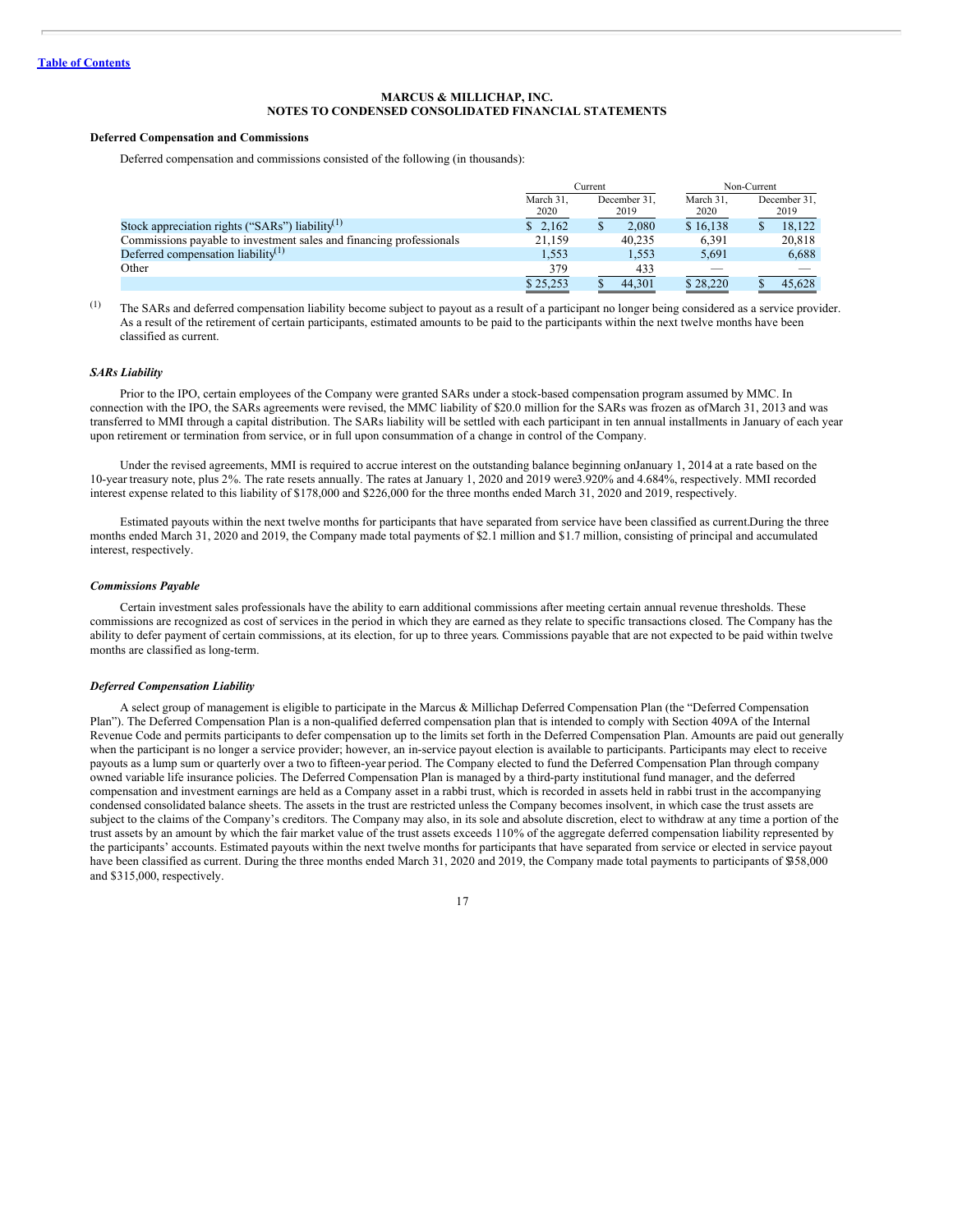The assets held in the rabbi trust are carried at the cash surrender value of the variable life insurance policies, which represents its fair value. The net change in the carrying value of the assets held in the rabbi trust and the net change in the carrying value of the deferred compensation liability, each exclusive of additional contributions, distributions and trust expenses consisted of the following (in thousands):

|                                                                                                      | Three Months Ended<br>March 31. |       |
|------------------------------------------------------------------------------------------------------|---------------------------------|-------|
|                                                                                                      | 2020                            | 2019  |
| (Decrease) increase in the carrying value of the assets held in the rabbi trust <sup>1)</sup>        | \$(1,388)                       | \$703 |
| (Decrease) increase in the net carrying value of the deferred compensation obligation <sup>(2)</sup> | (1,273)                         | \$685 |

(1) Recorded in other (expense) income, net in the condensed consolidated statements of net and comprehensive income.<br>(2) Peocrded in selling, general and edministrative expense in the condensed consolidated statements of

Recorded in selling, general and administrative expense in the condensed consolidated statements of net and comprehensive income.

#### **Other Liabilities**

Other liabilities consisted of the following (in thousands):

|                                            |           | Non-Current  |       |  |
|--------------------------------------------|-----------|--------------|-------|--|
|                                            | March 31, | December 31, |       |  |
|                                            | 2020      |              | 2019  |  |
| Deferred consideration and other $(1)(2)$  | \$3,129   |              | 830   |  |
| Contingent consideration <sup>(1)(2)</sup> | 2,498     |              | 2.709 |  |
|                                            |           |              | 3.539 |  |

- (1) The current portions of deferred consideration in the amounts of \$1,783 and \$560 as of March 31, 2020 and December 31, 2019, respectively, are included in accounts payable and other liabilities in the condensed consolidated balance sheets. The current portions of contingent consideration in the amounts of \$664 and \$678 as of March 31, 2020 and December 31, 2019, respectively, are included in accounts payable and other liabilities in the condensed consolidated balance sheets.
- <sup>(2)</sup> Deferred consideration in the aggregate amount of \$1,401 was reclassified from contingent consideration during the three months ended March 31, 2020 and of this amount, \$560 and \$841 pertained to the current and non-current portions, respectively.

#### **8. Notes Payable to Former Stockholders**

In conjunction with the spin-off and IPO, notes payable to certain former stockholders of MMREIS were issued in settlement of restricted stock and SARs awards that were redeemed by MMREIS upon the termination of employment by the former stockholders ("the Notes"). Such Notes had been previously assumed by MMC and were transferred to the Company. The Notes are unsecured and bear interest at 5% with annual principal and interest installments with a final principal payment in the amount of \$6.6 million paid in April 2020.

#### **9. Related-Party Transactions**

#### **Shared and Transition Services**

Certain services are provided to the Company under a Transition Services Agreement ("TSA") between MMC and the Company. The TSA is intended to provide certain services until the Company acquires the services separately. Under the TSA, the Company incurred net costs during the three months ended March 31, 2020 and 2019 of \$26,000 and \$43,000, respectively. These amounts are included in selling, general and administrative expense in the accompanying condensed consolidated statements of net and comprehensive income.

#### **Brokerage and Financing Services with the Subsidiaries of MMC**

MMC has wholly or majority owned subsidiaries that buy and sell commercial real estate properties. The Company performs certain brokerage and financing services related to transactions of the subsidiaries of MMC. For the three months ended March 31, 2020 and 2019, the Company earned real estate brokerage commissions and financing fees of \$766,000 and \$882,000, respectively, from transactions with subsidiaries of MMC related to these services. The Company incurred cost of services of \$453,000 and \$522,000, respectively, related to these revenues.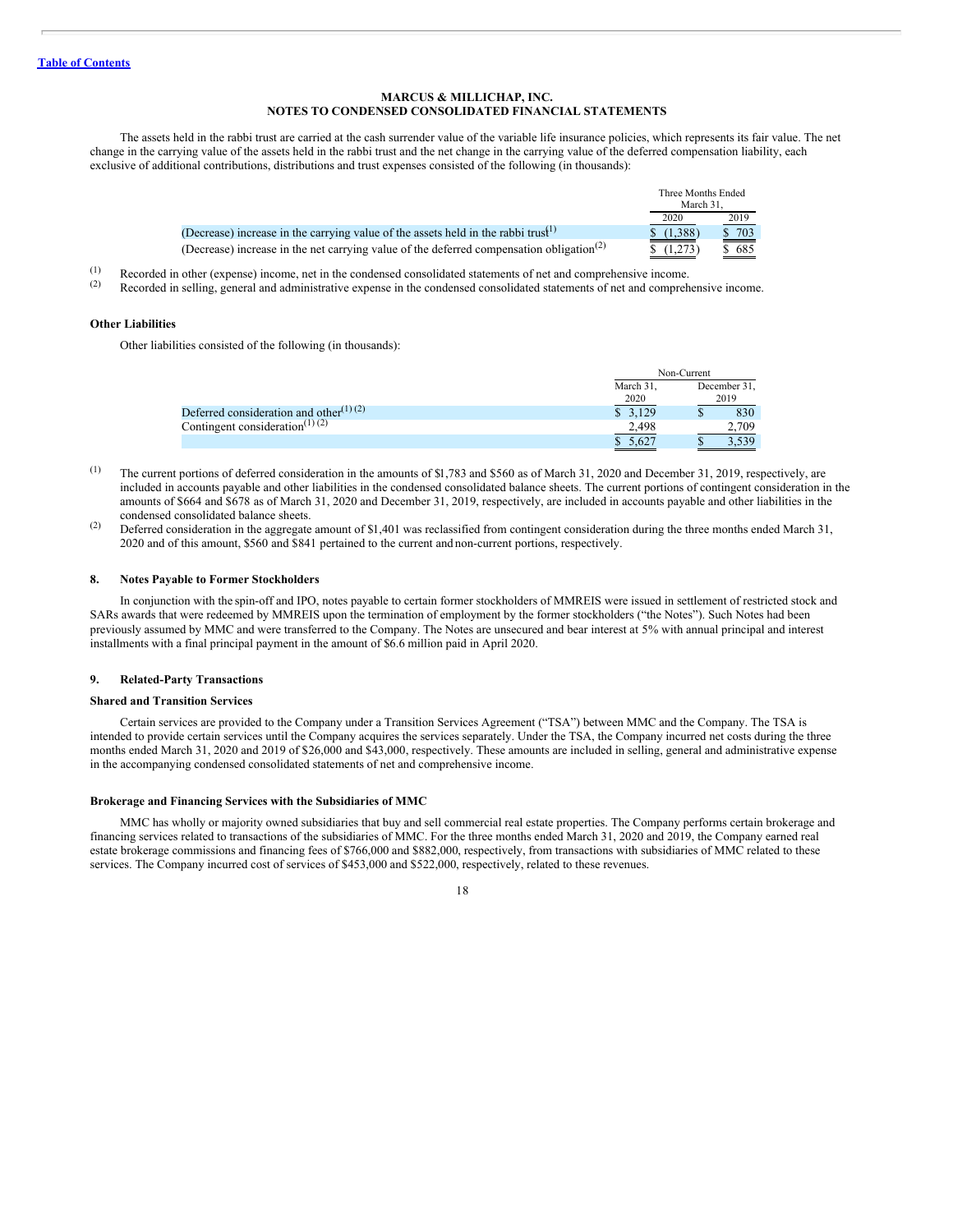#### **Operating Lease with MMCC**

The Company has an operating lease with MMC for a single-story office building located in Palo Alto, California, which expires on May 31, 2022. The related operating lease cost was \$333,000 for the three months ended March 31, 2020 and 2019, respectively. Operating lease cost is included in selling, general and administrative expense in the accompanying condensed consolidated statements of net and comprehensive income. See Note 4 – "Operating Leases" for additional information.

#### **Accounts Payable and Other Liabilities with MMC**

As of March 31, 2020, and December 31, 2019, accounts payable and other liabilities with MMC totaling \$86,000 and \$88,000, respectively, remain unpaid and are included in accounts payable and other liabilities in the accompanying condensed consolidated balance sheets.

#### **Other**

The Company makes advances to non-executive employees from time-to-time. At March 31, 2020, and December 31, 2019, the aggregate principal amount for employee notes receivable was \$598,000 and \$388,000, respectively, which is included in other assets (current andnon-current) in the accompanying condensed consolidated balance sheets. See Note 7 – "Selected Balance Sheet Data" for additional information.

As of March 31, 2020, George M. Marcus, the Company's founder andCo-Chairman, beneficially owned approximately 40% of the Company's issued and outstanding common stock, including shares owned by Phoenix Investments Holdings, LLC and the Marcus Family Foundation II.

#### **10. Fair Value Measurements**

U.S. GAAP defines the fair value of a financial instrument as the amount that would be received from the sale of an asset in an orderly transaction between market participants at the measurement date. The Company is responsible for the determination of fair value and the supporting methodologies and assumptions. The Company uses various pricing sources and third parties to provide and validate the values utilized.

The degree of judgment used in measuring the fair value of financial instruments is generally inversely correlated with the level of observable valuation inputs. Financial instruments with quoted prices in active markets generally have more pricing observability and less judgment is used in measuring fair value. Financial instruments for which no quoted prices are available have less observability and are measured at fair value using valuation models or other pricing techniques that require more judgment.

Assets recorded at fair value are measured and classified in accordance with a fair value hierarchy consisting of the three "levels" based on the observability of inputs available in the marketplace used to measure the fair values as discussed below:

- *Level 1:* Unadjusted quoted prices in active markets that are accessible at the measurement date for identical, unrestricted assets or liabilities;
- *Level 2:* Quoted prices in markets that are not active, or inputs which are observable, either directly or indirectly, for substantially the full term of the asset or liability; or
- Level 3: Unobservable inputs reflect management's best estimate of what market participants would use in pricing the asset or liability at the measurement date. Consideration is given to the risk inherent in the valuation technique and the risk inherent in the inputs to the model. Management estimates include certain pricing models, discounted cash flow methodologies and similar techniques that use significant unobservable inputs.

#### **Recurring Fair Value Measurements**

The Company values its investments including commercial paper and floating net asset value money market funds recorded in cash and cash equivalents, investments in marketable debt securities, available-for-sale, assets held in the rabbi trust, deferred compensation liability and contingent consideration at fair value on a recurring basis. Fair values for investments included in cash and cash equivalents and marketable debt securities, available-for-sale were determined for each individual security in the investment portfolio and all these securities are Level 1 or 2 measurements as appropriate.

Fair values for assets held in the rabbi trust and related deferred compensation liability were determined based on the cash surrender value of the company owned variable life insurance policies and underlying investments in the trust, and are Level 2 and Level 1 measurements, respectively.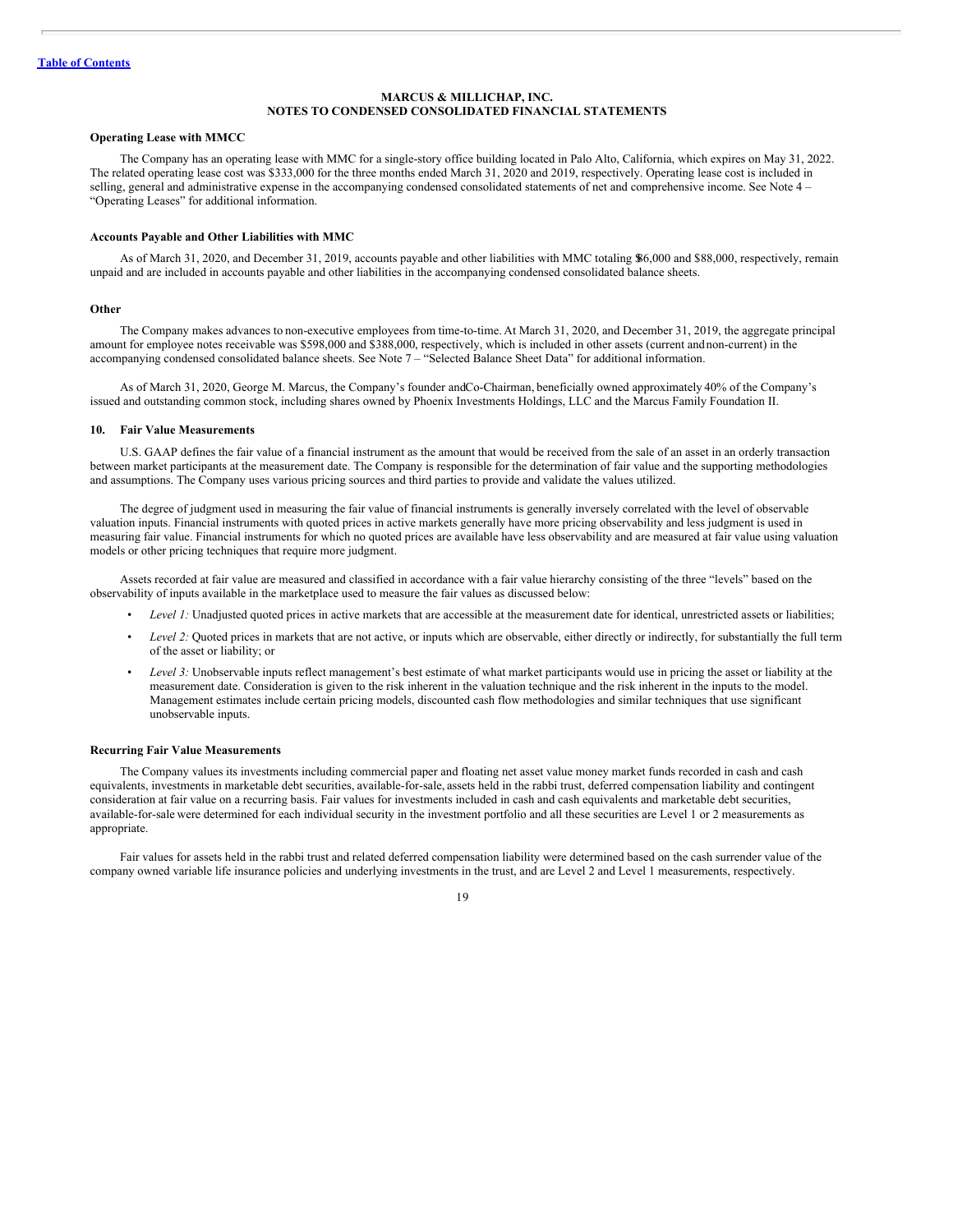Contingent consideration in connection with acquisitions, is carried at fair value and determined on acontract-by-contract basis, calculated using a probability weighted discounted cash flow model based on the probability of achieving EBITDA and other performance and service requirements, and is a Level 3 measurement. During the three months ended March 31, 2020, the Company considered the economic impact of COVID-19 and current and future interest rates in its determination of fair value for the contingent consideration. The Company is uncertain to the extent of the volatility in the unobservable inputs in the foreseeable future.

Assets and liabilities carried at fair value on a recurring basis consisted of the following (in thousands):

|                                                 |            | March 31, 2020<br>December 31, 2019 |          |                                     |             |           |          |         |
|-------------------------------------------------|------------|-------------------------------------|----------|-------------------------------------|-------------|-----------|----------|---------|
|                                                 | Fair Value | Level 1                             | Level 2  | Level 3                             | Fair Value  | Level 1   | Level 2  | Level 3 |
| <b>Assets:</b>                                  |            |                                     |          |                                     |             |           |          |         |
| Assets held in rabbi trust                      | 7,992<br>S |                                     | \$7,992  | S.<br>$\overbrace{\phantom{12333}}$ | 9,452<br>S. | S.        | \$9,452  |         |
| Cash equivalents <sup>(1)</sup> :               |            |                                     |          |                                     |             |           |          |         |
| Commercial paper and other                      | 9,498      | S.                                  | \$9,498  |                                     | 5,087<br>S. |           | \$5,087  |         |
| Money market funds                              | 146,769    | 146,769                             |          |                                     | 185,513     | 185,513   |          |         |
|                                                 | \$156,267  | \$146,769                           | \$9,498  |                                     | \$190,600   | \$185,513 | \$5,087  |         |
| Marketable debt securities, available-for-sale: |            |                                     |          |                                     |             |           |          |         |
| Short-term investments:                         |            |                                     |          |                                     |             |           |          |         |
| U.S. treasuries                                 | \$114,720  | \$114,720                           | S.       |                                     | \$124,580   | \$124,580 | \$       |         |
| U.S. government sponsored entities              | 9,137      |                                     | 9,137    |                                     |             |           |          |         |
| Corporate debt                                  | 19,711     |                                     | 19,711   |                                     | 26,172      |           | 26,172   |         |
| ABS and other                                   | 296        |                                     | 296      | _                                   |             |           |          |         |
|                                                 | \$143,864  | \$114,720                           | \$29,144 | $s =$                               | \$150,752   | \$124,580 | \$26,172 |         |
| Long-term investments:                          |            |                                     |          |                                     |             |           |          |         |
| U.S. treasuries                                 | \$10,510   | \$10,510                            |          |                                     | 24,423      | \$24,423  |          |         |
| U.S. government sponsored entities              | 1,328      |                                     | 1,328    |                                     | 1,355       |           | 1,355    |         |
| Corporate debt                                  | 25,606     |                                     | 25,606   |                                     | 26,471      |           | 26,471   |         |
| ABS and other                                   | 7,766      |                                     | 7,766    |                                     | 8,560       |           | 8,560    |         |
|                                                 | \$45,210   | \$10,510                            | \$34,700 |                                     | 60,809      | \$24,423  | \$36,386 |         |
| <b>Liabilities:</b>                             |            |                                     |          |                                     |             |           |          |         |
| Contingent consideration                        | 3,162      |                                     |          | \$3,162                             | 3,387       |           |          | \$3,387 |
| Deferred compensation liability                 | 7,244      | 7,244                               |          |                                     | 8,241       | 8,241     |          |         |

(1) Included in cash and cash equivalents on the accompanying condensed consolidated balance sheets.

There were no transfers in or out of Level 3 during the three months ended March 31, 2020 and 2019.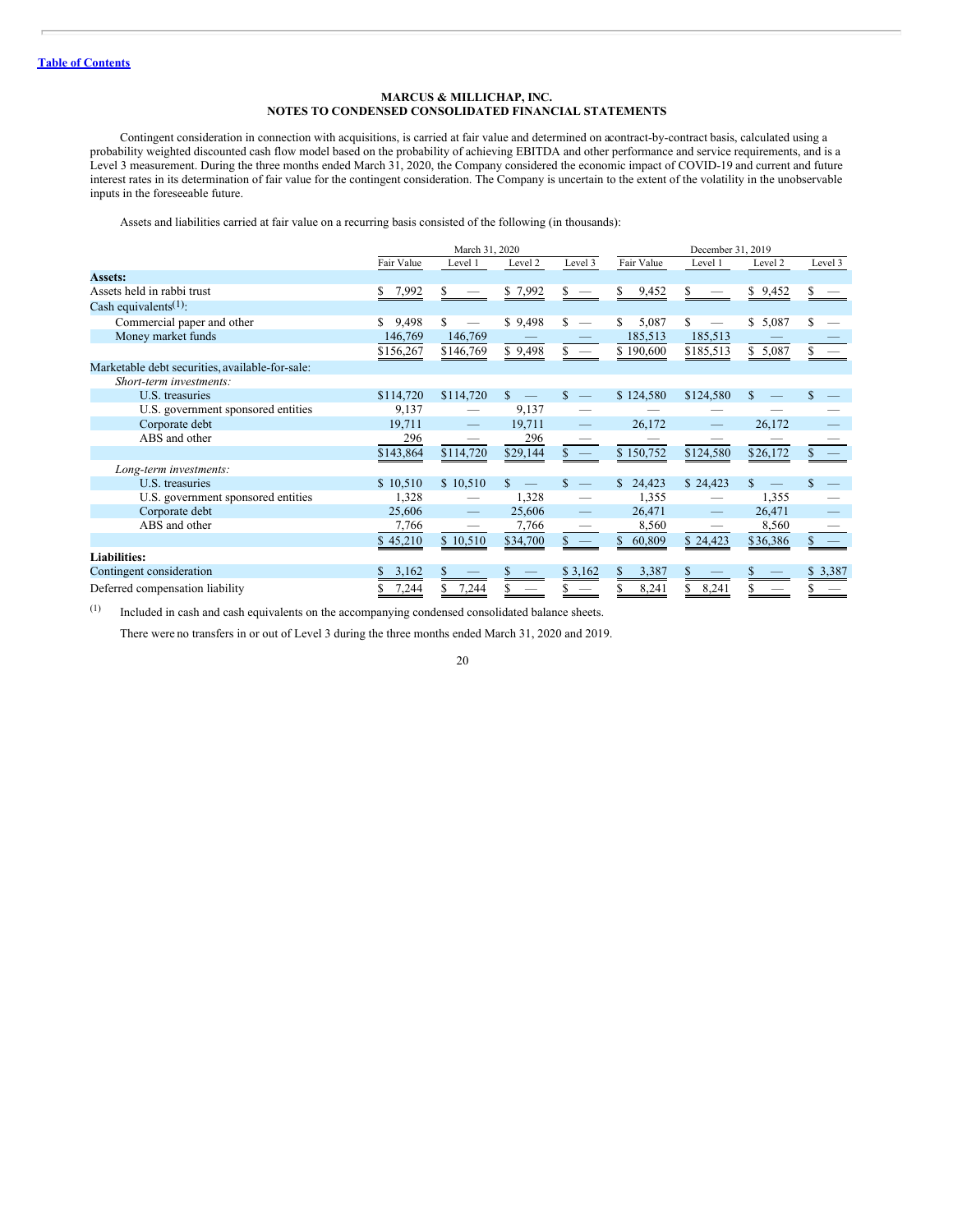As of March 31, 2020 and December 31, 2019, contingent consideration has a maximum undiscounted payment of \$7.0 million and \$7.3 million, respectively. Assuming the achievement of the applicable performance criteria and/or service and time requirements, the Company anticipates these earn-out payments will be made over the nextone to seven-year period. Changes in fair value are included in selling, general and administrative expense in the condensed consolidated statements of net and comprehensive income. A reconciliation of contingent consideration measured at fair value on a recurring basis consisted of the following (in thousands):

|                                                                         | Three Months Ended<br>March 31. |         |
|-------------------------------------------------------------------------|---------------------------------|---------|
|                                                                         | 2020                            | 2019    |
| Beginning balance $(1)$                                                 | \$3,387                         | \$2,875 |
| Contingent consideration in connection with acquisitions <sup>(2)</sup> |                                 |         |
| Change in fair value of contingent consideration                        | (225)                           | 48      |
| Payments of contingent consideration                                    |                                 |         |
| <b>Ending balance</b>                                                   | \$3,162                         | \$2,923 |

(1) Beginning balance for 2020 reflects the reclassification of \$1,401 from contingent consideration related to deferred consideration. See Note  $7 -$ "Selected Balance Sheet Data – Other Liabilities" for additional information.

(2) Contingent consideration in connections with acquisitions represents a noncash investing activity.

Quantitative information about the valuation technique and significant unobservable inputs used in the valuation of the Company's Level 3 financial liabilities measured at fair value on a recurring basis consisted of the following (dollars in thousands):

|                          | Fair Value at<br>March 31, 2020    | Valuation Technique  | Unobservable inputs         | Range (Weighted Average)        |
|--------------------------|------------------------------------|----------------------|-----------------------------|---------------------------------|
| Contingent consideration | 3,162<br>Φ                         | Discounted cash flow | Expected life of cash flows | $0.2 - 5.5$ years $(2.1$ years) |
|                          |                                    |                      | Discount rate               | $6.7\% - 6.9\%$ $(6.8\%)$       |
|                          |                                    |                      | Probability of achievement  | 33.0%-100.0% (74.0%)            |
|                          | Fair Value at<br>December 31, 2019 | Valuation Technique  | Unobservable inputs         | Range (Weighted Average)        |
| Contingent consideration | 3,387<br>Φ                         | Discounted cash flow | Expected life of cash flows | $0.4 - 5.8$ years $(2.4$ years) |
|                          |                                    |                      | Discount rate               | $3.6\% - 4.9\%$ (4.1%)          |
|                          |                                    |                      | Probability of achievement  | $33.0\% - 100.0\%$ (74.3%)      |

(1) Unobservable inputs were weighted by the relative fair value of the instruments.

#### **Nonrecurring Fair Value Measurements**

In accordance with U.S. GAAP, from time to time, the Company measures certain assets at fair value on a nonrecurring basis. The Company reviews the carrying value of MSRs, intangibles, goodwill and other assets for indications of impairment at least annually. When indications of potential impairment are identified, the Company may be required to determine the fair value of those assets and record an adjustment for the carrying amount in excess of the fair value determined. Any fair value determination would be based on valuation approaches, which are appropriate under the circumstances and utilize Level 2 and Level 3 measurements as required.

MSRs are recorded at fair value upon acquisition of a servicing contract. The Company has elected the amortization method for the subsequent measurement of MSRs. MSRs are carried at the lower of amortized cost or fair value. MSRs are a Level 3 measurement. The Company's MSRs do not trade in an active, open market with readily observable prices. The estimated fair value of the Company's MSRs were developed using a discounted cash flow model that calculates the present value of estimated future net servicing income. The model considers contractual provisions and assumptions of market participants including specified servicing fees, prepayment assumptions, delinquency rates, late charges, other ancillary revenue, costs to service and other economic factors. The Company periodically reassesses and adjusts, when necessary, the underlying inputs and assumptions used to reflect observable market conditions and assumptions that a market participant would consider in valuing an MSR asset. Management made revisions to the assumptions used in the determination of fair value for MSRs considering the economic impact of the COVID-19 pandemic on default rates related to the specific types and underlying collateral of the various serviced loans, interest rates, refinance rates and current government and private sector responses to the pandemic. The fair value of the MSRs approximated the carrying value at March 31, 2020 and December 31, 2019 after consideration of the revisions to the various assumptions. See Note 7 – "Selected Balance Sheet Data – Other Assets – MSRs" for additional information.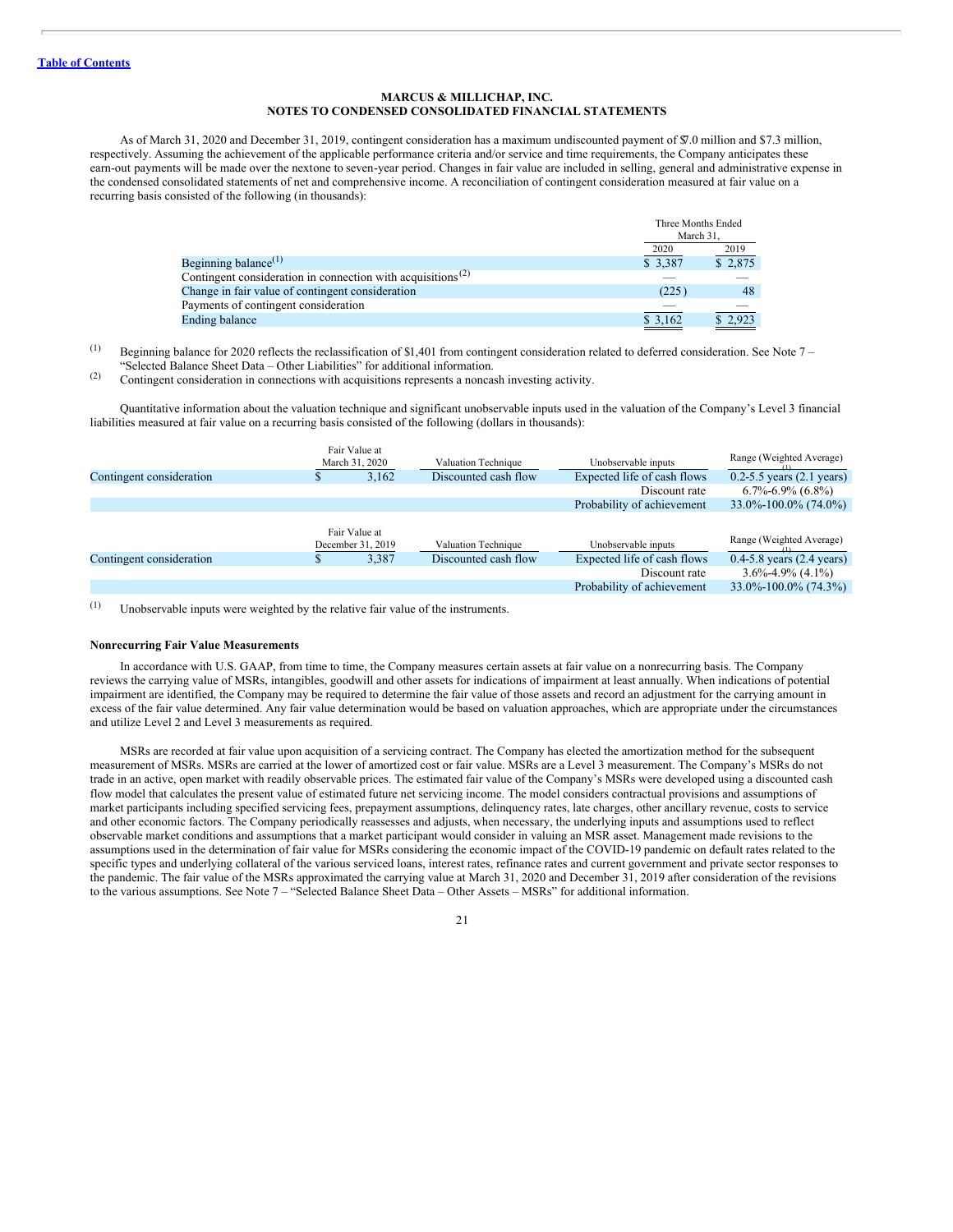As market conditions change, the Company willre-evaluate assumptions used in the determination of fair value for MSRs and is uncertain to the extent of the volatility in the unobservable inputs in the foreseeable future.

Quantitative information about the valuation technique and significant unobservable inputs used in the valuation of the Company's Level 3 financial assets measured at fair value on a nonrecurring basis consisted of the following (dollars in thousands):

|             |                   | Fair Value at<br>March 31, 2020 | Valuation Technique  | Unobservable inputs       | Range (Weighted<br>Average) $(1)$ |
|-------------|-------------------|---------------------------------|----------------------|---------------------------|-----------------------------------|
| <b>MSRs</b> | S                 | 2,125                           | Discounted cash flow | Constant prepayment rates | $0.0\% - 20.0\%$ (10.0%)          |
|             |                   |                                 |                      | Constant default rate     | $1.5\% - 1.5\% (1.5\%)$           |
|             |                   |                                 |                      | Loss severity             | $30.2\% - 30.2\%$ (30.2%)         |
|             |                   |                                 |                      | Discount rate             | $10.0\% - 10.0\%$<br>$(10.0\%)$   |
|             | Fair Value at     |                                 |                      |                           | Range (Weighted                   |
|             | December 31, 2019 |                                 | Valuation Technique  | Unobservable inputs       | Average $(1)$                     |
| <b>MSRs</b> |                   | 2.204                           | Discounted cash flow | Constant prepayment rates | $0.0\% - 20.0\%$ (10.0%)          |
|             |                   |                                 |                      | Constant default rate     | $2.0\% - 2.0\%$ (2.0%)            |
|             |                   |                                 |                      | Loss severity             | $40.0\% - 40.0\%$ (40.0%)         |
|             |                   |                                 |                      | Discount rate             | $9.5\% - 9.7\%$ (9.7%)            |

(1) Weighted average is based on the 10% constant prepayment rate scenario which the Company uses as the reported fair value.

#### **11. Stockholders' Equity**

#### **Common Stock**

As of March 31, 2020 and December 31, 2019, there were39,272,429 and 39,153,195 shares of common stock, \$0.0001 par value, issued and outstanding, which include unvested restricted stock awards ("RSAs") issued to non-employee directors, respectively. See Note 14 – "Earnings per Share" for additional information.

#### **Preferred Stock**

The Company has 25,000,000 authorized shares of preferred stock with a par value \$0.0001 per share. At March 31, 2020 and December 31, 2019, there were no preferred shares issued or outstanding.

#### **Accumulated Other Comprehensive Income/Loss**

Amounts reclassified from accumulated other comprehensive income/loss are included as a component of other (expense) income, net in the condensed consolidated statements of net and comprehensive income. The reclassifications were determined on a specific identification basis.

The Company has not provided for U.S. taxes on unremitted earnings of its foreign subsidiary as it is operating at a loss and hasno earnings and profits to remit. As a result, deferred taxes were not provided related to the cumulative foreign currency translation adjustments.

#### **12. Stock-Based Compensation Plans**

#### **2013 Omnibus Equity Incentive Plan**

The Company's board of directors adopted the 2013 Omnibus Equity Incentive Plan (the "2013 Plan"), which became effective upon the Company's IPO. In February 2017, the board of directors amended and restated the 2013 Plan, which was approved by the Company's stockholders inMay 2017. Grants are made from time to time by the compensation committee of the Company's board of directors at its discretion subject to certain restrictions as to the number and value of shares that may be granted to any individual. In addition, non-employee directors receive annual grants under a director compensation policy. As of March 31, 2020, there were 5,065,218 shares available for future grants under the 2013 Plan.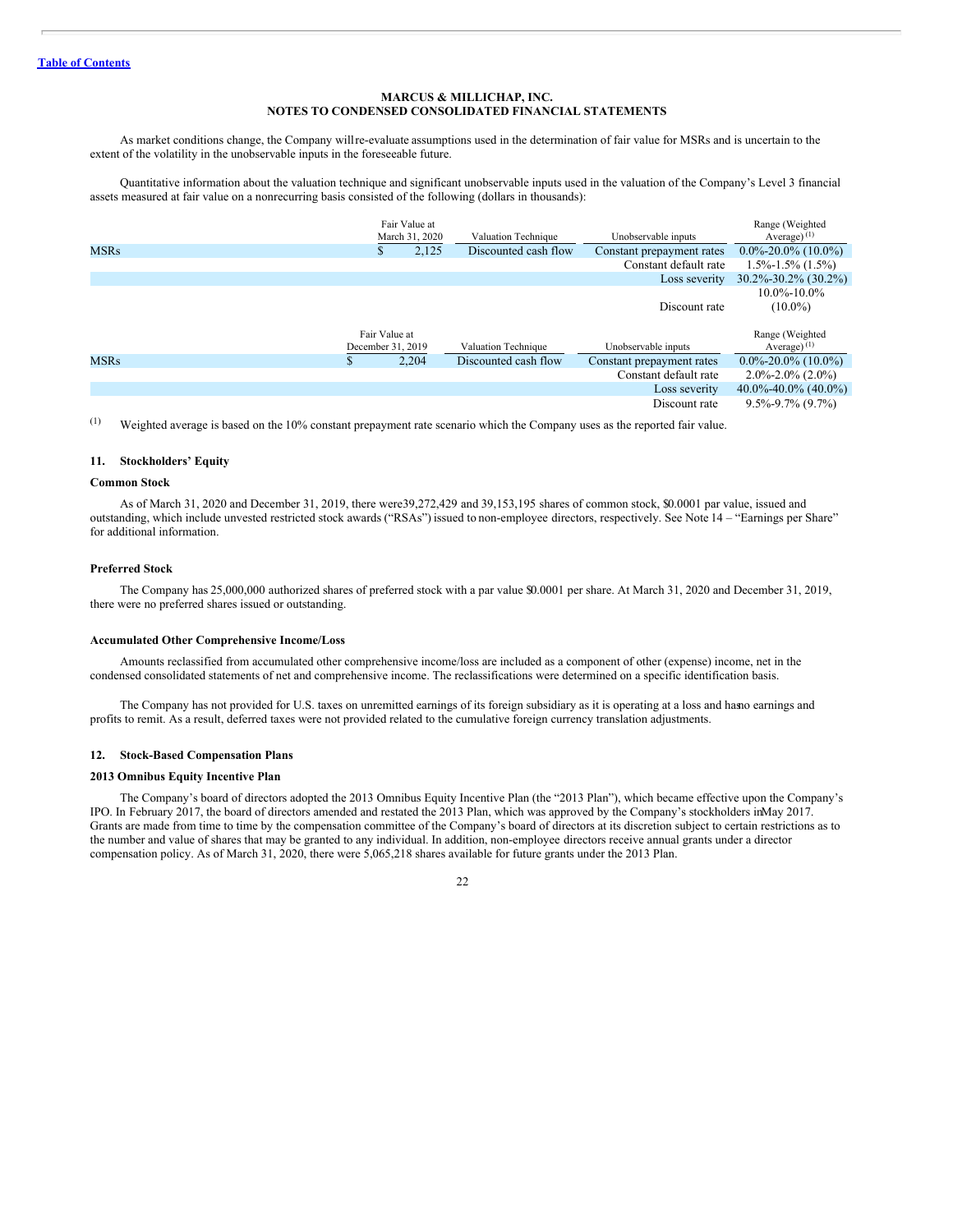#### *Awards Granted and Settled*

Under the 2013 Plan, the Company has issued RSAs tonon-employee directors and restricted stock units ("RSUs") to employees and independent contractors. RSAs vest in equal annual installments over a one-year or three-year period from the date of grant. RSUs generally vest in equal annual installments over a five-year period from the date of grant or earlier as approved by the compensation committee of the Company's board of directors. Any unvested awards are canceled upon termination as a service provider. As of March 31, 2020, there were no issued or outstanding options, SARs, performance units or performance share awards under the 2013 Plan.

During the three months ended March 31, 2020,170,106 shares of RSUs were vested and50,872 shares of common stock were withheld to pay applicable required employee statutory withholding taxes based on the market value of the shares on the vesting date. The shares withheld for taxes were returned to the share reserve and are available for future issuance in accordance with provisions of the 2013 Plan. During the three months ended March 31, 2020, there were no deferred stock units ("DSUs") that settled.

#### *Outstanding Awards*

Activity under the 2013 Plan consisted of the following (dollars in thousands, except weighted average per share data):

|                                                                               |                               |               |                              |              | Weighted-                        |
|-------------------------------------------------------------------------------|-------------------------------|---------------|------------------------------|--------------|----------------------------------|
|                                                                               | RSA Grants to<br>Non-employee | RSU Grants to | RSU Grants to<br>Independent |              | Average Grant<br>Date Fair Value |
|                                                                               | Directors                     | Employees     | Contractors                  | Total        | Per Share                        |
| Nonvested shares at December 31, 2019                                         | 17.480                        | 525,115       | 257,480                      | 800,075      | 33.91<br>S.                      |
| Granted                                                                       |                               | 229,315       | 20,384                       | 249,699      | 36.74                            |
| Vested                                                                        |                               | (139, 152)    | (30,954)                     | (170, 106)   | 31.75                            |
| Transferred                                                                   |                               | (14, 911)     | 14.911                       |              | 32.26                            |
| Forfeited/canceled                                                            |                               | (8,087)       | (223)                        | (8,310)      | 38.19                            |
| Nonvested shares at March 31, 2020 <sup>(1)</sup>                             | 17,480                        | 592.280       | 261.598                      | 871,358      | 35.10                            |
| Unrecognized stock-based compensation expense as of March 31,<br>$2020^{(2)}$ | 74                            | 20.079        | 8,132                        | 28,285<br>S. |                                  |
| Weighted average remaining vesting period (years) as of March 31,<br>2020     | 0.17                          | 4.05          | 3.30                         | 3.83         |                                  |

(1) Nonvested RSUs will be settled through the issuance of new shares of common stock.<br>
(2) The total unrecognized commencation expanse is expected to be recognized over a weight

The total unrecognized compensation expense is expected to be recognized over a weighted-average period of approximately3.83 years.

#### **Employee Stock Purchase Plan**

In 2013, the Company adopted the 2013 Employee Stock Purchase Plan ("ESPP"). The ESPP is intended to qualify under Section 423 of the Internal Revenue Code and provides for consecutive, non-overlapping 6-month offering periods. The offering periods generally start on the first trading day on or after May 15 and November 15 of each year. Qualifying employees may purchase shares of the Company stock at a 10% discount based on the lower of the market price at the beginning or end of the offering period, subject to IRS limitations. The Company determined that the ESPP was a compensatory plan and is required to expense the fair value of the awards over each 6-month offering period.

The ESPP initially had 366,667 shares of common stock reserved, and204,473 shares of common stock remain available for issuance for each of the periods ended as of March 31, 2020 and December 31, 2019, respectively. The ESPP provides for annual increases in the number of shares available for issuance under the ESPP, equal to the least of (i) 366,667 shares, (ii) 1% of the outstanding shares on such date, or (iii) an amount determined by the compensation committee of the board of directors. Pursuant to the provisions of the ESPP, the board of directors has determined to not provide for any annual increases to date. At March 31, 2020, total unrecognized compensation cost related to the ESPP was \$23,000 and is expected to be recognized over a weighted average period of 0.12 years.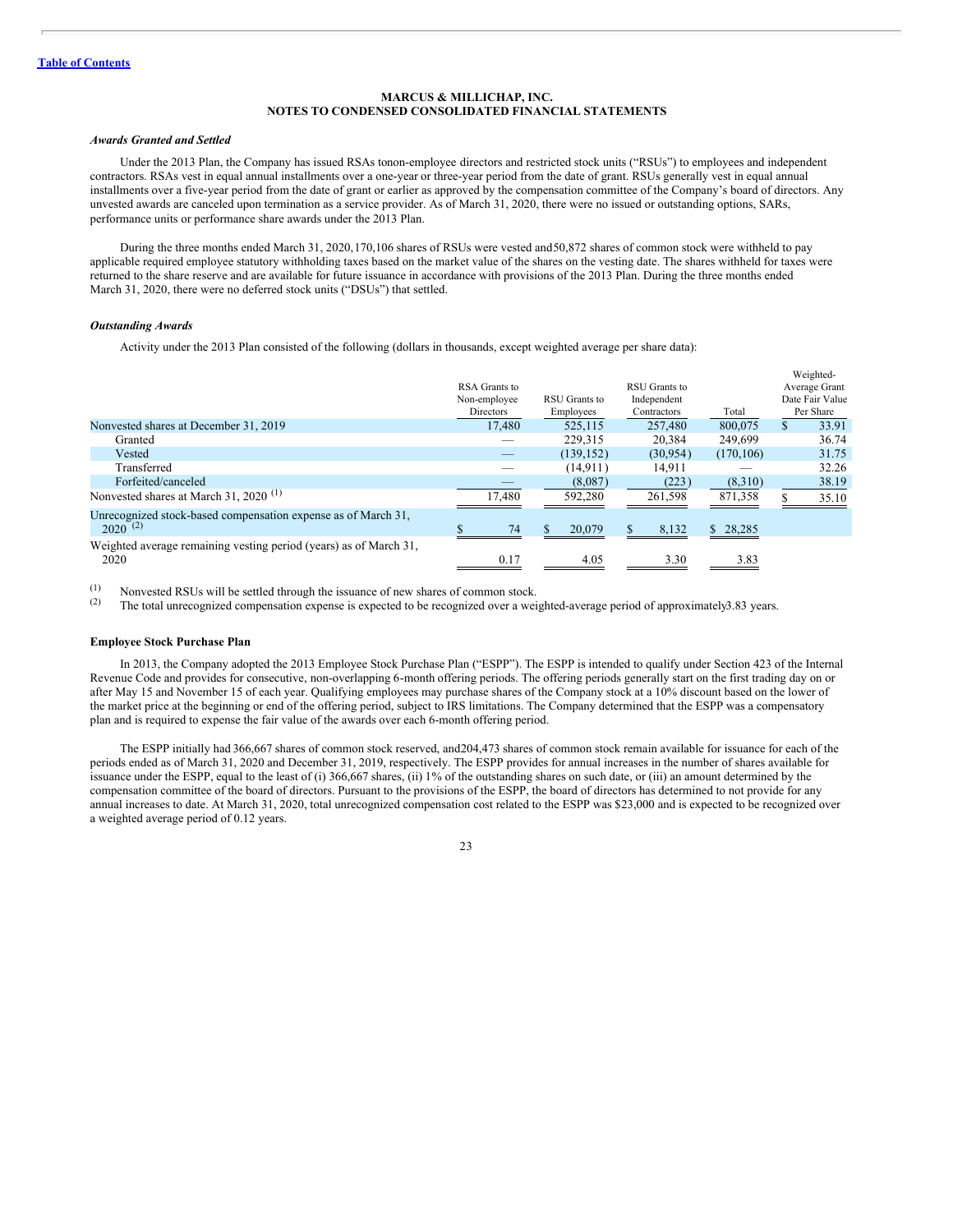#### **SARs and DSUs**

Prior to the IPO, certain employees were granted SARs. As of March 31, 2013, the outstanding SARs were frozen at the liability amount, and will be paid out to each participant in installments upon retirement or departure under the terms of the revised SARs agreements. To replace beneficial ownership in the SARs, the difference between the book value liability and the fair value of the awards was granted to plan participants in the form of DSUs, which were fully vested upon receipt and will be settled in actual stock at a rate of 20% per year if the participant remains employed by the Company during that period (otherwise all unsettled shares of stock upon termination from service will be settled five years from the termination date, unless otherwise agreed to by the Company). In the event of death or termination of service after reaching the age of 67, 100% of the DSUs will be settled. As of March 31, 2020, the remaining future share settlements of fully vested DSUs by year consisted of the following:

|      | March 31, 2020 |
|------|----------------|
| 2021 | 60,373         |
| 2022 | 281,193        |
|      | 341,566        |

#### **Summary of Stock-Based Compensation**

Components of stock-based compensation are included in selling, general and administrative expense in the condensed consolidated statements of net and comprehensive income and consisted of the following (in thousands):

|                                  |         | Three Months Ended |
|----------------------------------|---------|--------------------|
|                                  |         | March 31.          |
|                                  | 2020    | 2019               |
| <b>ESPP</b>                      | 47      | 30                 |
| $RSAs - non-employee$ directors  | 160     | 170                |
| $RSUs$ – employees $(1)$         | 1,656   | 1,345              |
| $RSUs$ – independent contractors | 769     | 796                |
|                                  | \$2,632 | 2.341              |

(1) Includes expense related to the acceleration of vesting of certain RSUs.

#### **13. Income Taxes**

The Company's effective tax rate for the three months ended March 31, 2020 and 2019 was31.2% and 26.6%, respectively. The Company provides for the effects of income taxes in interim financial statements based on the Company's estimate of its annual effective tax rate for the full year, which is based on forecasted income by jurisdiction where the Company operates, adjusted for the tax effects of items that relate discretely to the period, if any.

The provision for income taxes differs from the amount computed by applying the U.S. federal statutory rate to income before provision for income taxes and consisted of the following (dollars in thousands):

|                                                                |         | Three Months Ended March 31. |         |           |  |
|----------------------------------------------------------------|---------|------------------------------|---------|-----------|--|
|                                                                |         | 2020                         |         | 2019      |  |
|                                                                | Amount  | Rate                         | Amount  | Rate      |  |
| Income tax expense at the federal statutory rate               | \$3,987 | 21.0%                        | \$4,472 | 21.0%     |  |
| State income tax expense, net of federal benefit               | 1.018   | $5.4\%$                      | 894     | $4.2\%$   |  |
| Windfall tax benefits, net related to stock-based compensation | (17)    | $(0.1)\%$                    | (265)   | $(1.2)\%$ |  |
| Change in valuation allowance                                  | 367     | 1.9%                         | 259     | $1.2\%$   |  |
| Permanent and other items <sup>(1)</sup>                       | 562     | $3.0\%$                      | 297     | $1.4\%$   |  |
|                                                                | \$5.917 | 31.2%                        | \$5.657 | 26.6%     |  |

(1) Permanent items relate principally to compensation charges, qualified transportation fringe benefits, reversal of uncertain tax positions, meals and entertainment and our tax-exempt deferred compensation plan assets.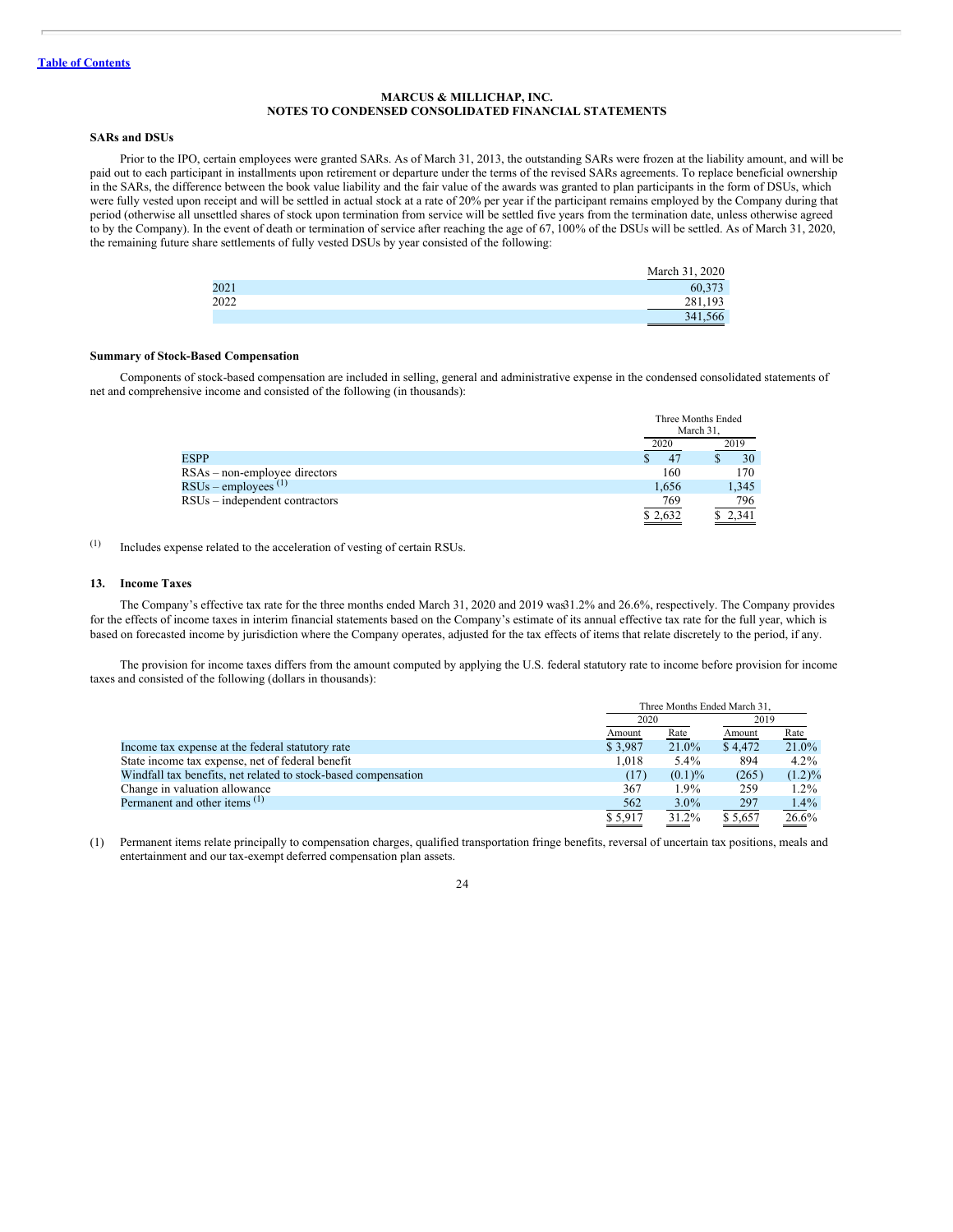#### **14. Earnings per Share**

Basic and diluted earnings per share for the three months ended March 31, 2020 and 2019, respectively consisted of the following (in thousands, except per share data):

|                                                                           | Three Months Ended |          |
|---------------------------------------------------------------------------|--------------------|----------|
|                                                                           | March 31,          |          |
|                                                                           | 2020               | 2019     |
| Numerator (Basic and Diluted):                                            |                    |          |
| Net income                                                                | \$13,070           | \$15,638 |
| Denominator:                                                              |                    |          |
| Basic                                                                     |                    |          |
| Weighted average common shares issued and outstanding                     | 39,217             | 38,996   |
| Deduct: Unvested RSAs <sup>(1)</sup>                                      | (18)               | (27)     |
| Add: Fully vested DSUs <sup>(2)</sup>                                     | 342                | 342      |
| Weighted Average Common Shares Outstanding                                | 39,541             | 39,311   |
| Basic earnings per common share                                           | 0.33               | 0.40     |
| <i>Diluted</i>                                                            |                    |          |
| Weighted Average Common Shares Outstanding from above                     | 39,541             | 39,311   |
| Add: Dilutive effect of RSUs, RSAs & ESPP                                 | 105                | 204      |
| Weighted Average Common Shares Outstanding                                | 39,646             | 39,515   |
| Diluted earnings per common share                                         | 0.33               | 0.40     |
| Antidilutive shares excluded from diluted earnings per common share $(3)$ | 521                | 212      |
|                                                                           |                    |          |

(1) RSAs were issued and outstanding to thenon-employee directors and have a one-year or three-year vesting term subject to service requirements. See Note 12 – "Stock-Based Compensation Plans" for additional information.

(2) Shares are included in weighted average common shares outstanding as the shares are fully vested but have not yet been delivered. See Note 12 – "Stock-Based Compensation Plans" for additional information.

(3) Primarily pertaining to RSU grants to the Company's employees and independent contractors.

#### **15. Commitments and Contingencies**

#### **Credit Agreement**

On June 18, 2014, the Company entered into a Credit Agreement with Wells Fargo Bank, National Association (the "Bank"), as amended and restated on May 28, 2019, which was amended on November 27, 2019 (the "Credit Agreement"). The Credit Agreement provides for a \$60.0 million principal amount senior secured revolving credit facility that is guaranteed by all of the Company's domestic subsidiaries (the "Credit Facility") and matures on June 1, 2022. The Company may borrow, repay and reborrow amounts under the Credit Facility until its maturity date, at which time all amounts outstanding under the Credit Facility must be repaid in full.

Borrowings under the Credit Agreement are available for general corporate purposes and working capital. The Credit Facility includes a \$10.0 million sublimit for the issuance of standby letters of credit of which \$533,000 was utilized at March 31, 2020. Borrowings under the Credit Facility will bear interest, at the Company's option, at either (i) a fluctuating rate per annum 2.00% below the Base Rate (defined as the highest of (a) the Bank's prime rate, (b) one-month LIBOR plus 1.50%, and (c) the federal funds rate plus 1.50%), or (ii) at a fixed rate per annum determined by Bank to be 0.875% above LIBOR. In connection with the amendment of the Credit Agreement, the Company paid bank fees and other expenses, which are being amortized over the remaining term of the Credit Agreement. The Company pays a commitment fee of up to 0.1% per annum, payable quarterly, based on the amount of unutilized commitments under the Credit Facility. The amortization and commitment fee is included in interest expense in the accompanying condensed consolidated statements of net and comprehensive income and was \$22,000 and \$26,000 during the three months ended March 31, 2020 and 2019, respectively. As of March 31, 2020, there were no amounts outstanding under the Credit Agreement.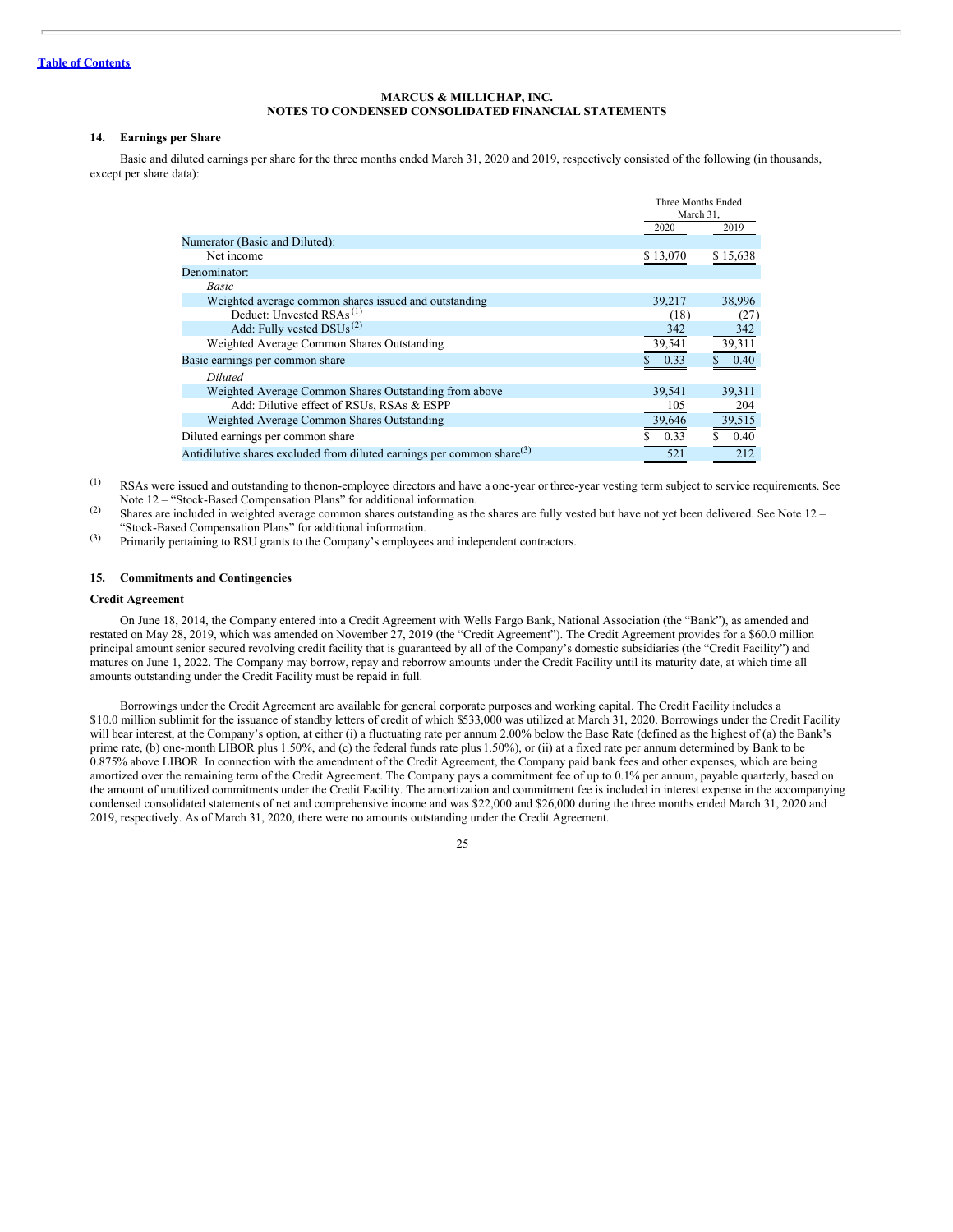The Credit Facility contains customary covenants, including financial and other covenant reporting requirements and events of default. Financial covenants require the Company, on a combined basis with its guarantors, to maintain (i) an EBITDAR Coverage Ratio (as defined in the Credit Agreement) of not less than 1.25:1.0 as of each quarter end, determined on a rolling four-quarter basis, and (ii) total funded debt to EBITDA not greater than 2.0:1.0 as of each quarter end, determined on a rolling four-quarter basis, and also limit investments in foreign entities and cap certain other loans. The Credit Facility is secured by substantially all assets of the Company, including pledges of 100% of the stock or other equity interest of each subsidiary except for the capital stock of a controlled foreign corporation (as defined in the Internal Revenue Code), in which case no such pledge is required. As of March 31, 2020, the Company was in compliance with all financial and non-financial covenants and has not experienced any limitation in its operations as a result of the covenants.

#### **Other**

In connection with certain agreements with investment sales and financing professionals, the Company may agree to advance amounts to certain investment sales and financing professionals upon reaching certain performance goals. Such commitments as of March 31, 2020 aggregated \$11.6 million.

#### **COVID-19**

The Company could experience other potential impacts as a result ofCOVID-19. Actual results may differ from the Company's current estimates as the scope of COVID-19 evolves or if the duration of business disruptions is longer than initially anticipated. While this disruption is currently expected to be temporary, there is considerable uncertainty around the scope and duration. The extent of the impact ofCOVID-19 on our operational and financial performance will depend on the duration of business disruption, which is uncertain and cannot be predicted.

#### **16. Subsequent Events**

In April 2020, the Company completed the acquisition of a commercial real estate finance intermediary specializing in arranging debt and equity for commercial real estate on behalf of developers, investors and owners in the United States.

In connection with agreements in principal with investment sales and financing professionals and business acquisitions, the Company entered into commitments through the date these condensed consolidated financial statements were issued, aggregating \$17.9 million. Such commitments to investment sales and financing professionals may be subject to various conditions.

During the second quarter of 2020, the Company's management approved, committed to and initiated a plan to reduce its controllable expenses, including layoffs, furloughs and a reduction of salaries of senior executives, management and key Company personnel. To date, the plan included a reduction of the Company's employee workforce of approximately 20%. The Company does not expect to incur material one-time terminations benefits related to this plan.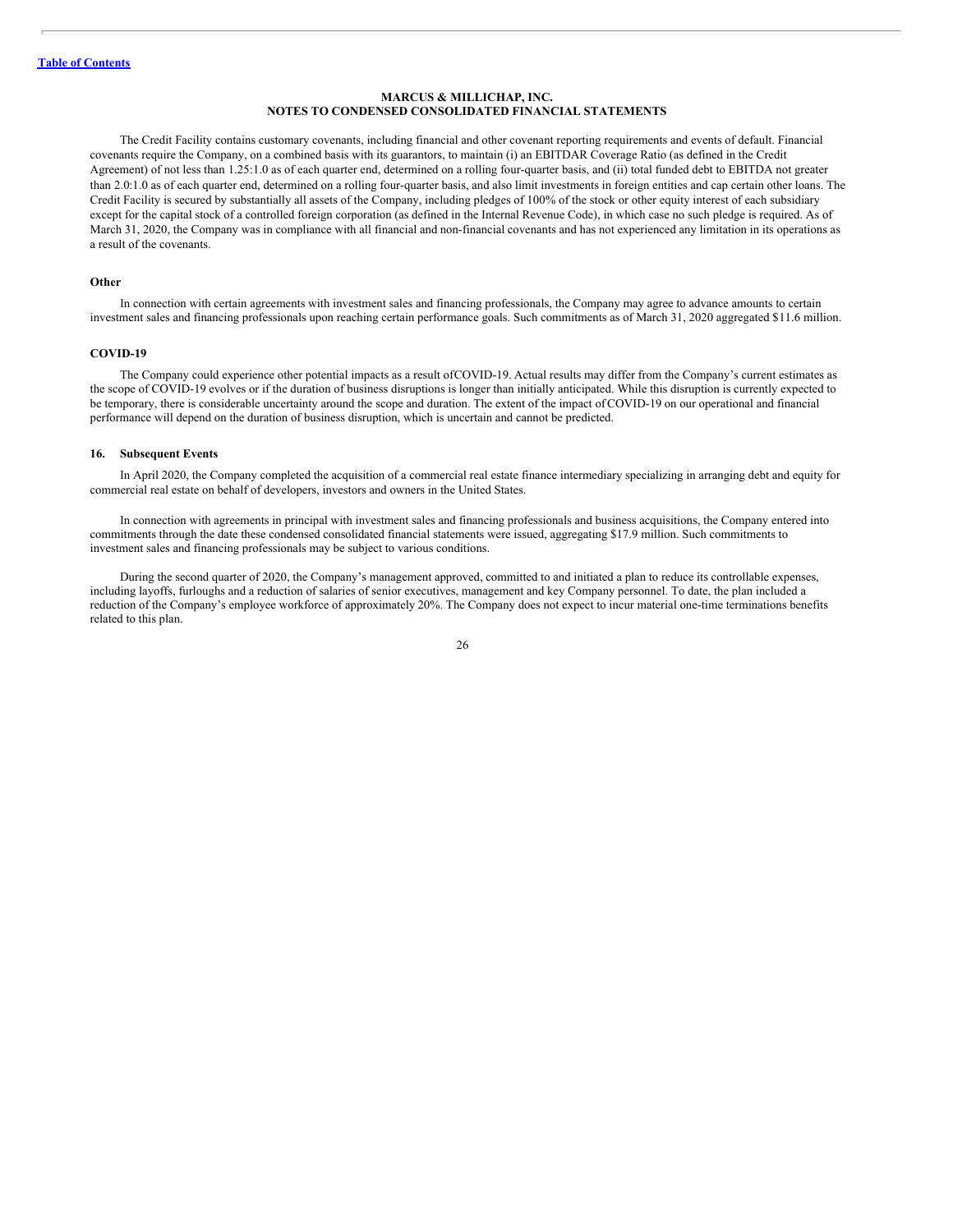#### <span id="page-26-0"></span>**Item 2. Management's Discussion and Analysis of Financial Condition and Results of Operations**

Unless the context requires otherwise, the words "Marcus & Millichap," "we," the "Company," "us" and "our" refer to Marcus & Millichap, Inc., *Marcus & Millichap Real Estate Investment Services, Inc. and its other consolidated subsidiaries.*

#### **Forward-Looking Statements**

The following discussion contains forward-looking statements that involve risks and uncertainties. Our actual results could differ materially from those anticipated in these forward-looking statements as a result of many factors, including but not limited to the impact of the COVID-19 pandemic. The results of operations for the three months ended March 31, 2020 are not necessarily indicative of the results that may be expected for the full year ending December 31, 2020, or for any other future period. The following discussion should be read in conjunction with the unaudited condensed consolidated financial statements and the notes thereto included in Item 1 of this Form 10-Q and in conjunction with our Annual Report on Form10-K for the year ended December 31, 2019 filed with the SEC on March 2, 2020, including the "Risk Factors" section and the consolidated financial statements and notes included therein.

#### **Overview**

We are a leading national brokerage firm specializing in commercial real estate investment sales, financing, research and advisory services. We have been the top commercial real estate investment broker in the United States based on the number of investment transactions over the last 10 years. As of March 31, 2020, we had 1,993 investment sales and financing professionals that are primarily exclusive independent contractors operating in 82 offices, who provide real estate brokerage and financing services to sellers and buyers of commercial real estate. We also offer market research, consulting and advisory services to our clients. During the three months ended March 31, 2020, we closed 2,250 investment sales, financing and other transactions with total sales volume of approximately \$11.8 billion. During the year ended December 31, 2019, we closed 9,726 investment sales, financing and other transactions with total sales volume of approximately \$49.7 billion.

We generate revenues by collecting real estate brokerage commissions upon the sale, and fees upon the financing of, commercial properties and by providing consulting, advisory and other real estate services. Real estate brokerage commissions are typically based upon the value of the property, and financing fees are typically based upon the size of the loan. During the three months ended March 31, 2020, approximately 90% of our revenues were generated from real estate brokerage commissions, 8% from financing fees and 2% from other real estate related services. During the year ended December 31, 2019, approximately 91% of our revenues were generated from real estate brokerage commissions, 8% from financing fees and 1% from other real estate related services.

We divide commercial real estate into four major market segments, characterized by price:

- Properties priced less than \$1 million;
- *Private client market:* properties priced from \$1 million up to \$10 million;
- *Middle market:* properties priced from \$10 million up to \$20 million; and
- *Larger transaction market:* properties priced from \$20 million and above.

Our strength is in serving private clients in the\$1-\$10 million private client market segment, which contributed approximately 67% and 66% of our real estate brokerage commissions during the three months ended March 31, 2020 and 2019, respectively. The following table sets forth the number of transactions, and amount of sales volume and revenues by commercial real estate market segment for real estate brokerage:

|                                               |        |               | Three Months Ended March 31. |        |               |                |        |                    |                |
|-----------------------------------------------|--------|---------------|------------------------------|--------|---------------|----------------|--------|--------------------|----------------|
|                                               |        | 2020          |                              |        | 2019          |                |        | Change             |                |
| Real Estate Brokerage                         | Number | Volume        | Revenues                     | Number | Volume        | Revenues       | Number | Volume             | Revenues       |
|                                               |        | (in millions) | (in thousands)               |        | (in millions) | (in thousands) |        | $(in$ millions $)$ | (in thousands) |
| $\leq$ 1 million                              | 216    | 136           | 5.742                        | 201    | 131           | 5.288          | 15 S   |                    | 454            |
| Private client market (\$1 - \$10 million)    | .242   | 4.001         | 114.264                      | .060   | 3.320         | 96.058         | 182    | 681                | 18.206         |
| Middle market $(\geq 10 - $20$ million)       | 91     | 1.222         | 22,668                       | 92     | .245          | 23,580         |        | (23)               | (912)          |
| Larger transaction market $(\geq 20$ million) | 66     | 3.083         | 29.155                       | 52     | 2.407         | 20.011         | 14     | 676                | 9,144          |
|                                               | 1,615  | 8.442         | 171.829                      | .405   | $\sqrt{.103}$ | 144.937        | 210    | 1,339              | 26,892         |

We continue to increase our presence in the United States and Canada through execution of our growth strategies by targeting markets based on population, employment, level of commercial real estate sales, inventory and competitive opportunities where we believe the markets will benefit from our business model. In 2019 and 2020, we completed acquisitions that expanded our presence in the financing market in the Midwest and in the real estate brokerage market in Canada and United States.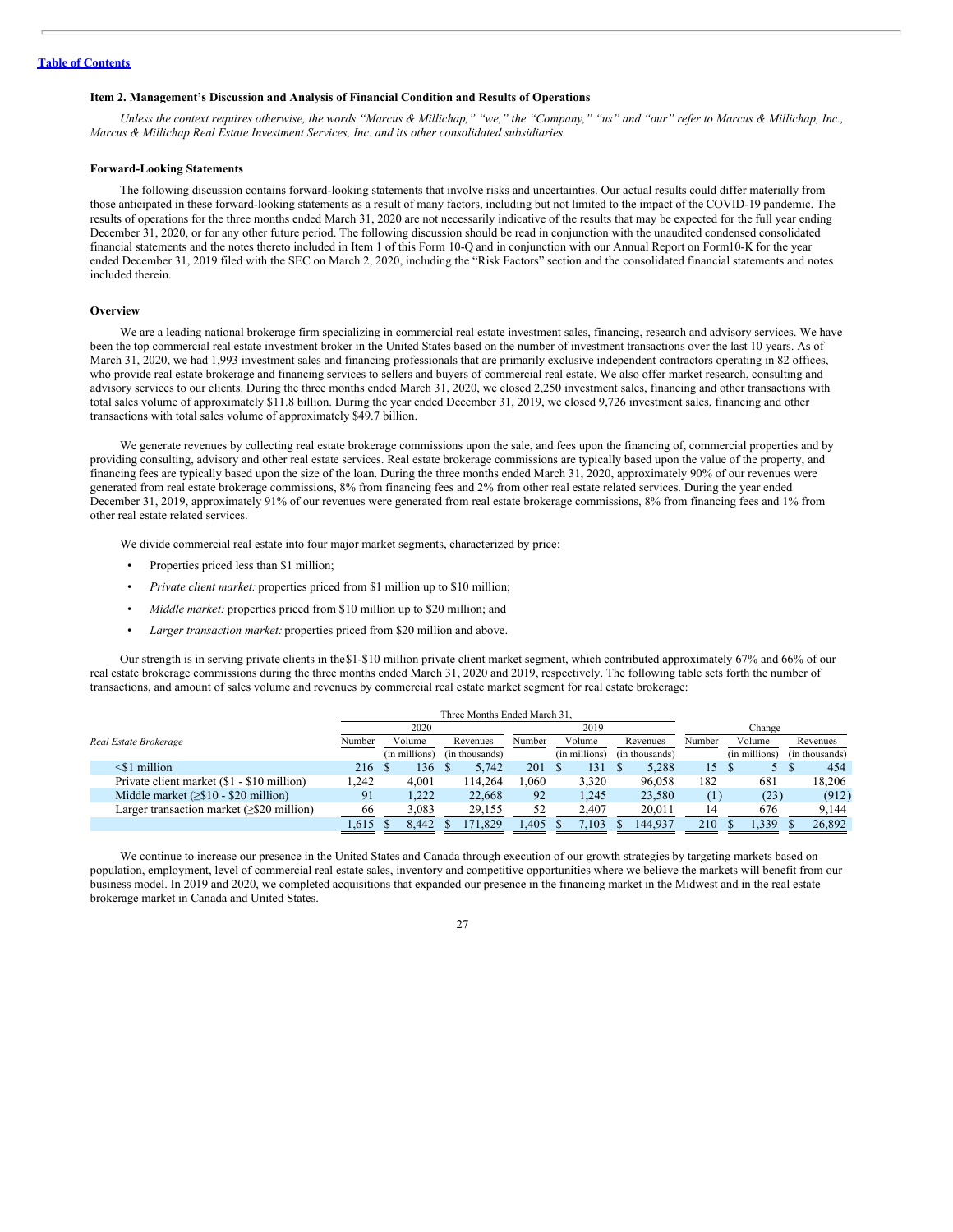#### *COVID-19*

In January 2020, the World Health Organization ("WHO") declaredCOVID-19 a Public Health Emergency of International Concern. In February 2020, the WHO raised its assessment of the COVID-19 threat from high to very high at a global level due to the continued increase in the number of cases and affected countries, and in March 2020, the WHO characterized COVID-19 as a pandemic. Many states and cities, including where we conduct our business activities, have reacted by instituting quarantines, restrictions on travel, "shelter in place" rules, restrictions on types of business that may continue to operate, and may limit the activity of our sales and financing professionals in engaging with our clients. We have implemented work from home protocols for all of our offices, and most of our employees and investment sales and financing professionals based in the United States and Canada are currently working remotely.

We are closely monitoring the impact of COVID-19 pandemic on all aspects of our business and in the regions we operate. We did not incur significant disruptions through March 15, 2020, which marked the onset of wide-spread "shelter in place" mandates. Since then, we have seen increases in closing timelines, died transactions, cancelled contracts and miss-priced listings. Overall the economic shut-down and "shelter in place" mandates are slowing our real estate brokerage and financing transaction activity, and, in certain cases, restricting the ability of borrowers to access the capital markets and other sources of financing. Further, the effect of the COVID-19 restrictions, including an extended period of remote work arrangements and the effects of preventative and precautionary health measures mandated to us by federal, state and local governments will likely affect our ability to identify and close commercial real estate transactions.

The long-term impact of the disruption in financial markets, consumer spending, unemployment as well as other unanticipated consequences remain unknown. Additionally, we are unable to predict the impact that the COVID-19 pandemic will have on our financial condition, results of operations and cash flows due to numerous uncertainties and the fluidity of this situation, but we anticipate that total revenues will be negatively impacted for the second and third quarter of 2020 until normal business conditions resume. These uncertainties include the scope, severity and duration of the pandemic, the actions taken to contain the pandemic or mitigate its impact, the direct and indirect economic effects of the pandemic and containment measures and actions and the impact of these and other factors on our employees, independent contractors and clients and potential clients.

We continue to monitor the expected trends and related demand for our services and will continue to adjust our operations accordingly. In response to this period of business disruption, we have assessed our cost structure and instituted various controllable expense reduction initiatives, including but not limited to, base salary reductions for senior executives, management and key personnel, furloughs and layoffs to preserve our balance sheet and financial position. We believe real estate sales and financing volumes will improve and eventually post solid growth as the market is able to assess the impact of the economic shut down on property occupancies, rent collections and values and when financing flows improve. Due to a high degree of uncertainty, the timing of this recovery in real estate transactions and therefore our revenues is difficult to forecast. Our priority is to support our team's efforts to increase client contact, provide expanded content and advisory services to investors and clients and preserve our financial position through expense reductions. We believe our company will be well positioned to benefit from and lead in the real estate transaction recovery when it emerges.

#### *Factors Af ecting Our Business*

Our business and our operating results, financial condition and liquidity are significantly affected by the number and size of commercial real estate investment sales and financing transactions that we close in any period. The number and size of these transactions are affected by our ability to recruit and retain investment sales and financing professionals, identify and contract properties for sale and identify those that need financing and refinancing. We principally monitor the commercial real estate market through four factors, which generally drive our business. The factors are the economy, commercial real estate supply and demand, capital markets and investor sentiment and investment activity.

#### *The Economy*

Our business is dependent on economic conditions within the markets in which we operate. Changes in the economy on a global, national, regional or local basis can have a positive or a negative impact on our business. Economic indicators and projections related to job growth, unemployment, interest rates, retail spending and confidence trends can have a positive or a negative impact on our business. Overall market conditions, including global trade, interest rate changes and job creation, can affect investor sentiment and, ultimately, the demand for our services from investors in real estate.

The rapid spread of COVID-19 across the globe and into the U.S. has dramatically impacted the global, U.S. and key local economies in which we operate. The movement of 95 percent of the U.S. population to "sheltering-in-place" and the associated shutdown of numerous businesses has taken a heavy toll on employment, consumption and many other segments of the economy. Action by both the Federal Reserve and Congress appear to have largely sustained financial market liquidity while delivering resources to support local governments, the healthcare sector, businesses of all sizes and the general public. However, with the magnitude and duration of the pandemic still in question, the severity and length of the economic impact remains unclear. The broad range of unknowns, including the impact of large-scale furloughs and layoffs as well as the significant short-term changes in public policy such as those forestalling evictions have increased investor uncertainty. We believe these and other conditions caused many investors to step to the sidelines until additional clarity emerges.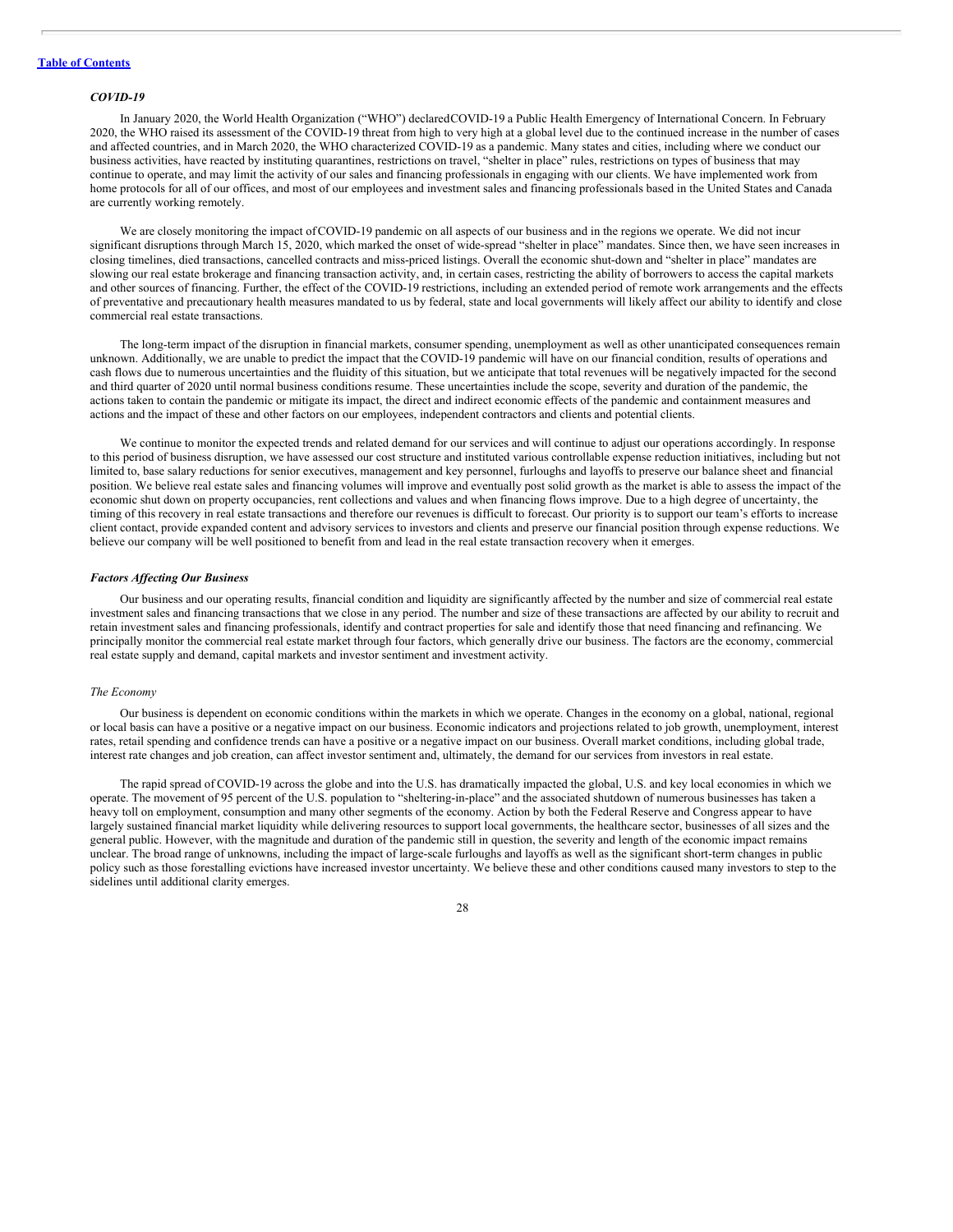#### *Commercial Real Estate Supply and Demand*

Our business is dependent on the willingness of investors to invest in or sell commercial real estate, which is affected by many factors beyond our control. These factors include the supply of commercial real estate coupled with user demand for these properties and the performance of real estate assets when compared with other investment alternatives, such as stocks and bonds.

The COVID-19 pandemic quickly transformed the 2020 real estate market outlook from a promising start to one with significant uncertainty. Although occupancy levels have technically remained elevated for most property types, questions surrounding rent collections remains an issue for operators, potential buyers and financiers alike. Preliminary indicators point to differing results for different real estate asset classes. With the CARES stimulus package beginning to flow to the businesses and people that need it and with several states starting to take initial steps to cautiously reopen, pressures on the economy and commercial real estate may begin to ease in the future, which should increase both supply and demand. However, such easing will be dependent on the nature of, severity of and speed with which the federal, state and local governments mandate and eventually begin to lift the preventative and precautionary measures our business will be subject to as it begins to resume normal operations.

#### *Capital Markets*

Credit and liquidity issues in the financial markets have a direct impact on the flow of capital to the commercial real estate market. Real estate purchases are often financed with debt and, as a result, credit and liquidity impact transaction activity and prices. Changes in interest rates, as well as steady and protracted movements of interest rates in one direction, whether increases or decreases, could adversely or positively affect the operations and income potential of commercial real estate properties, as well as lender and equity underwriting for real estate investments. These changes influence the demand of investors for commercial real estate investments.

Financial markets faced significant pressure from the economic and financial shockwave spawned by the pandemic, but we believe that action by the Federal Reserve largely sustained current market liquidity. The Fed's commitment to quantitative easing, including the purchase of commercial mortgage backed securities ("CMBS"), as well as its main street lending programs and wide range of debt facilities have been instrumental in ensuring that lending is available across the business and investment spectrum. Despite these measures, access to acquisition capital has tightened, with active lenders increasing their spreads over the exceptionally low 10-year Treasury rate. CMBS lenders have largely been absent from the market since the onset of the pandemic, and major national banks have set elevated rates that in many cases have not been competitive. Fannie Mae and Freddie Mac have increased their reserve requirements, slowing the lending flow for apartment investments. Local community banks and credit unions have been the most active capital source in recent weeks, but their flow of capital was temporarily impeded by the flood of applications for CARES Act created Paycheck Protection Program lending. Although lending processes have been slowed by the pandemic, we believe that sufficient capital flow has been available to meet market needs in most cases.

#### *Investor Sentiment and Investment Activity*

We rely on investors to buy and sell properties in order to generate commissions. Investors' desires to engage in real estate transactions are dependent on many factors that are beyond our control. The economy, supply and demand for properly positioned properties, available credit and market events impact investor sentiment and, therefore, transaction velocity. In addition, our private clients are often motivated to buy, sell and/or refinance properties due to personal circumstances such as death, divorce, partnership breakups and estate planning.

Questions about all facets of the real estate sector outlook as well as logistics hurdles impacting appraisals, site visits and the closing process have adversely impacted transaction activity. Many institutional investors moved to the sidelines in March, while many private investors remained active in their local markets. Investors in a 1031 tax deferred exchange sustained much of the activity as the market slowed, but the IRS extension of 1031 exchange timelines until July 15 may reduce some of the time pressure and urgency for investors. We understand that a wide range of well-funded investors are awaiting opportunistic acquisitions. Despite the significant toll the pandemic has had on the U.S. economy, strong underwriting practices and sturdy investor balance sheets have helped mitigate the pressure felt by property owners. In addition, many impacted investors, including many hotel owners, have been able to achieve various levels of lender forbearance to bridge the impact of the imposed economic downturn. In our view, many lenders, property owners and tenants understand their need to jointly address the economic consequences of the pandemic and are in the process of developing collaborative strategies to navigate the path ahead.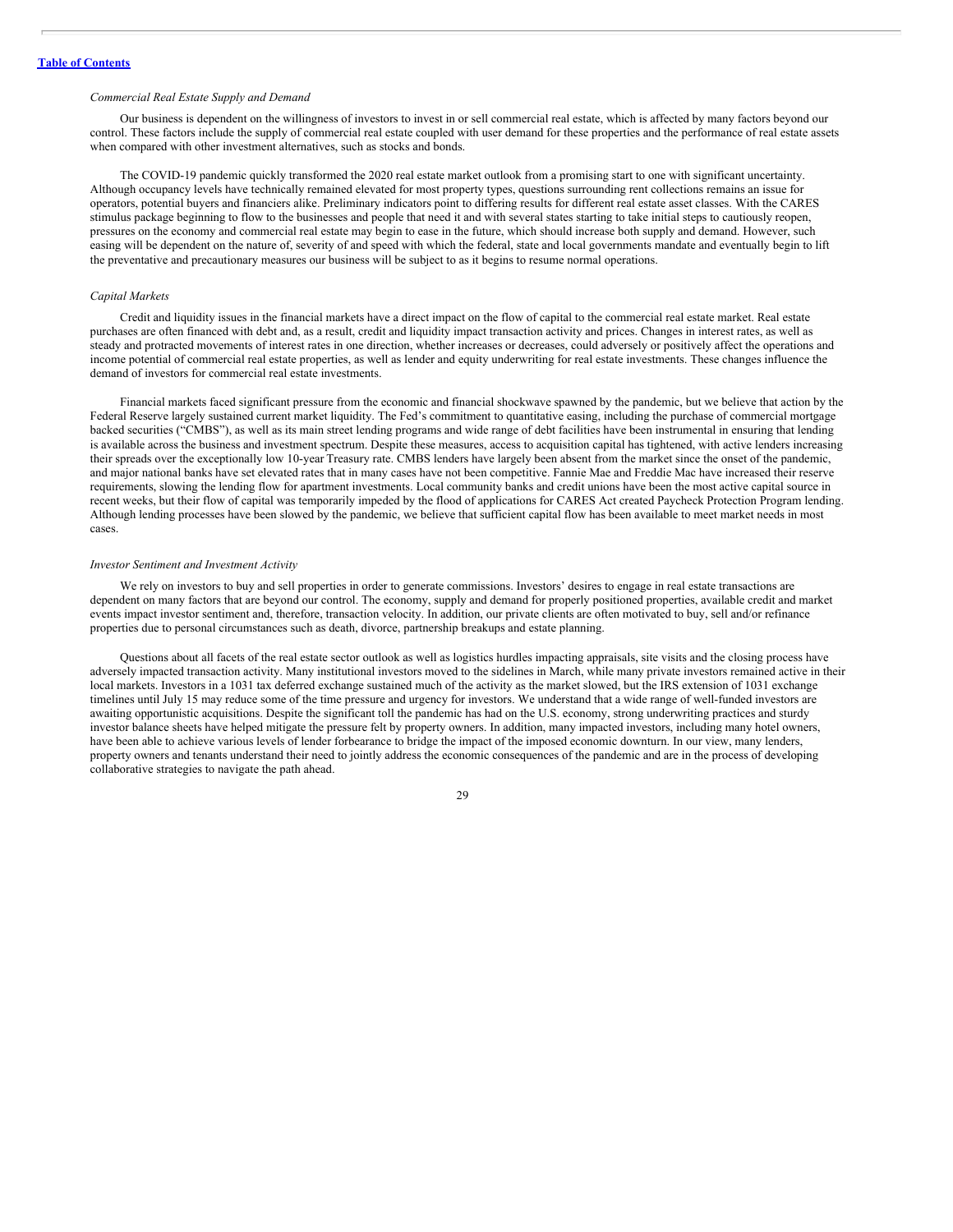#### *Seasonality*

Our real estate brokerage commissions and financing fees have tended to be seasonal and, combined with other factors, can affect an investor's ability to compare our financial condition and results of operations on a quarter-by-quarter basis. Historically, this seasonality has generally caused our revenue, operating income, net income and cash flows from operating activities to be lower in the first half of the year and higher in the second half of the year, particularly in the fourth quarter. The concentration of earnings and cash flows in the last six months of the year, particularly in the fourth quarter, is due to an industry-wide focus of clients to complete transactions towards the end of the calendar year. This historical trend can be disrupted either positively or negatively by major economic or political events, such as the COVID-19 pandemic, impacting investor sentiment for a particular property type or location, volatility in financial markets, current and future projections of interest rates, attractiveness of other asset classes, market liquidity and the extent of limitations or availability of capital allocations for larger property buyers, among others. Private client investors may also accelerate or delay transactions due to personal or business-related reasons unrelated to economic or political events. In addition, our operating margins are typically lower during the second half of each year due to our commission structure for some of our senior investment sales and financing professionals. These senior investment sales and financing professionals are on a graduated commission schedule that resets annually, pursuant to which higher commissions are paid for higher sales volumes. Our historical pattern of seasonality may be significantly disrupted by the COVID-19 pandemic due to uncertainties around all aspects of the economy and may not continue to the same degree experienced in prior years.

#### *Operating Segments*

We follow the guidance for segment reporting, which requires reporting information on operating segments in interim and annual financial statements. Substantially all of our operations involve the delivery of commercial real estate services to our customers including real estate investment sales, financing, consulting, advisory and other real estate related services. Management makes operating decisions, assesses performance and allocates resources based on an ongoing review of these integrated operations, which constitute only one operating segment for financial reporting purposes.

#### **Key Financial Measures and Indicators**

#### *Revenues*

Our revenues are primarily generated from our real estate investment sales business. In addition to real estate brokerage commissions, we generate revenues from financing fees and from other real estate related revenues, which are primarily comprised of consulting and advisory fees.

Because our business is transaction oriented, we rely on investment sales and financing professionals to continually develop leads, identify properties to sell, market those properties and close the sale timely to generate a consistent flow of revenue. While our sales volume is impacted by seasonality factors, the timing of closings is also dependent on many market and personal factors unique to a particular client or transaction, particularly clients transacting in the \$1-\$10 million private client market segment. These factors can cause transactions to be accelerated or delayed beyond our control. Further, commission rates earned are generally inversely related to the value of the property sold. As a result of our expansion into the middle and larger transaction market segments, we have seen our overall commission rates fluctuate from period-to-period as a result of changes in the relative mix of the number and volume of investment sales transactions closed in the middle and larger transaction market segments as compared to the \$1-\$10 million private client market segment. These factors may result in period-to-period variations in our revenues that differ from historical patterns.

A small percentage of our transactions include retainer fees and/or breakage fees. Retainer fees are credited against a success-based fee paid upon the closing of a transaction or a breakage fee. Transactions that are terminated before completion will sometimes generate breakage fees, which are usually calculated as a set amount or a percentage of the fee we would have received had the transaction closed.

#### *Real Estate Brokerage Commissions*

We earn real estate brokerage commissions by acting as a broker for commercial real estate owners seeking to sell or investors seeking to buy properties. Revenues from real estate brokerage commissions are typically recognized at the close of escrow.

#### *Financing Fees*

We earn financing fees by securing financing on purchase transactions or by securing refinancing of our clients' existing mortgage debt. We recognize financing fee revenues at the time the loan closes, and we have no remaining significant obligations for performance in connection with the transaction. To a lesser extent, we also earn mortgage servicing revenue, mortgage servicing fees and ancillary fees associated with financing activities. We recognize mortgage servicing revenues upon the acquisition of a servicing obligation. We generate mortgage servicing fees through the provision of collection, remittance, recordkeeping, reporting and other related mortgage servicing functions, activities and services.

#### *Other Revenues*

Other revenues include fees generated from consulting, advisory and other real estate services performed by our investment sales professionals, as well as referral fees from other real estate brokers. Revenues from these services are recognized as they are performed and completed.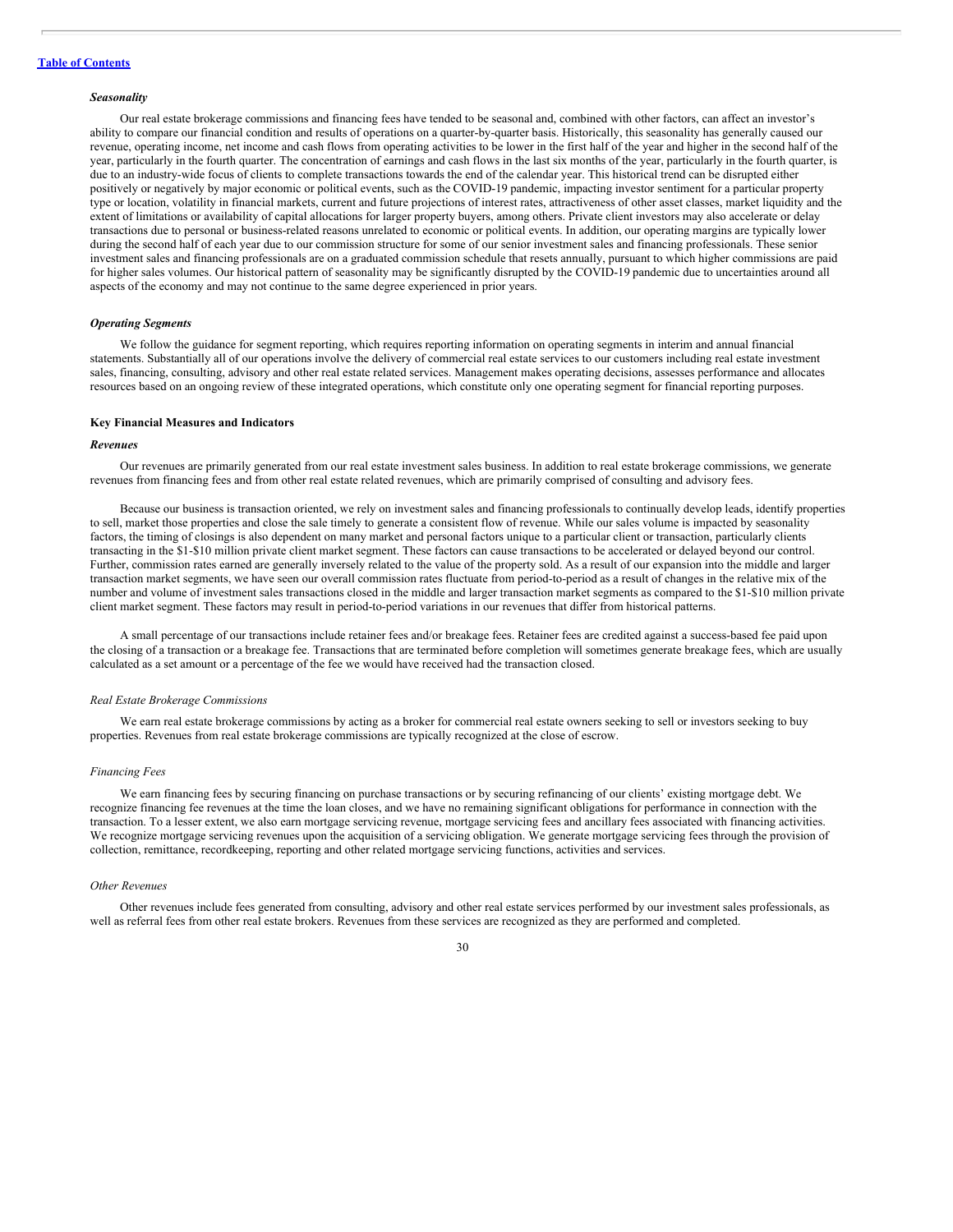#### *Operating Expenses*

Our operating expenses consist of cost of services, selling, general and administrative expenses and depreciation and amortization. The significant components of our expenses are further described below.

#### *Cost of Services*

The majority of our cost of services expense is variable commissions paid to our investment sales professionals and compensation-related costs related to our financing activities. Commission expenses are directly attributable to providing services to our clients for investment sales and financing services. Most of our investment sales and financing professionals are independent contractors and are paid commissions; however, because there are some who are initially paid a salary and certain of our financing professionals are employees, costs of services also include employee-related compensation, employer taxes and benefits for those employees. The commission rates we pay to our investment sales and financing professionals vary based on individual contracts negotiated and are generally higher for the more experienced professionals. Some of our most senior investment sales and financing professionals also have the ability to earn additional commissions after meeting certain annual revenue thresholds. These additional commissions are recognized as cost of services in the period in which they are earned. Payment of a portion of these additional commissions are generally deferred for a period of three years, at our election, and paid at the beginning of the fourth calendar year. Cost of services also includes referral fees paid to other real estate brokers where we are the principal service provider. Cost of services, therefore, can vary based on the commission structure of the independent contractors that closed transactions in any particular period.

#### *Selling, General and Administrative Expenses*

The largest expense component within selling, general and administrative expenses is personnel expenses for our management team and sales and support staff. In addition, these costs include facilities costs (excluding depreciation and amortization), staff related expenses, sales, marketing, legal, telecommunication, network, data sources, transaction costs related to acquisitions, changes in fair value for contingent consideration and other administrative expenses. Also included in selling, general and administrative are expenses for stock-based compensation to non-employee directors, employees and independent contractors (i.e. investment sales and financing professionals) under the Amended and Restated 2013 Omnibus Equity Incentive Plan ("2013 Plan") and the 2013 Employee Stock Purchase Plan ("ESPP").

#### *Depreciation and Amortization Expense*

Depreciation expense consists of depreciation recorded on our computer software and hardware and furniture, fixture and equipment. Depreciation is provided over estimated useful lives ranging from three to seven years for owned assets. Amortization expense consists of (i) amortization recorded on our mortgage servicing rights ("MSRs") using the interest method over the period that servicing income is expected to be received and (ii) amortization recorded on intangible assets amortized on a straight-line basis using a useful life between one and six years.

#### *Other (Expense) Income, Net*

Other (expense) income, net primarily consists of interest income, net gains or losses on our deferred compensation plan assets, realized gains and losses on our marketable debt securities, available-for-sale, foreign currency gains and losses and other non-operating gains and losses.

#### *Interest Expense*

Interest expense primarily consists of interest expense associated with the stock appreciation rights ("SARs") liability, notes payable to former stockholders and our credit agreement.

#### *Provision for Income Taxes*

We are subject to U.S. and Canadian federal taxes and individual state and local taxes based on the income generated in the jurisdictions in which we operate. Our effective tax rate fluctuates as a result of the change in the mix of our activities in the jurisdictions we operate due to differing tax rates in those jurisdictions and the impact of permanent items, including principally compensation charges, qualified transportation fringe benefits, reversal of uncertain tax positions, meals and entertainment and tax-exempt deferred compensation plan assets. Our provision for income taxes includes the windfall tax benefits, net, from shares issued in connection with our 2013 Plan and ESPP.

We record deferred taxes, net based on the tax rate expected to be in effect at the time those items are expected to be recognized for tax purposes.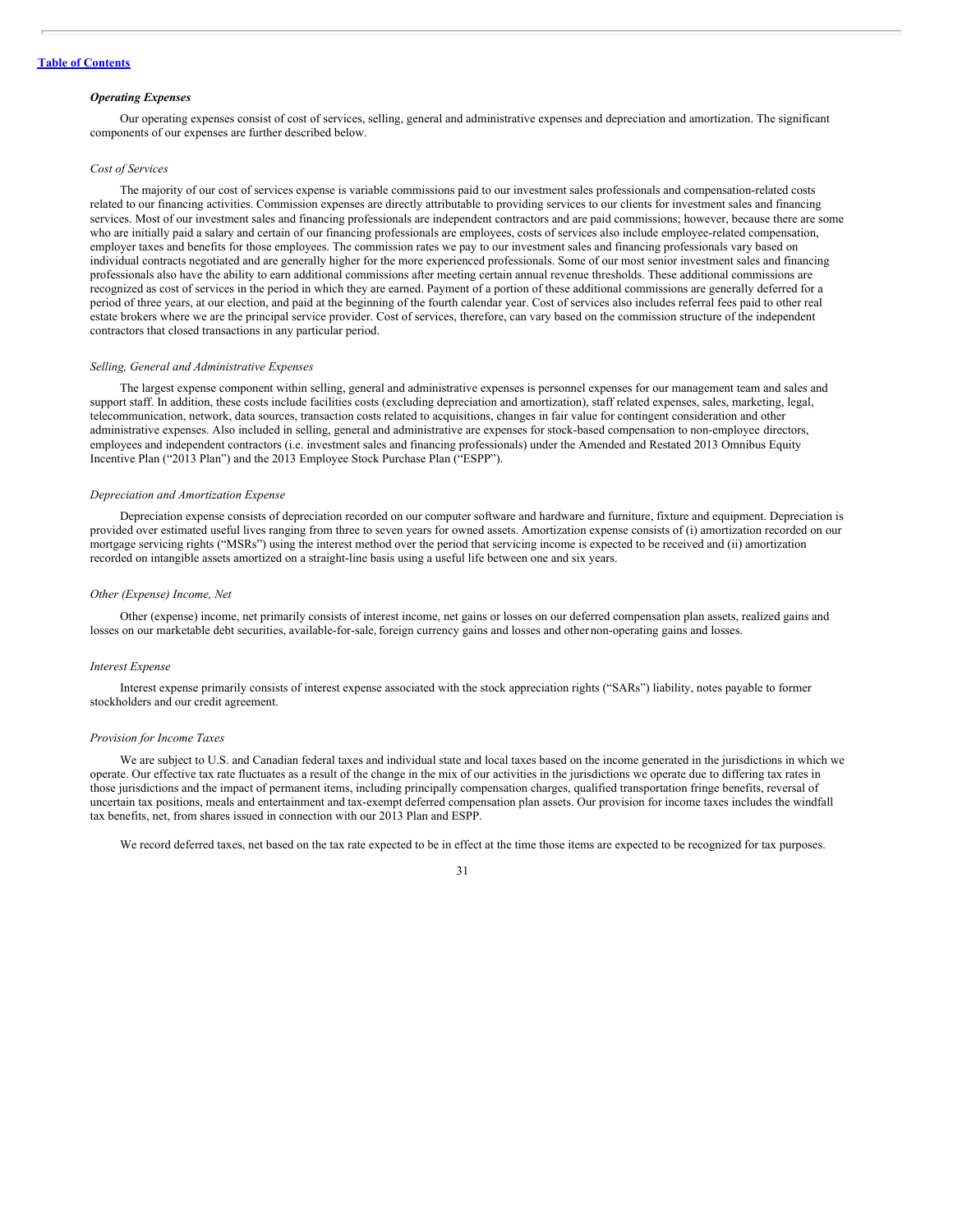#### **Results of Operations**

Following is a discussion of our results of operations for the three months ended March 31, 2020 and 2019. The tables included in the period comparisons below provide summaries of our results of operations. The period-to-period comparisons of financial results are not necessarily indicative of future results.

#### *Key Operating Metrics*

We regularly review a number of key metrics to evaluate our business, measure our performance, identify trends affecting our business, formulate financial projections and make strategic decisions. During the three months ended March 31, 2020 and 2019, we closed more than 2,200 and 1,900 investment sales, financing and other transactions, respectively, with total sales volume of approximately \$11.8 billion and \$9.8 billion, respectively. Such key metrics for real estate brokerage and financing activities (excluding other transactions) are as follows:

|                                                                  | Three Months Ended<br>March 31, |           |
|------------------------------------------------------------------|---------------------------------|-----------|
| Real Estate Brokerage                                            | 2020                            | 2019      |
| Average Number of Investment Sales Professionals                 | 1,889                           | 1,818     |
| Average Number of Transactions per Investment Sales Professional | 0.85                            | 0.77      |
| Average Commission per Transaction                               | \$106,396                       | \$103.158 |
| <b>Average Commission Rate</b>                                   | $2.04\%$                        | $2.04\%$  |
| Average Transaction Size (in thousands)                          | 5.227                           | 5.056     |
| <b>Total Number of Transactions</b>                              | 1.615                           | 1.405     |
| Total Sales Volume (in millions)                                 | 8.442                           | 7.103     |

|                                                           | Three Months Ended<br>March 31, |           |  |           |
|-----------------------------------------------------------|---------------------------------|-----------|--|-----------|
| Financing <sup>(1)</sup>                                  |                                 | 2020      |  | 2019      |
| Average Number of Financing Professionals                 |                                 | 89        |  | 106       |
| Average Number of Transactions per Financing Professional |                                 | 5.37      |  | 3.66      |
| Average Fee per Transaction                               |                                 | \$ 30,900 |  | \$ 33.541 |
| Average Fee Rate                                          |                                 | $0.84\%$  |  | $0.89\%$  |
| Average Transaction Size (in thousands)                   | S.                              | 3.670     |  | 3,763     |
| <b>Total Number of Transactions</b>                       |                                 | 478       |  | 388       |
| Total Financing Volume (in millions)                      |                                 | 1.754     |  | 1.460     |

(1) Operating metrics calculated excluding certain financing fees not directly associated with transactions.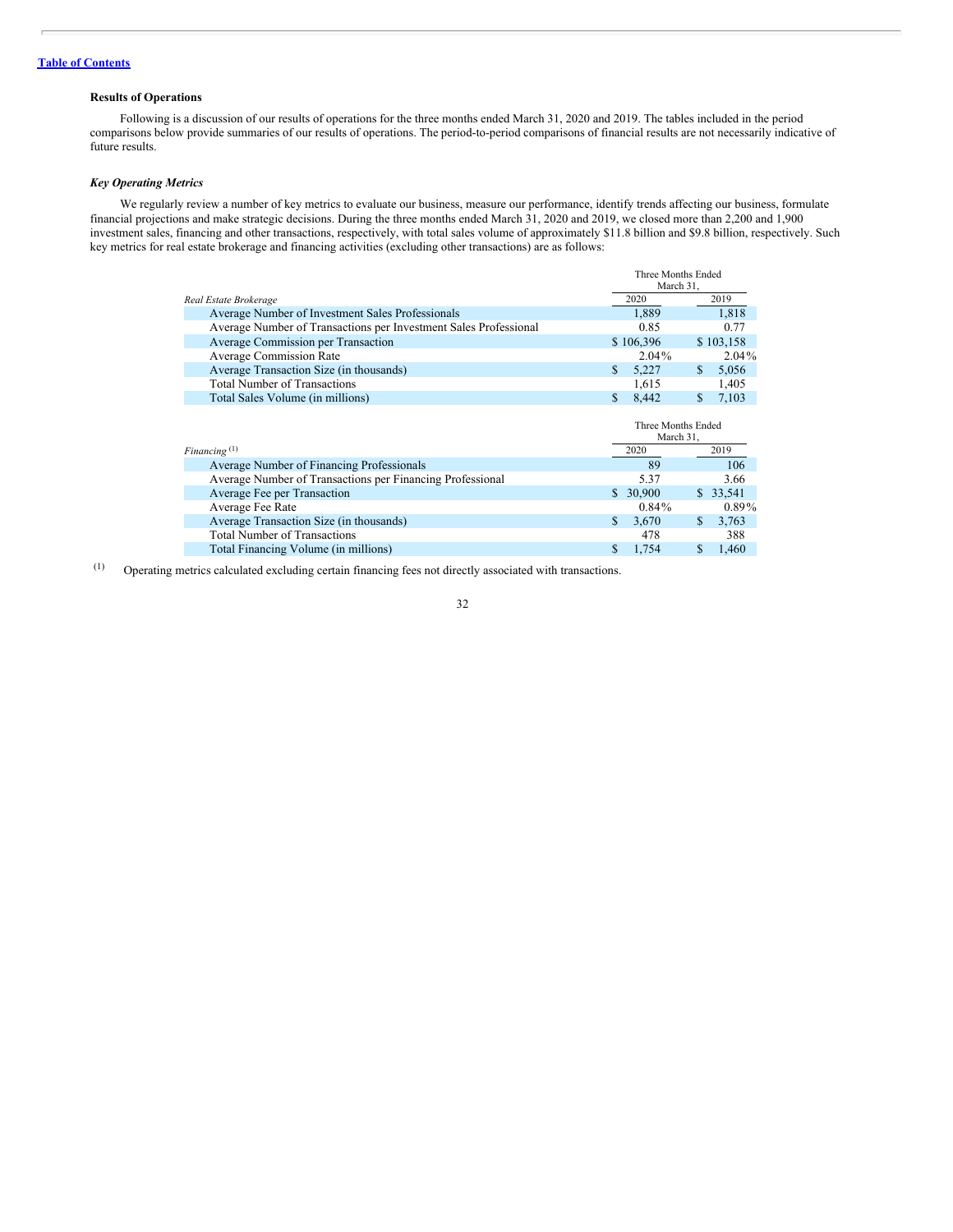#### *Comparison of Three Months Ended March 31, 2020 and 2019*

Below are key operating results for the three months ended March 31, 2020 compared to the three months ended March 31, 2019 (dollars in thousands):

|                                             | Three Months               |                             | Three Months               |                             | Change    |             |
|---------------------------------------------|----------------------------|-----------------------------|----------------------------|-----------------------------|-----------|-------------|
|                                             | Ended<br>March 31,<br>2020 | Percentage<br>of<br>Revenue | Ended<br>March 31,<br>2019 | Percentage<br>of<br>Revenue | Dollar    | Percentage  |
| Revenues:                                   |                            |                             |                            |                             |           |             |
| Real estate brokerage commissions           | S<br>171,829               | 90.1%                       | 144,937<br>S               | 90.2%                       | \$26,892  | 18.6%       |
| Financing fees                              | 15,351                     | 8.0                         | 13,732                     | 8.5                         | 1,619     | $11.8\%$    |
| Other revenues                              | 3,537                      | 1.9                         | 2,038                      | 1.3                         | 1,499     | 73.6%       |
| Total revenues                              | 190,717                    | 100.0                       | 160,707                    | 100.0                       | 30,010    | 18.7%       |
| Operating expenses:                         |                            |                             |                            |                             |           |             |
| Cost of services                            | 113,757                    | 59.6                        | 91,688                     | 57.1                        | 22,069    | $24.1\%$    |
| Selling, general and administrative expense | 54,860                     | 28.8                        | 48,918                     | 30.4                        | 5,942     | 12.1%       |
| Depreciation and amortization expense       | 2,464                      | 1.3                         | 1,832                      | 1.1                         | 632       | $34.5\%$    |
| Total operating expenses                    | 171,081                    | 89.7                        | 142,438                    | 88.6                        | 28,643    | 20.1%       |
| Operating income                            | 19,636                     | 10.3                        | 18,269                     | 11.4                        | 1,367     | $7.5\%$     |
| Other (expense) income, net                 | (366)                      | (0.2)                       | 3,375                      | 2.1                         | (3,741)   | $(110.8)\%$ |
| Interest expense                            | (283)                      | (0.1)                       | (349)                      | (0.2)                       | 66        | $(18.9)\%$  |
| Income before provision for income taxes    | 18,987                     | 10.0                        | 21,295                     | 13.3                        | (2,308)   | $(10.8)\%$  |
| Provision for income taxes                  | 5,917                      | 3.1                         | 5,657                      | 3.6                         | 260       | $4.6\%$     |
| Net income                                  | 13,070                     | $6.9\%$                     | 15,638<br>\$.              | $9.7\%$                     | \$(2,568) | $(16.4)\%$  |
| Adjusted EBITD $A^{(1)}$                    | 22,378                     | 11.7%                       | 23,159                     | 14.4%                       | (781)     | $(3.4)\%$   |

(1) Adjusted EBITDA is not a measurement of our financial performance under U.S. generally accepted accounting principles ("U.S. GAAP") and should not be considered as an alternative to net income, operating income or any other measures derived in accordance with U.S. GAAP. For a definition of Adjusted EBITDA and a reconciliation of Adjusted EBITDA to net income, see "Non-GAAP Financial Measure."

#### *Revenues*

Our total revenues were \$190.7 million for the three months ended March 31, 2020 compared to \$160.7 million for the same period in 2019, an increase of \$30.0 million, or 18.7%. Total revenues increased as a result of increases in real estate brokerage commissions, financing fees and other revenues, as described below.

*Real estate brokerage commissions.* Revenues from real estate brokerage commissions increased to \$171.8 million for the three months ended March 31, 2020 from \$144.9 million for the same period in 2019, an increase of \$26.9 million, or 18.6%. The increase was primarily driven by increases in the number of investment sales transactions (14.9%) and average transaction size (3.4%). These increases generated an 18.9% increase in the amount of sales volume. The average commission rate remained comparable.

*Financing fees.* Revenues from financing fees increased to \$15.4 million for the three months ended March 31, 2020 from \$13.7 million for the same period in 2019, an increase of \$1.6 million, or 11.8%. The increase was primarily driven by a 20.1% increase in financing volume, partially offset by a 5 basis point reduction in average fee rates. Financing volume was primarily impacted by the 23.2% increase in the number of financing transactions, partially offset by a decrease in the average transaction size of 2.5%.

*Other revenues.* Other revenues increased to \$3.5 million for the three months ended March 31, 2020 from \$2.0 million for the same period in 2019, an increase of \$1.5 million, or 73.6%. The increase was primarily driven by increases in consulting and advisory services during the three months ended March 31, 2020 compared to the same period in 2019.

#### *Total Operating Expenses*

Our total operating expenses were \$171.1 million for the three months ended March 31, 2020 compared to \$142.4 million for the same period in 2019, an increase of \$28.6 million, or 20.1%. The increase was primarily due to an increase in cost of services, which are variable commissions paid to our investment sales professionals and compensation related costs in connection with our financing activities, and increases in selling, general and administrative costs and depreciation and amortization, as described below.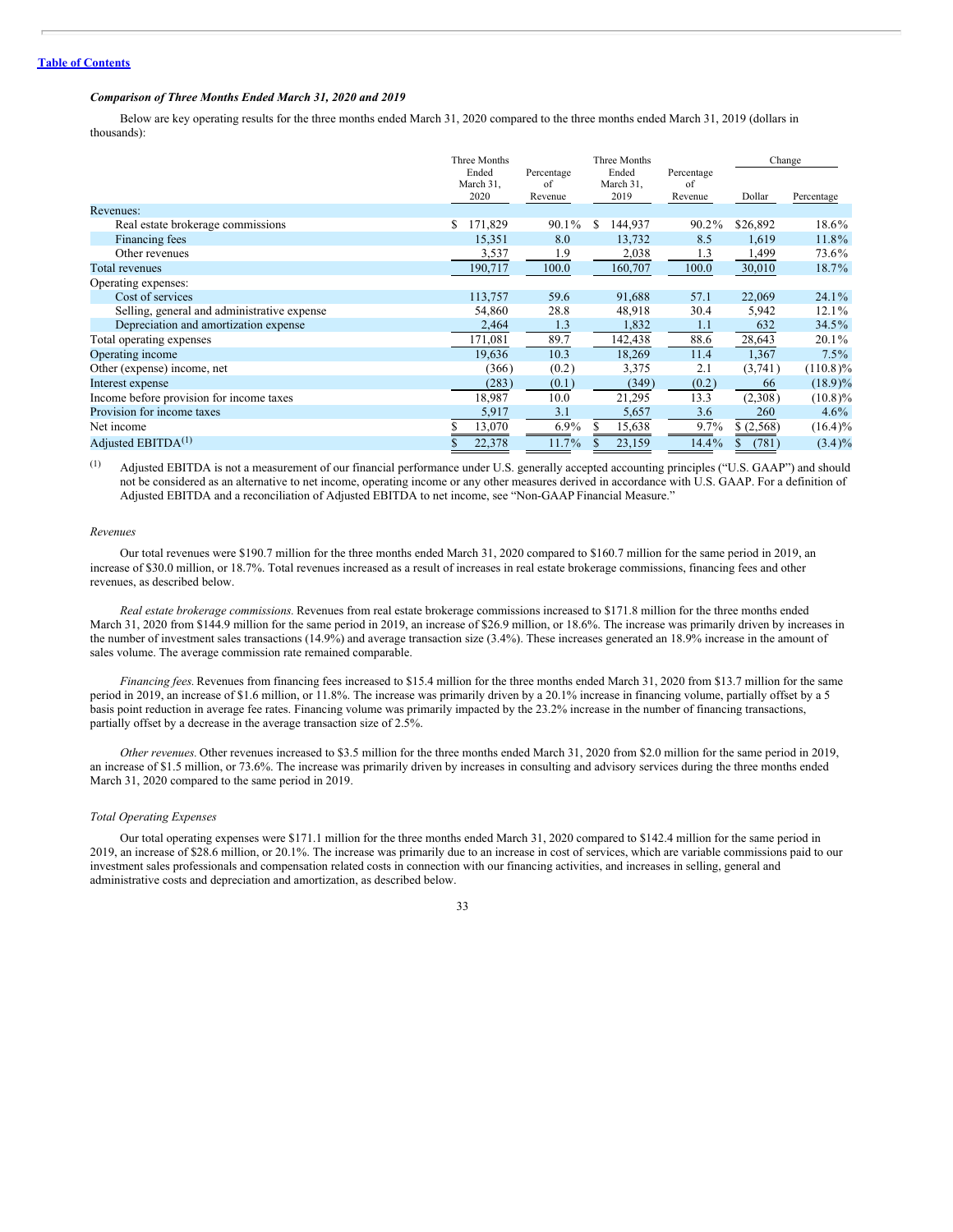*Cost of services.* Cost of services increased to \$113.8 million for the three months ended March 31, 2020 from \$91.7 million for the same period in 2019, an increase of \$22.1 million, or 24.1%. The increase was primarily due to increased commission expenses driven by the related increased revenues noted above. Cost of services as a percent of total revenues increased to 59.6% compared to 57.1% for the same period in 2019 primarily due to a higher proportion of transactions closed by our more senior investment sales and financing professionals. Traditionally, cost of services as a percent of total revenues is lower during the three-month periods ended March 31 as certain investment professionals may earn a higher commission rate later in the year after meeting annual revenue thresholds. However, due to the uncertainty surrounding COVID-19, we expect cost of services as a percent of total revenues to remain elevated in the coming quarters as we expect the majority of the deals closed to be weighted towards senior investment sales and financing professionals.

*Selling, general and administrative expense.* Selling, general and administrative expense for the three months ended March 31, 2020 increased \$5.9 million, or 12.1%, to \$54.9 million from \$48.9 million for the same period in 2019. Increases in our selling, general and administrative expense have been driven by our growth plans and investments in technology, sales and marketing tools, and marketing and expansion of our services supporting our investment sales and financing professionals. These initiatives have primarily driven (i) a \$4.0 million increase in sales operations support and promotional marketing expenses; (ii) a \$1.2 million increase in legal costs; (iii) a \$0.9 million increase in facilities expenses due to expansion of existing offices; (iv) a \$0.6 million increase in net other expense categories, primarily driven by an increase in certain licensing and professional fees, partially offset by decreases in the change in value for deferred and contingent consideration; and (v) a \$0.3 million increase in stock-based compensation expense. These increases were partially offset by a \$1.1 million decrease in compensation related costs, primarily driven by decreases in deferred compensation obligation and management performance compensation, which were partially offset by increases in salaries and related benefits.

*Depreciation and amortization expense.* Depreciation and amortization expense increased to \$2.5 million for the three months ended March 31, 2020 from \$1.8 million for the same period in 2019, an increase of \$0.6 million, or 34.5%. The increase was primarily driven by the increase in amortization of intangible assets.

#### *Other (Expense) Income, Net*

Other (expense) income, net decreased to \$(0.4) million for the three months ended March 31, 2020 from \$3.4 million for the same period in 2019. The decrease was primarily driven by (i) a \$2.1 million unfavorable change in the value of our deferred compensation plan assets that are held in a rabbi trust; (ii) a \$1.1 million foreign currency loss related to our Canadian operations; and (iii) a \$0.6 million reduction in interest income on our investments in marketable debt securities, available-for-sale.

#### *Interest Expense*

There were no significant changes in interest expense for the three months ended March 31, 2020 compared to the same period in 2019.

#### *Provision for Income Taxes*

The provision for income taxes was \$5.9 million for the three months ended March 31, 2020 compared to \$5.7 million in the same period in 2019, an increase of \$0.3 million, or 4.6%. The effective income tax rate for the three months ended March 31, 2020 was 31.2% compared to 26.6% for the same period in 2019. The effective income tax rate increased primarily due to the effect of permanent items driven by the decrease in value of our deferred compensation plan assets, a shift in the blended state tax rate to higher taxing jurisdictions and a recording of a valuation allowance with respect to the deferred tax assets of the Company's Canadian operations.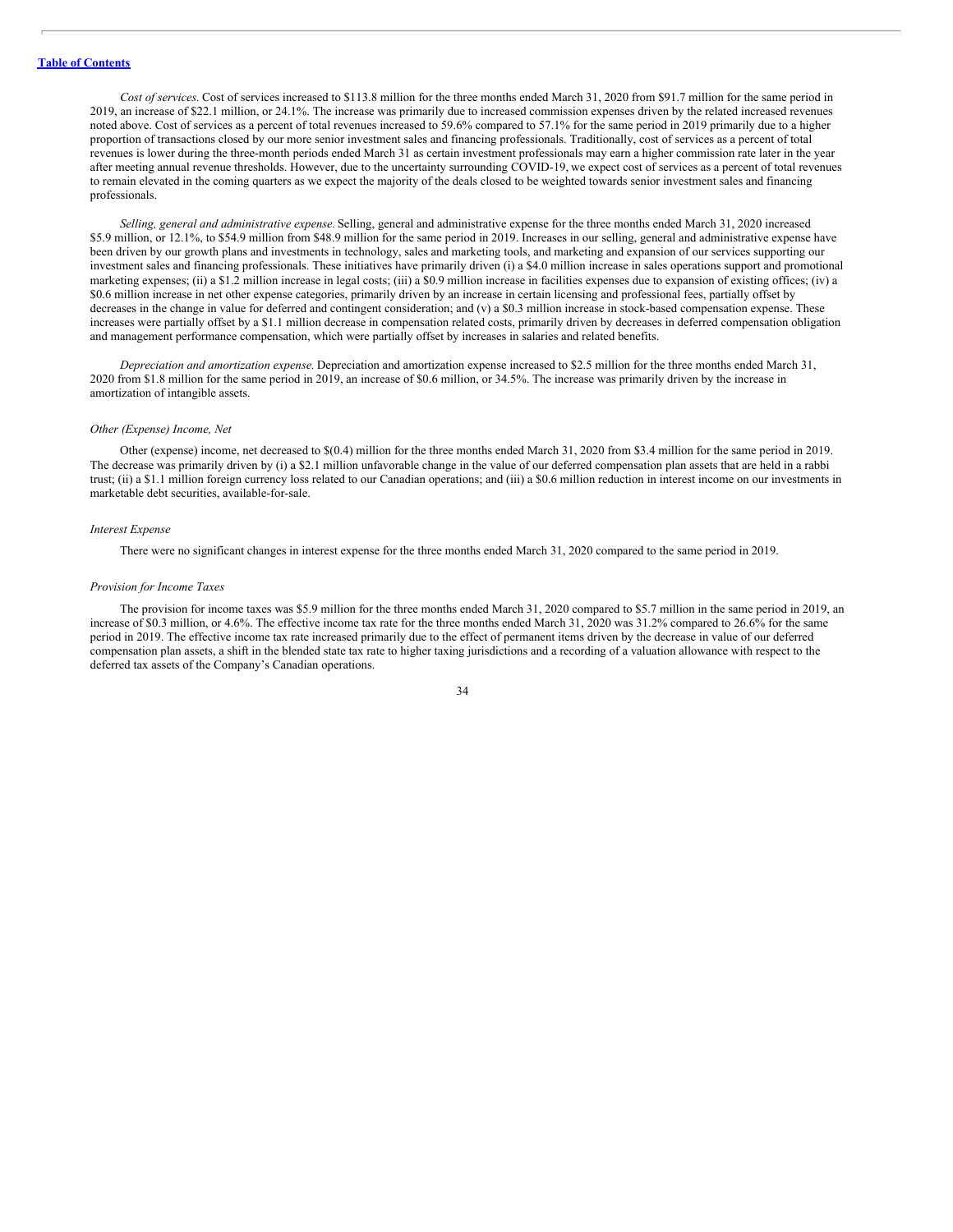#### **Non-GAAP Financial Measure**

In this quarterly report on Form 10-Q, we include a non-GAAP financial measure, adjusted earnings before interest income/expense, taxes, depreciation and amortization, stock-based compensation and other non-cash items, or Adjusted EBITDA. We define Adjusted EBITDA as net income before (i) interest income and other, including net realized gains (losses) on marketable debt securities, available-for-sale and cash and cash equivalents, (ii) interest expense, (iii) provision for income taxes, (iv) depreciation and amortization, (v) stock-based compensation, and (vi) non-cash MSR activity. We use Adjusted EBITDA in our business operations to evaluate the performance of our business, develop budgets and measure our performance against those budgets, among other things. We also believe that analysts and investors use Adjusted EBITDA as a supplemental measure to evaluate our overall operating performance. However, Adjusted EBITDA has material limitations as an analytical tool and should not be considered in isolation, or as a substitute for analysis of our results as reported under U.S. GAAP. We find Adjusted EBITDA to be a useful tool to assist in evaluating performance, because Adjusted EBITDA eliminates items related to capital structure, taxes and non-cash items. In light of the foregoing limitations, we do not rely solely on Adjusted EBITDA as a performance measure and also consider our U.S. GAAP results. Adjusted EBITDA is not a measurement of our financial performance under U.S. GAAP and should not be considered as an alternative to net income, operating income or any other measures calculated in accordance with U.S. GAAP. Because Adjusted EBITDA is not calculated in the same manner by all companies, it may not be comparable to other similarly titled measures used by other companies.

A reconciliation of the most directly comparable U.S. GAAP financial measure, net income, to Adjusted EBITDA is as follows (in thousands):

|                                      | Three Months Ended<br>March 31, |          |
|--------------------------------------|---------------------------------|----------|
|                                      | 2020                            | 2019     |
| Net income                           | \$13,070                        | \$15,638 |
| Adjustments:                         |                                 |          |
| Interest income and other $(1)$      | (2,003)                         | (2, 541) |
| Interest expense                     | 283                             | 349      |
| Provision for income taxes           | 5,917                           | 5,657    |
| Depreciation and amortization        | 2,464                           | 1,832    |
| Stock-based compensation             | 2,632                           | 2,341    |
| Non-cash MSR activity <sup>(2)</sup> | 15                              | (117)    |
| Adjusted EBITDA $(3)$                | \$22,378                        | \$23,159 |

(1) Other includes net realized gains (losses) on marketable debt securities available-for-sale.<br>(2) Non cost MSP octivity includes the assumption of servicing obligations

(2) Non-cash MSR activity includes the assumption of servicing obligations.<br>(3) The decrease in Adjusted EBITDA for the three months ended Marsh 31.

The decrease in Adjusted EBITDA for the three months ended March 31, 2020 compared to the same period in 2019 is primarily due to a higher proportion of operating expenses compared to total revenues.

#### **Liquidity and Capital Resources**

Our primary sources of liquidity are cash and cash equivalents, cash flows from operations, marketable debt securities,available-for-sale and, if necessary, borrowings under our credit agreement. In order to enhance yield to us, we have invested a portion of our cash in money market funds and in fixed and variable income debt securities, in accordance with our investment policy approved by the board of directors. Certain of our investments in money market funds may not maintain a stable net asset value and may impose fees on redemptions and/or gating fees. To date, the Company has not experienced any restrictions or gating fees on its ability to redeem funds from money market funds. Although we have historically funded our operations through operating cash flows, there can be no assurance that we can continue to meet our cash requirements entirely through our operations, cash and cash equivalents, proceeds from the sale of marketable debt securities, available-for-sale or availability under our credit agreement.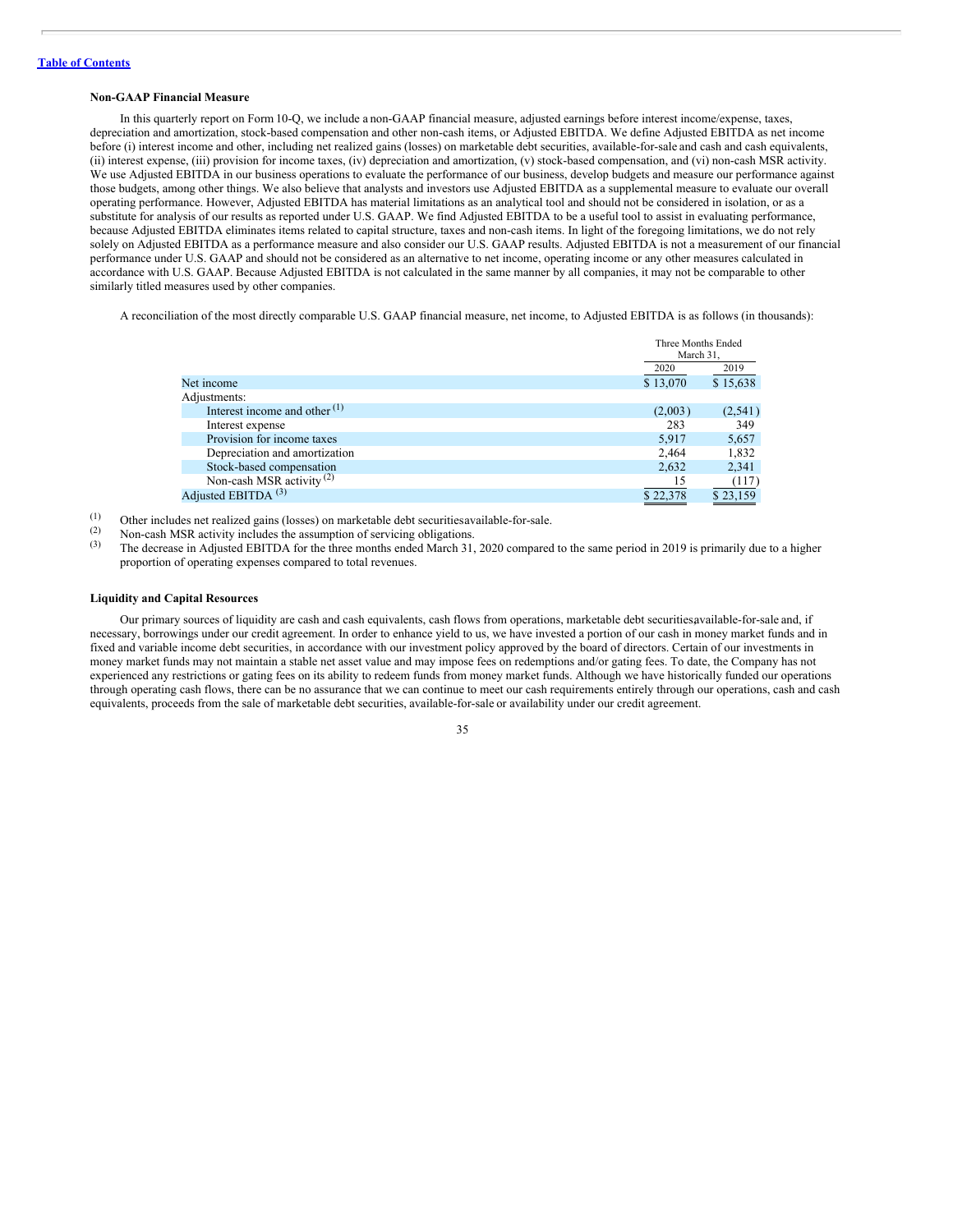#### *Cash Flows*

Our total cash and cash equivalents balance decreased by \$42.9 million to \$189.8 million at March 31, 2020, compared to \$232.7 million at December 31, 2019. The following table sets forth our summary cash flows for the three months ended March 31, 2020 and 2019 (in thousands):

|                                                                       | Three Months Ended<br>March 31. |             |
|-----------------------------------------------------------------------|---------------------------------|-------------|
|                                                                       | 2020                            | 2019        |
| Net cash used in operating activities                                 | \$ (52,793)                     | \$ (38,598) |
| Net cash provided by investing activities                             | 13,097                          | 24,073      |
| Net cash used in financing activities                                 | (2,940)                         | (2,026)     |
| Effect of currency exchange rate changes on cash and cash equivalents | (274)                           |             |
| Net decrease in cash and cash equivalents                             | (42,910)                        | (16, 551)   |
| Cash and cash equivalents at beginning of period                      | 232,670                         | 214,683     |
| Cash and cash equivalents at end of period                            | \$189,760                       | \$198,132   |

#### *Operating Activities*

Cash flows used in operating activities were \$52.8 million for the three months ended March 31, 2020 compared to \$38.6 million for the same period in 2019. Net cash used in operating activities is driven by our net income adjusted for non-cash items and changes in operating assets and liabilities. The \$14.2 million increased usage in operating cash flows for the three months ended March 31, 2020 compared to the same period in 2019 was primarily due to a higher proportion of operating expenses compared to total revenues, differences in timing of certain payments and receipts and an increase in advances to our investment sales and financing professionals, which was partially offset by a reduction in bonus accruals and a reduction in the deferral of certain discretionary commissions. We traditionally experience net cash used in operating activities during the three-month periods ended March 31, since bonuses and certain deferred commissions related to the prior year(s) are typically paid during the first quarter of the new year.

#### *Investing Activities*

Cash flows provided by investing activities were \$13.1 million for the three months ended March 31, 2020 compared to \$24.1 million for the same period in 2019. The \$11.0 million decrease in cash flows provided by investing activities for the three months ended March 31, 2020 compared to the same period in 2019 was primarily due to a \$4.0 million reduction in net proceeds from sales and maturities of marketable debt securities, available-for-sale and a net \$6.0 million outflow for acquisitions during the three months ended March 31, 2020 with no such comparable outflow for the same period in 2019.

#### *Financing Activities*

Cash flows used in financing activities were \$2.9 million for the three months ended March 31, 2020 compared to \$2.0 million for the same period in 2019. The change in cash flows used in financing activities for the three months ended March 31, 2020 compared to the same period in 2019 was primarily impacted by taxes paid related to net share settlement of stock-based awards and principal payments on stock appreciation rights liability. See Note 12 – "Stock-Based Compensation Plans" of our Notes to Condensed Consolidated Financial Statements for additional information.

#### *Liquidity*

We believe that our existing balances of cash and cash equivalents, cash flows expected to be generated from our operations, proceeds from the sale of marketable debt securities, available-for-sale and borrowings available under the Credit Agreement (defined below) will be sufficient to satisfy our operating requirements for the foreseeable future. As of March 31, 2020, cash on hand and core-cash investments aggregated \$336.9 million, and we had \$60.0 million of borrowing capacity under our credit agreement.

If we need to raise additional capital through public or private debt or equity financings, strategic relationships or other arrangements, this capital might not be available to us in a timely manner, on acceptable terms, or at all due to various risks and uncertainties, including, but not limited to, the economic effects of the COVID-19 pandemic. Our failure to raise sufficient capital when needed could prevent us from, among other factors, to fund acquisitions or to otherwise finance our growth or operations.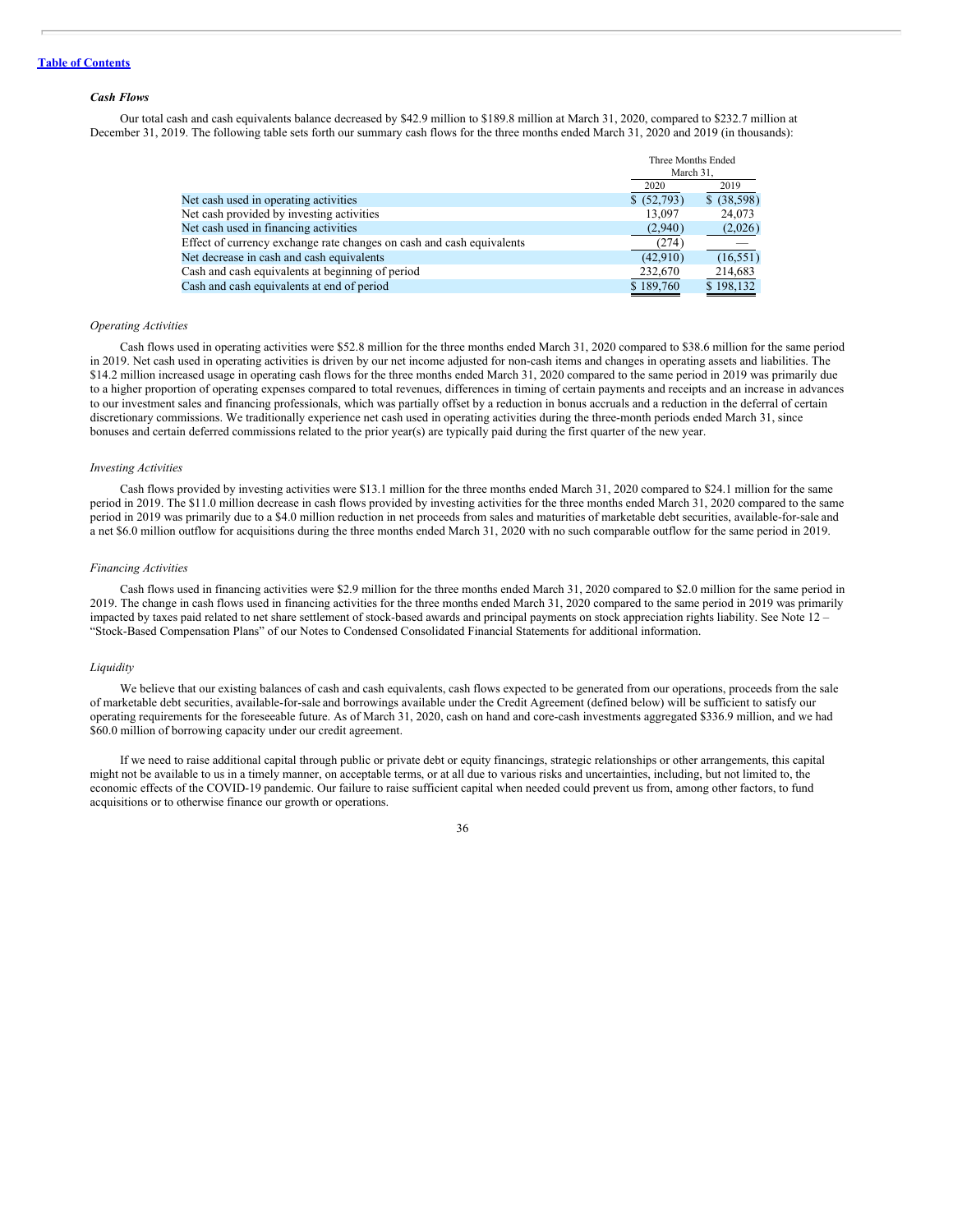#### *Credit Agreement*

We have a Credit Agreement with Wells Fargo Bank, National Association for a \$60.0 million principal amount senior secured revolving credit facility that is guaranteed by all of our domestic subsidiaries and matures on June 1, 2022 (the "Credit Agreement"). See Note 15 – "Commitments and Contingencies" of our Notes to Condensed Consolidated Financial Statements for additional information on the Credit Agreement.

#### **Contractual Obligations and Commitments**

There have been no material changes in our commitments under contractual obligations, as disclosed in our Annual Report on Form10-K for the year ended December 31, 2019 through the date the condensed consolidated financial statements were issued.

#### **Off Balance Sheet Arrangements**

We do not have any off-balance sheet arrangements.

#### **Inflation**

Our commissions and other variable costs related to revenue are primarily affected by real estate market supply and demand, which may be affected by uncertain or changing economic and market conditions, including inflation/deflation arising in connection with and in response to the COVID-19 pandemic. The economic impacts from inflation/deflation to our business remain unknown at this time.

#### **Critical Accounting Policies; Use of Estimates**

We prepare our financial statements in accordance with U.S. GAAP. In applying many of these accounting principles, we make assumptions, estimates and/or judgments that affect the reported amounts of assets, liabilities, revenues and expenses in our condensed consolidated financial statements. We base our estimates and judgments on historical experience and other assumptions that we believe are reasonable under the circumstances. These assumptions, estimates and/or judgments, however, are often subjective and our actual results may change based on changing circumstances or changes in our analyses. If actual amounts are ultimately different from our estimates, the revisions are included in our results of operations for the period in which the actual amounts become known. There were no significant changes in our critical accounting policies, as disclosed in our Annual Report on Form 10-K for the year ended December 31, 2019 except for the following:

#### *Investments in Marketable Debt Securities,Available-for-Sale*

We maintain a portfolio of investments in a variety of fixed and variable rate debt securities, including U.S. treasuries, U.S. government sponsored entities, corporate debt, asset-backed securities and other. We consider our investments in marketable debt securities to be available-for-sale, and accordingly are recorded at their fair values. We determine the appropriate classification of investments in marketable debt securities at the time of purchase. Interest along with accretion and amortization of purchase premiums and discounts from the purchase date through the estimated maturity date, including consideration of variable maturities and contractual call provisions, are included in other (expense) income, net in the condensed consolidated statements of net and comprehensive income. We typically invest in highly-rated debt securities, and our investment policy generally limits the amount of credit exposure to any one issuer. The policy requires substantially all investments to be investment grade, with the primary objective of minimizing the potential risk of principal loss and matching long-term liabilities.

We review quarterly our investment portfolio of all securities in an unrealized loss position to determine if an impairment charge or credit reserve is required. We exclude accrued interest from both the fair value and the amortized cost basis of marketable debt securities, available-for-sale,for the purposes of identifying and measuring an impairment. An investment is impaired if the fair value is less than its amortized cost basis. Impairment relating to credit losses is recorded through a reduction in the amortized cost of the security or an allowance for credit losses and credit loss expense (included in selling, general and administrative expense), limited by the amount that the fair value is less than the amortized cost basis. Impairment that has not been recorded as a credit loss is recorded through other comprehensive income (loss), net of applicable taxes. We made an accounting policy election to not measure an allowance for credit losses for accrued interest receivables. We evaluate write-off of accrued interest receivable by the major security-type level at the time credit loss exists for the underlying security.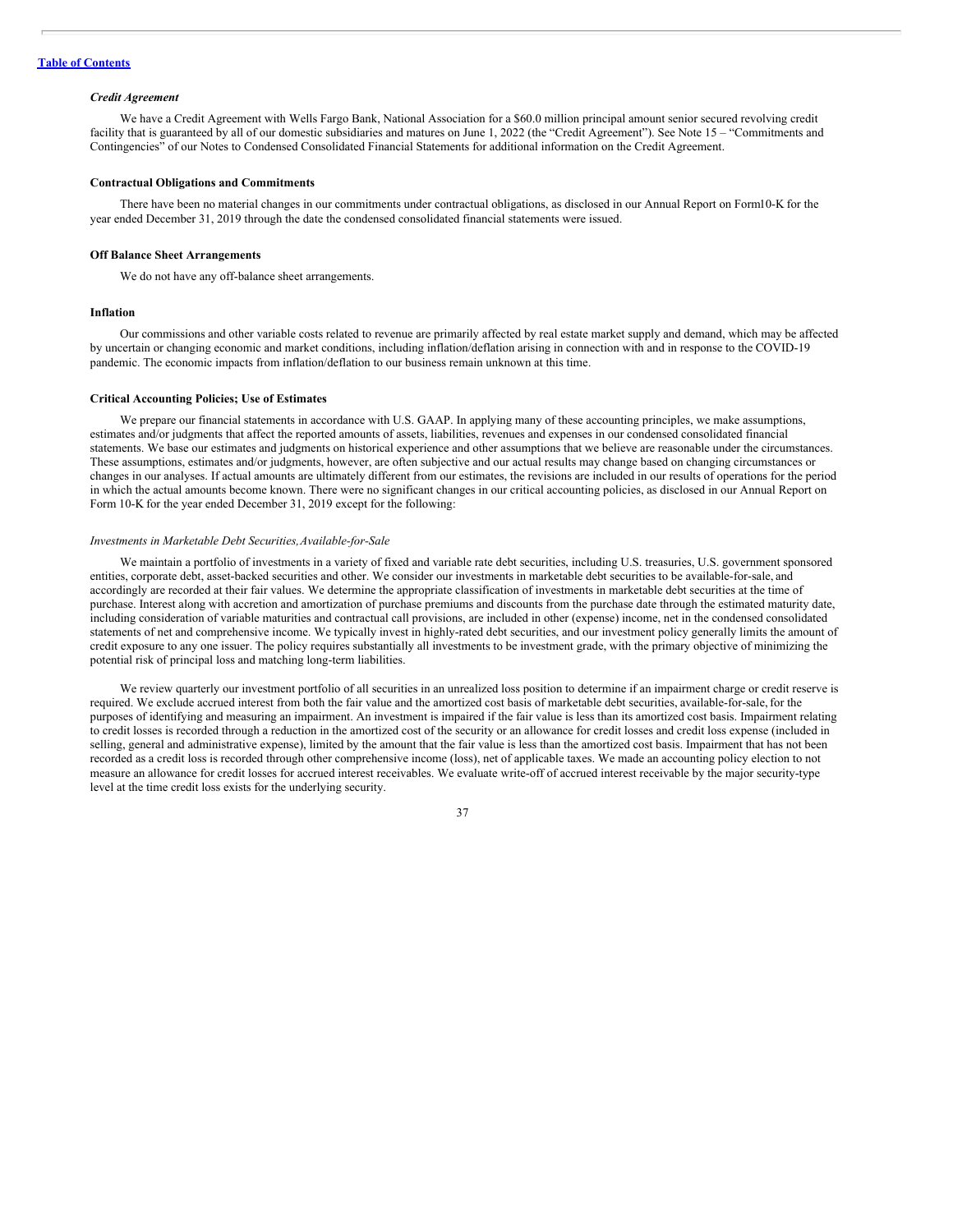Determining whether a credit loss exists requires a high degree of judgment and we consider both qualitative and quantitative factors in making our determination. We evaluate our intent to sell, or whether we will more likely than not be required to sell, the security before recovery of its amortized cost basis. For all securities in an unrealized loss position, we evaluate, among other items, the extent and length of time the fair market value of a security is less than its amortized cost, time to maturity, duration, seniority, the financial condition of the issuer including credit ratings, any changes thereto and relative default rates, leverage ratios, availability of liquidity to make principle and interest payments, performance indicators of the underlying assets, analyst reports and recommendations and changes in base and market interest rates. If qualitative and quantitative analysis is sufficient to conclude that an impairment related to credit losses does not exist, we typically do not perform further quantitative analysis to estimate the present value of cash flows expected to be collected from the debt security. Estimates of expected future cash flows are our best estimate based on past events, current conditions and reasonable and supportable economic forecasts.

#### **Recent Accounting Pronouncements**

For information regarding recent accounting pronouncements, see Note 2 - "Accounting Policies and Recent Accounting Pronouncements" of our Notes to Condensed Consolidated Financial Statements. Other than changing certain accounting processes and disclosures, the accounting pronouncement related to Accounting Standards Update No. 2016-13, *Financial Instruments—Credit Losses* did not have a material impact on our condensed consolidated financial statements. Although we do not believe any of the other accounting pronouncements listed in that note will have a significant impact on our business, we are still in the process of determining the impact of the new pronouncements may have on our condensed consolidated financial statements.

#### **Item 3. Quantitative and Qualitative Disclosures About Market Risk**

We maintain a portfolio of investments in a variety of fixed and variable debt rate securities, including U.S. government and federal agency, corporate debt, asset-backed securities and other. As of March 31, 2020, the fair value of investments in marketable debt securities, available-for-sale was \$189.1 million. The primary objective of our investment activity is to maintain the safety of principal, and to provide for future liquidity requirements while maximizing yields without significantly increasing risk. While some investments may be securities of companies in foreign countries, all investments are denominated and payable in U.S. Dollars. We do not enter into investments for trading or speculative purposes. While our intent is not to sell these investment securities prior to their stated maturities, we may choose to sell any of the securities for strategic reasons including, but not limited to, anticipated capital requirements, anticipation of credit deterioration, duration management and because a security no longer meets the criteria of our investment policy. We do not use derivatives or similar instruments to manage our interest rate risk. We seek to invest in high quality investments. The weighted average rating (exclusive of cash and cash equivalents) was AA+ as of March 31, 2020. Maturities are maintained consistent with our short-, medium- and long-term liquidity objectives.

Currently, our portfolio of investments predominantly consists of fixed interest rate debt securities; however, a portion of our investment portfolio may consist of variable interest rate debt securities. Our investments in fixed interest rate debt securities are subject to various market risks. Changes in prevailing interest rates may adversely or positively impact their fair market value should interest rates generally rise or fall. Accordingly, we also may have interest rate risk with variable interest rate debt securities as the income produced may decrease if interest rates fall. Contraction in market liquidity may adversely affect the value of portions of our portfolio and affect our ability to sell securities in the time frames required and at acceptable prices. Uncertainty in future market conditions may raise market participant's expectations of returns, thus impacting the value of securities in our portfolio as well. During the three months ended March 31, 2020, increased demand for treasury securities caused a significant decrease in the yields on treasury securities and unbalanced demand and supply factors created significant liquidity shortfalls until the Federal Reserve initiated market intervention programs to stabilize the market. The following table sets forth the impact on the fair value of our investments as of March 31, 2020 from changes in interest rates based on the weighted average duration of the debt securities in our portfolio (in thousands):

|                          | дрргодинате спанде ни     |         |
|--------------------------|---------------------------|---------|
|                          | Fair Value of Investments |         |
| Change in Interest Rates | Increase (Decrease)       |         |
| 2% Decrease              |                           | 2,703   |
| 1% Decrease              |                           | 1.469   |
| 1% Increase              |                           | (2,114) |
| 2% Increase              |                           | (4,228) |

Approximate Change in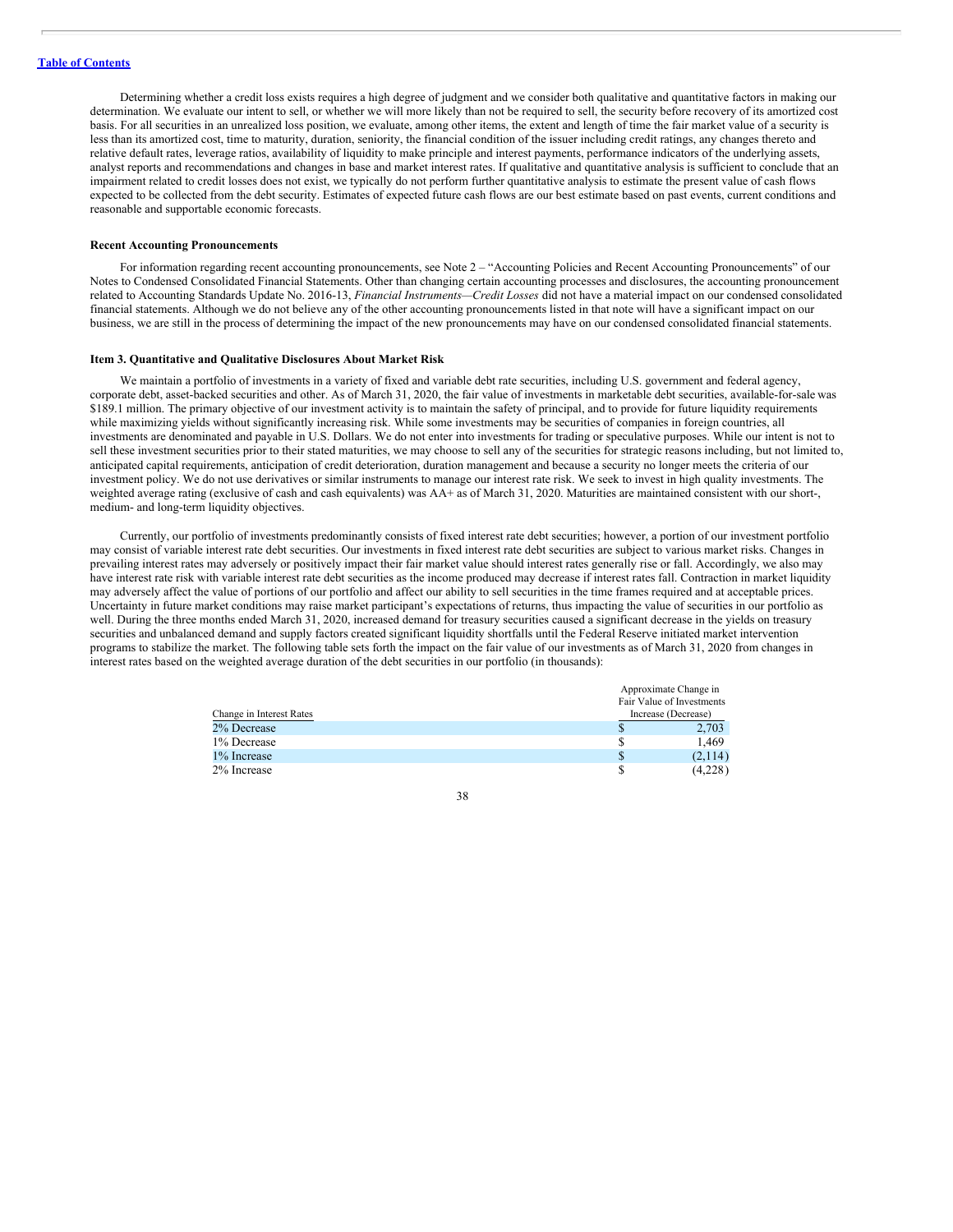Due to the nature of our business and the manner in which we conduct our operations, we believe we do not face any material interest rate risk with respect to other assets and liabilities, equity price risk or other market risks. The functional currency of our Canadian operations is the Canadian dollar. We are exposed to foreign currency exchange rate risk for the settlement of transactions of the Canadian operations as well as unrealized translation adjustments. To date, realized foreign currency exchange rate gains and losses have not been material.

#### **Item 4. Controls and Procedures**

#### **Evaluation of Disclosure Controls and Procedures**

Our management is responsible for establishing and maintaining adequate internal control over financial reporting, as such term is defined in Exchange Act Rules 13a-15(f), including maintenance of (i) records that in reasonable detail accurately and fairly reflect the transactions and dispositions of our assets, and (ii) policies and procedures that provide reasonable assurance that (a) transactions are recorded as necessary to permit preparation of financial statements in accordance with accounting principles generally accepted in the United States of America, (b) our receipts and expenditures are being made only in accordance with authorizations of management and our board of directors and (c) we will prevent or timely detect unauthorized acquisition, use, or disposition of our assets that could have a material effect on the financial statements.

Our management, with the supervision and participation of our chief executive officer ("CEO") and chief financial officer ("CFO"), has evaluated the effectiveness of our disclosure controls and procedures (as defined in Rules 13a- 15(e) and 15d- 15(e) under the Exchange Act, as of the end of the period covered by this Form 10-Q, based on the criteria established under the Internal Control Integrated Framework issued by the Committee of Sponsoring Organizations of the Treadway Commission ("COSO") (2013 framework). Based on such evaluation, our management has concluded that as of March 31, 2020, our disclosure controls and procedures are designed at a reasonable assurance level and are effective to provide reasonable assurance that information we are required to disclose in reports that we file or submit under the Exchange Act is recorded, processed, summarized, and reported within the time periods specified in the rules and forms of the SEC, and that such information is accumulated and communicated to our management, including our CEO and CFO, as appropriate, to allow timely decisions regarding required disclosure.

#### **Changes in Internal Control over Financial Reporting**

There have not been any changes in our internal control over financial reporting (as such term is defined in Rules13a-15(f) and 15d-15(f) under the Exchange Act) during the quarter ended March 31, 2020 that have materially affected, or are reasonably likely to materially affect, our internal control over financial reporting.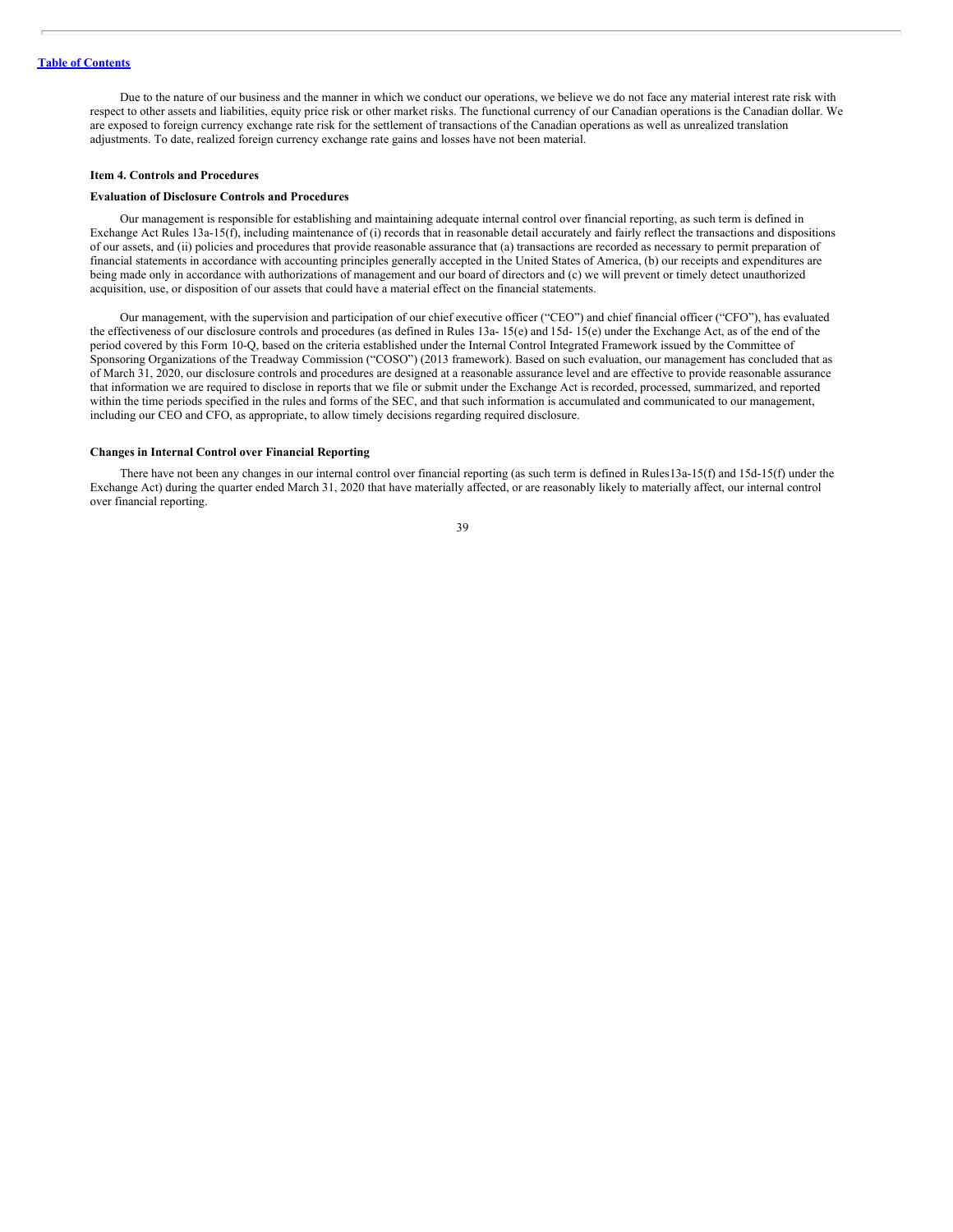#### **PART II. OTHER INFORMATION**

#### <span id="page-39-1"></span><span id="page-39-0"></span>**Item 1. Legal Proceedings**

We are involved in claims and legal actions arising in the ordinary course of our business, some of which involve claims for damages that are substantial in amount. Most of these litigation matters are covered by our insurance policies, which contain deductibles, exclusions, claim limits and aggregate policy limits. Such litigation and other proceedings may include, but are not limited to, actions relating to commercial relationships, standard brokerage disputes like the alleged failure to disclose physical or environmental defects or property expenses or contracts, the alleged inadequate disclosure of matters relating to the transaction like the relationships among the parties to the transaction, potential claims or losses pertaining to the asset, vicarious liability based upon conduct of individuals or entities outside of our control, general fraud claims, conflicts of interest claims, employment law claims, including claims challenging the classification of our sales professionals as independent contractors, claims alleging violations of state consumer fraud statutes and intellectual property. While the ultimate liability for these legal proceedings cannot be determined, we review the need for an accrual for loss contingencies quarterly and record an accrual for litigation related losses where the likelihood of loss is both probable and estimable. We do not believe, based on information currently available to us, that the final outcome of these proceedings will have a material adverse effect on our consolidated financial position, results of operations or cash flows.

#### <span id="page-39-2"></span>**Item 1A. Risk Factors**

There have been no material changes from the risk factors described in our Annual Report on Form10-K for the year ended December 31, 2019, other than the new risk factor below relating to the COVID-19 pandemic.

#### The COVID-19 pandemic has adversely affected and could continue to adversely affect how we operate our business, and the duration and extent to *which it will impact our future results of operations and overall financial performance is unknown.*

The COVID-19 pandemic is a prolonged widespread global health crisis that has adversely affected and could continue to adversely affect the broader economies, capital markets and overall demand for our services.

Government imposed restrictions, including the current state and local levelshelter-in-place orders, that are implemented as a result of a pandemic can affect our clients or potential clients' ability or willingness to purchase properties with limited or no ability to view properties; delay the closing of real estate sales and financing transactions; increase the borrowing cost and reduce the availability of debt financing; impact our ability to provide or deliver services to our clients or potential clients; and/or temporarily delay our expansion efforts. The current COVID-19 pandemic, the reoccurrence of the COVID-19 pandemic or a future pandemic, could materially affect our future sales, operating results and overall financial performance due to, among other factors:

- Any impairment in value of our investments in marketable debt securities,available-for-sale, tangible or intangible assets, which could be recorded as a result of weaker economic conditions.
- A potential negative impact on the health of our employees and investment sales and financing professionals, particularly if a significant number of them are impacted, could result in a deterioration in our ability to ensure business continuity during a disruption.
- If significant portions of our workforce are unable to work effectively, including because of quarantines, facility closures, ineffective remote work arrangements or technology failures or limitations, our operations would be adversely impacted.

The long-term potential economic impact of a pandemic may be difficult to assess or predict. A pandemic, such as the currentCOVID-19 pandemic, can result in significant long-term disruption of global financial markets, and a recession or long-term market correction could have a material direct impact on the flow of capital to the commercial real estate market and/or the willingness of investors to invest in or sell commercial real estate. This may adversely impact the demand for our services as well as the value of our common stock and our access to capital.

We did not incur significant disruptions during the three months ended March 31, 2020 from theCOVID-19 pandemic. To date, we have seen an increase in closing timelines, slowing of our real estate brokerage and financing transaction activity, and, in certain cases, restricted ability of borrowers to access the capital markets and other sources of financing. Further, the effect of the COVID-19 restrictions on our operations, including an extended period of remote work arrangements and preventative and precautionary health measures mandated to us by federal, state and local governments will likely affect our ability to identify and close commercial real estate transactions. If we are not able to respond to and manage the impact of such events effectively, our business will be harmed.

Please see "Management's Discussion and Analysis of Financial Position and Results of Operations" for a more detailed discussions of the potential impact of the COVID-19 pandemic and associated economic disruptions.

#### **Item 2. Unregistered Sales of Equity Securities and Use of Proceeds**

None.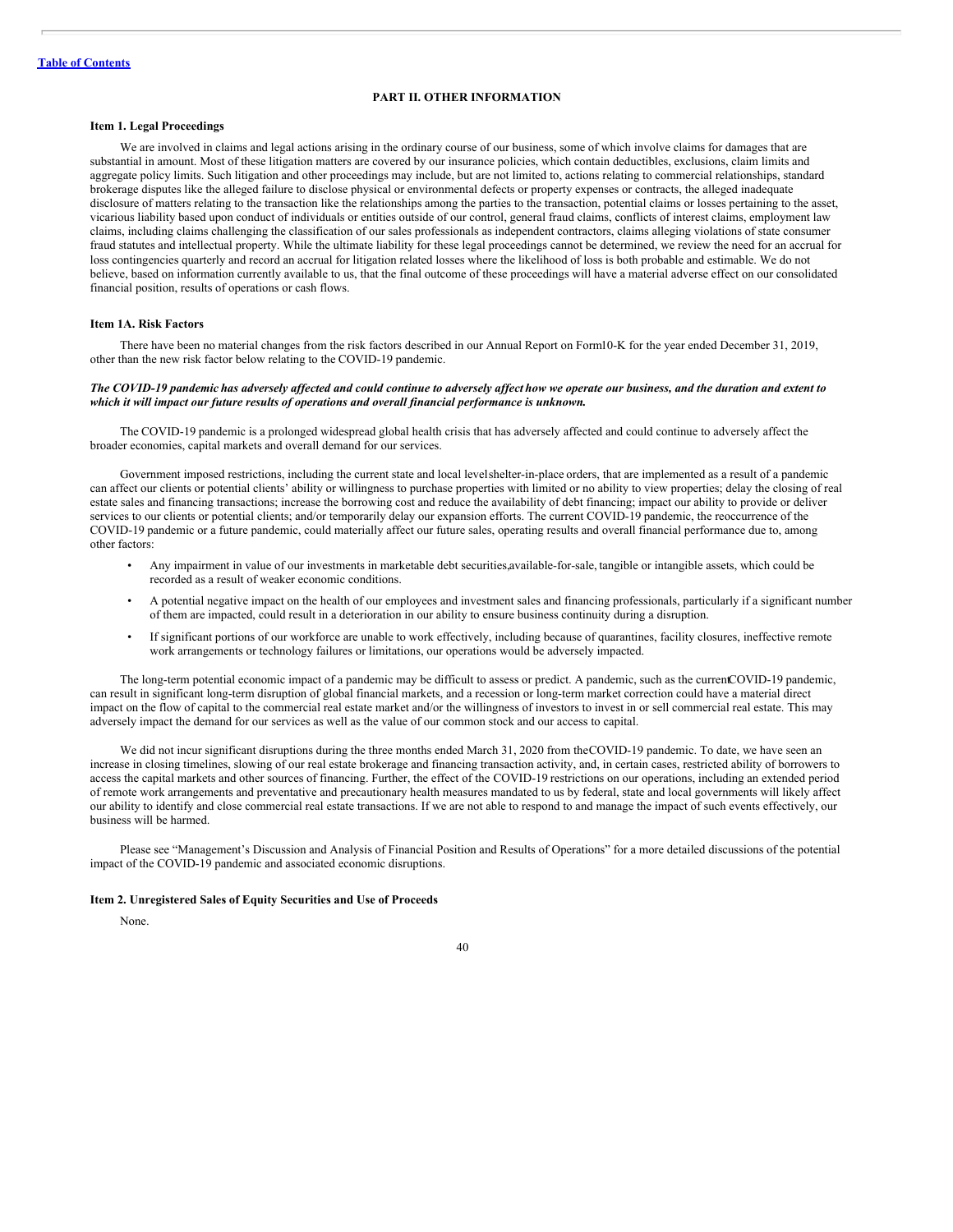# <span id="page-40-0"></span>**Item 3. Defaults Upon Senior Securities**

None.

# <span id="page-40-1"></span>**Item 4. Mine Safety Disclosures**

Not Applicable.

# <span id="page-40-2"></span>**Item 5. Other Information**

None.

#### <span id="page-40-3"></span>**Item 6. Exhibits**

| Exhibit No. | Description                                                                                                                                                                                                                                                                                                                                                                                                                                                                                                               |
|-------------|---------------------------------------------------------------------------------------------------------------------------------------------------------------------------------------------------------------------------------------------------------------------------------------------------------------------------------------------------------------------------------------------------------------------------------------------------------------------------------------------------------------------------|
| $10.1*$     | Consulting Services Agreement between the Company and L5K Investments, Inc. dated January 1, 2020.                                                                                                                                                                                                                                                                                                                                                                                                                        |
| $31.1*$     | Certification of Chief Executive Officer pursuant to Rule 13a-14(a) under the Exchange Act, as adopted pursuant to Section 302 of<br>the Sarbanes-Oxley Act of 2002.                                                                                                                                                                                                                                                                                                                                                      |
| $31.2*$     | Certification of Chief Financial Officer pursuant to Rule 13a-14(a) under the Exchange Act, as adopted pursuant to Section 302 of<br>the Sarbanes-Oxley Act of 2002.                                                                                                                                                                                                                                                                                                                                                      |
| $32.1**$    | Certifications of Chief Executive Officer and Chief Financial Officer pursuant to Rule 13a-14(b) under the Exchange Act and 18<br>U.S.C. Section 1350, as adopted pursuant to Section 906 of the Sarbanes-Oxley Act of 2002.                                                                                                                                                                                                                                                                                              |
| 101         | The following financial statements from the Company's Quarterly Report on Form10-Q for the quarter ended March 31, 2020,<br>formatted in Inline XBRL: (i) Condensed Consolidated Balance Sheets, (ii) Condensed Consolidated Statements of Net and<br>Comprehensive Income, (iii) Condensed Consolidated Statements of Stockholders' Equity, (iv) Condensed Consolidated Statements<br>of Cash Flows, and (v) Notes to Condensed Consolidated Financial Statements, tagged as blocks of text and including detailed tags. |
| 104         | Cover Page Interactive Data File (formatted as Inline XBRL and contained in Exhibit 101)                                                                                                                                                                                                                                                                                                                                                                                                                                  |

**\*** Filed herewith.

**\*\*** Furnished, not filed.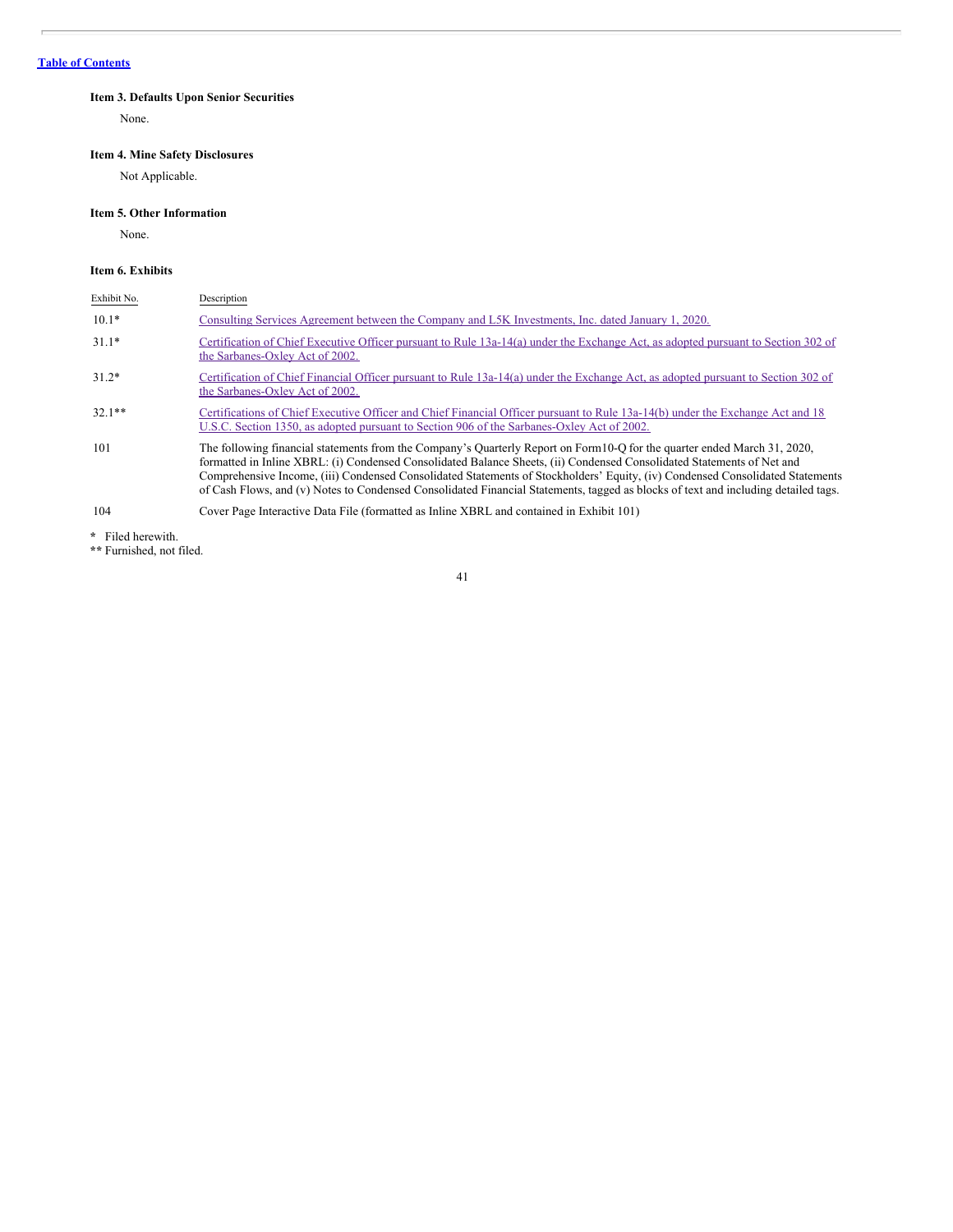#### **SIGNATURES**

<span id="page-41-0"></span>Pursuant to the requirements of the Securities Exchange Act of 1934, the registrant has duly caused this report to be signed on its behalf by the undersigned thereunto duly authorized.

Date: May 11, 2020 By: /s/ Hessam Nadji

Hessam Nadji President and Chief Executive Officer (Principal Executive Officer)

**Marcus & Millichap, Inc.**

Date: May 11, 2020 By: /s/ Martin E. Louie

Martin E. Louie Chief Financial Officer (Principal Financial Officer)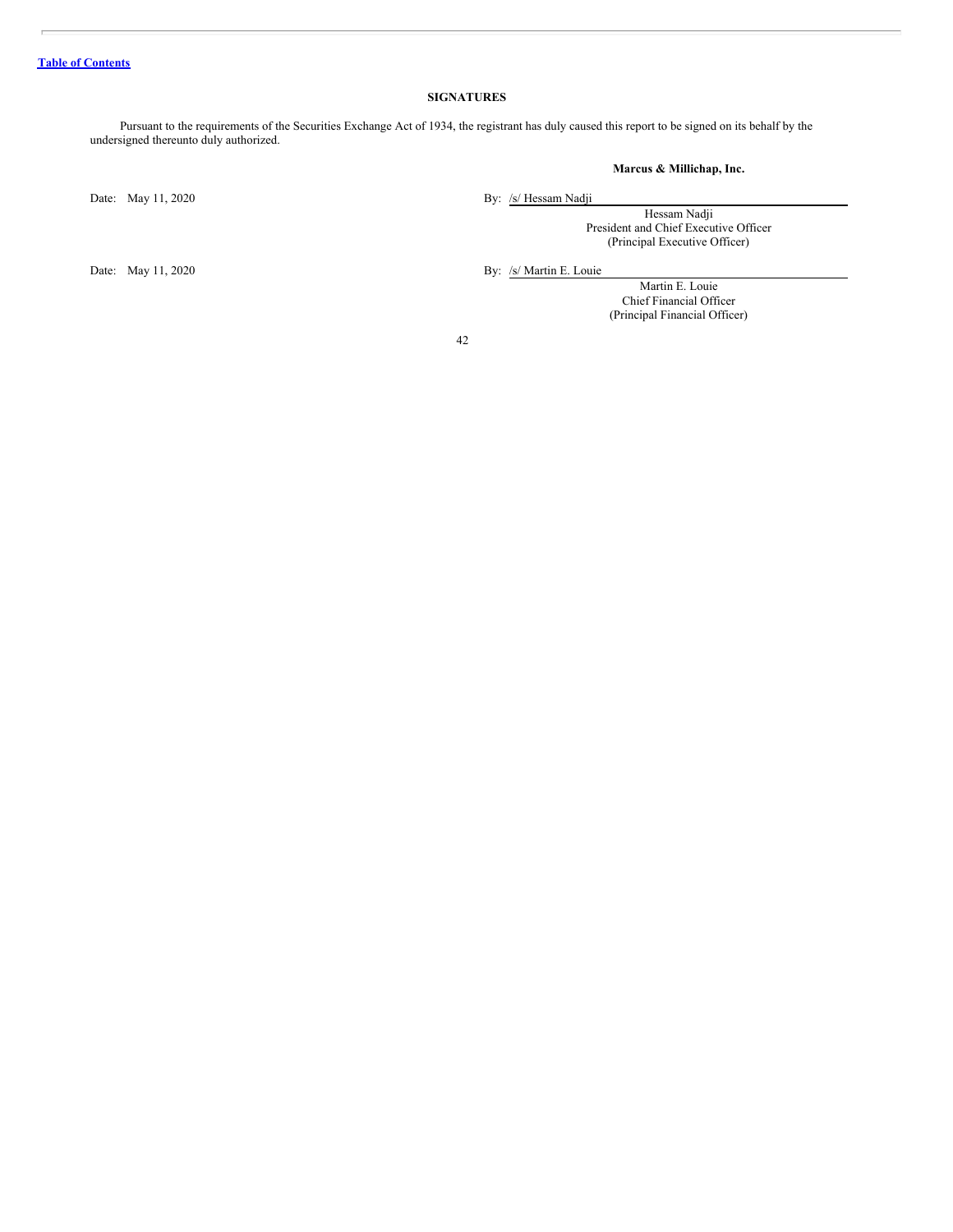#### **CONSULTING SERVICES AGREEMENT**

This Consulting Services Agreement ("Agreement") is made as of January 1, 2020 ("Effective Date") (by and between L5K Investments, Inc. ("CONSULTANT"), and Marcus & Millichap, Inc. ("Marcus & Millichap") wherein Marcus & Millichap engages CONSULTANT to provide consulting services. Therefore, CONSULTANT and Marcus & Millichap agree as follows:

#### **1. TERM & CANCELLATION**

**1.1** The Agreement shall commence on the Effective Date and continue until terminated by either Party in its discretion upon thirty (30) days written notice. Such termination shall not prejudice any rights and remedies herein.

#### **2. SERVICES & COMPENSATION**

**2.1.** CONSULTANT will provide Marcus & Millichap with the services identified in**Exhibit A** attached hereto ("Services"). In consideration for the above consulting services, Marcus & Millichap shall pay CONSULTANT a fee as set forth in **Exhibit A** ("Fee"). Any Fee due to CONSULTANT shall be the full and complete payment owed under this Agreement. Marcus & Millichap shall reimburse CONSULTANT any expenses related to business travel, attending meetings or other events on behalf of Marcus & Millichap. Any such expense above \$2,500 must be approved in advance by the CEO.

### **3. CONFIDENTIALITY**

**3.1** With respect to the sharing of confidential and proprietary information and solicitation, CONSULTANT and Marcus & Millichap agree to the terms and conditions of this Paragraph 3. The provisions of this Paragraph 3 shall be binding upon CONSULTANT and its principals, employees, agents, officers, directors, and contractors (collectively "Consultant Parties"), and CONSULTANT shall indemnify, defend, and hold Marcus & Millichap harmless for any violations of such provisions by Consultant Parties.

**3.2** "Confidential Information" is to be construed broadly to include, but not be limited to all information regarding conveyed under or in furtherance of the Services to be provided, including all financial, proprietary information, and other information relating to Marcus & Millichap or its affiliates, related entities, employees, officers, contractors, and salespersons, including without limitation, any information or material pertaining to products, formulae, specifications, designs, processes, plans, policies, procedures, employees, salespersons, work conditions, legal and regulatory affairs, assets, inventory, discoveries, trademarks, patents, packaging, distribution, sales, marketing, expenses, financial statements and data; business strategies, methodologies, and endeavors; software, hardware, APIs, and IS systems and technologies; customer, client, agent, salesperson, and supplier lists and procurement and retention; costs of goods, services, and relationships with third parties. Confidential Information also includes any notes, analyses, compilations, studies or other material or documents prepared by the recipient party which contain, reflect or are based, in whole or in part, on the Confidential Information. Confidential Information further includes this Agreement, and all discussions and communications. Information will not be considered Confidential Information if: (a) at the time of disclosure or thereafter, it is or becomes part of the public domain without the fault or action of either party; (b) a party can show through tangible records that it already knew the information before it was disclosed; or (c) a party obtained such information through legitimate, competitive means or from a third party without breach of an obligation of confidentiality that is known to the receiving party. The Parties understand and agree that all Confidential Information provided to the other is being provided for the sole purpose of facilitating this Agreement, that no Confidential Information would be provided otherwise, and that such Confidential Information may be used for no other purpose.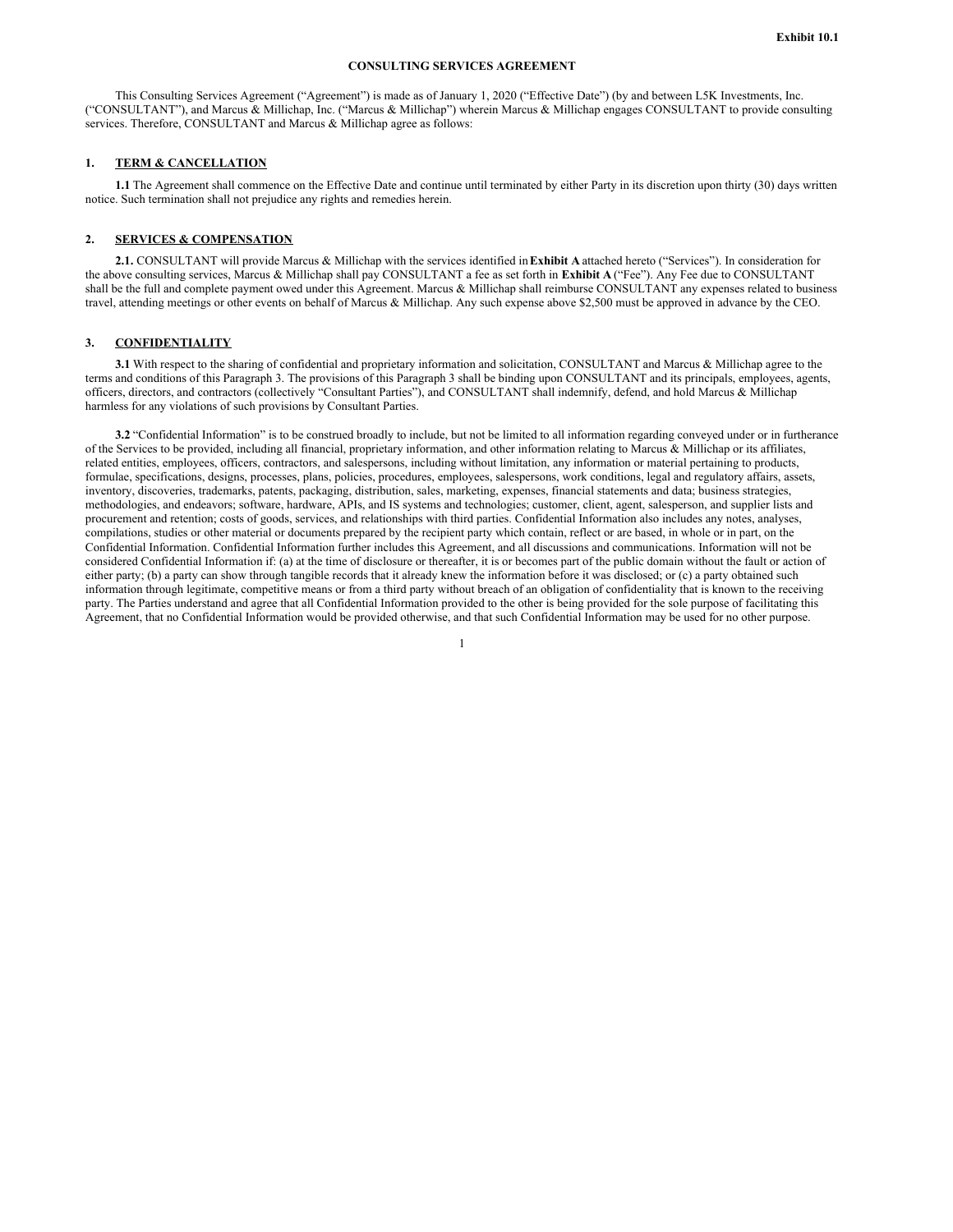<span id="page-43-0"></span>**3.3** CONSULTANT understands that Marcus & Millichap is a publicly held company, which is subject to securities laws, and CONSULTANT and its representatives, agents, employees, directors, and officers cannot trade in Marcus & Millichap, Inc. stock on the basis of material non-public information.

#### **4. MISCELLANEOUS**

**4.1. Assignment.** Neither party may assign this Agreement, or any interest, right or obligation under it, either voluntarily or by operation of law, without the written consent of the other party.

**4.2. Independent Contractor.** Nothing contained in this Agreement or in the relationship of CONSULTANT and Marcus & Millichap shall be deemed to constitute an employee/employer relationship, partnership, joint venture, or any other relationship between CONSULTANT and Marcus & Millichap except for the independent contractor relationship described in this Agreement. CONSULTANT'S authority is limited solely to performing the Services set forth herein in accordance with the terms of this Agreement. CONSULTANT does not have any authority to execute any agreements for or on behalf of Marcus & Millichap and is not granted any authority to assume or create any obligation or liability or to make any representation, covenant, agreement or warranty, express or implied, on Marcus & Millichap's behalf or to bind Marcus & Millichap in any manner.

**4.3 Authority.** Each party represents that it has the authority to enter and sign this Agreement. The individuals signing this Agreement represent that they are authorized signatories.

**4.4 Survival.** This Agreement is binding upon the parties hereto and their respective successors and assigns. The term "CONSULTANT" and "Marcus & Millichap" includes affiliates, successors, and assigns.

**4.5 Law and Interpretation.** This Agreement shall be governed by and interpreted in accordance with the laws of the State of Delaware, without regard to its conflicts of laws principles, with venue in Los Angeles Superior Court. This Agreement shall not be construed negatively against a party based on that party's drafting of the Agreement.

**4.6 Severability.** If any provision of this Agreement is held invalid, illegal or unenforceable for any reason, the provision shall be modified by the court to render it enforceable, and the remainder of the provisions will continue in full force and effect as if this Agreement had been executed with the invalid provision eliminated.

**4.7 Entire Agreement.** Nothing herein shall modify any rights or obligations of the parties hereto under any outstanding equity agreements, or any provisions governing Consultant's post-employment obligations under the Employment Agreement dated March 31, 2016. This Agreement constitutes the entire agreement between CONSULTANT and Marcus & Millichap regarding the subject matter herein and supersedes all prior discussions. No modification of this Agreement will be effective unless made in writing and signed by both CONSULTANT and Marcus & Millichap.

|        | -DocuSigned by:<br>Mitch LaBar |        |                |
|--------|--------------------------------|--------|----------------|
| By:    | A43FE74BB                      | By:    |                |
| Name:  | Mitch LaBar                    |        | Name: Hessam N |
| Title: | President                      | Title: | President      |

**CONSULTANT Marcus & Millichap**

Name: Hessam Nadii

 $\overline{2}$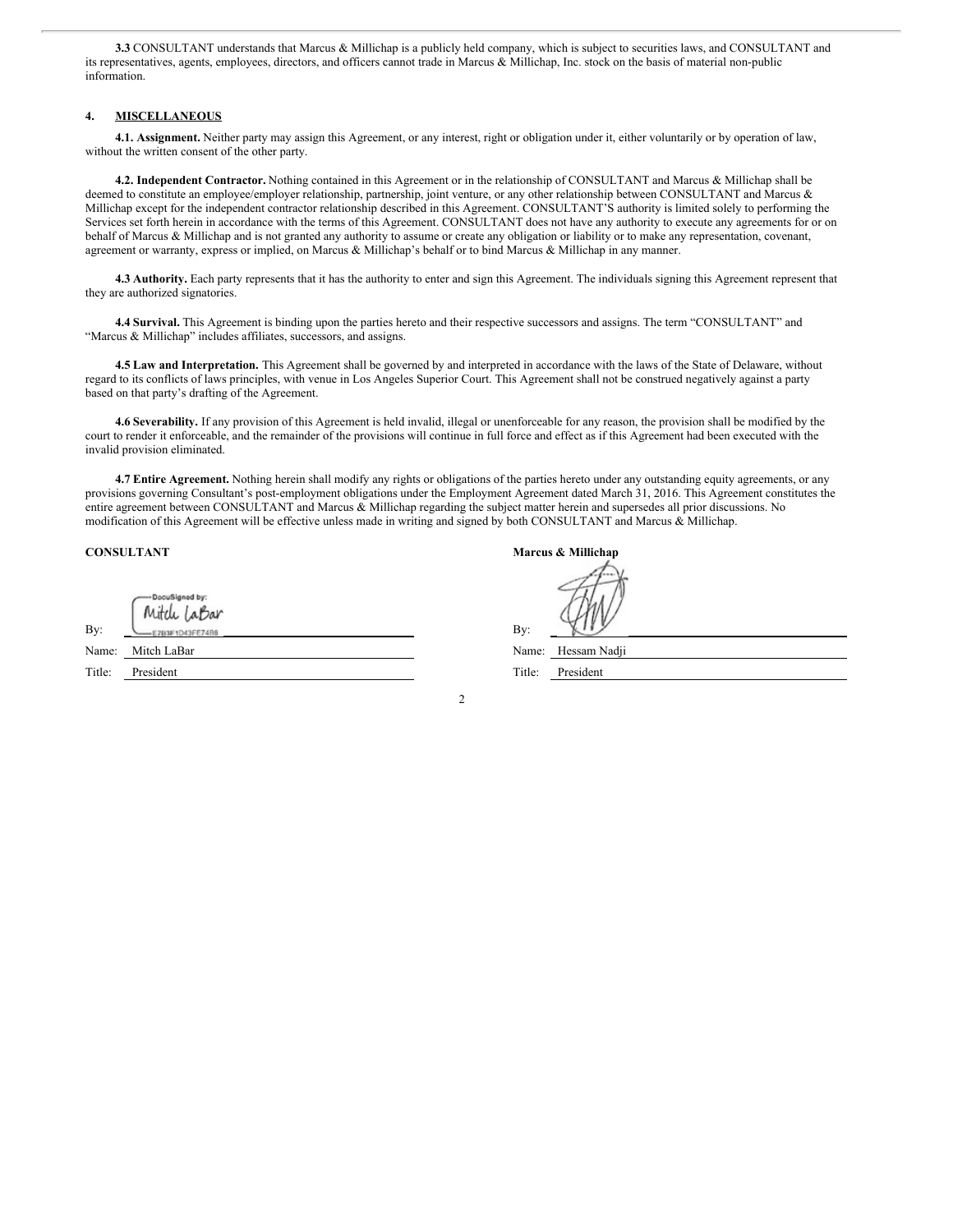# **EXHIBIT A SERVICES AND COMPENSATION**

The following describes the scope of Services under the Agreement and related compensation. CONSULTANT shall provide the Services on the dates reasonably requested by Marcus & Millichap in writing.

#### DESCRIPTION OF SERVICE COMPENSATION

CONSULTANT shall provide Marcus & Millichap with the following Services:

Executive, operational, and project management consulting and advisement. Such services are to be performed by Mitchell R. LaBar as directed by Marcus & Millichap's Chief Executive Officer. CONSULTANT and Marcus & Millichap expect such Services to require approximately twenty-five (25) hours per month.

#### **Acknowledged and Agreed**

·DS M

Initials: Initials:

Date:  $\frac{1}{21/2020}$  | 11:00:14 PST Date:  $\frac{1}{23/20}$ 

Marcus & Millichap shall pay CONSULTANT a Fee as follows, which shall be the entire payment for the Services.

Fee: \$10,000 per month. CONSULTANT shall provide Marcus & Millichap with a W-9 for such payments.

**CONSULTANT** Marcus & Millichap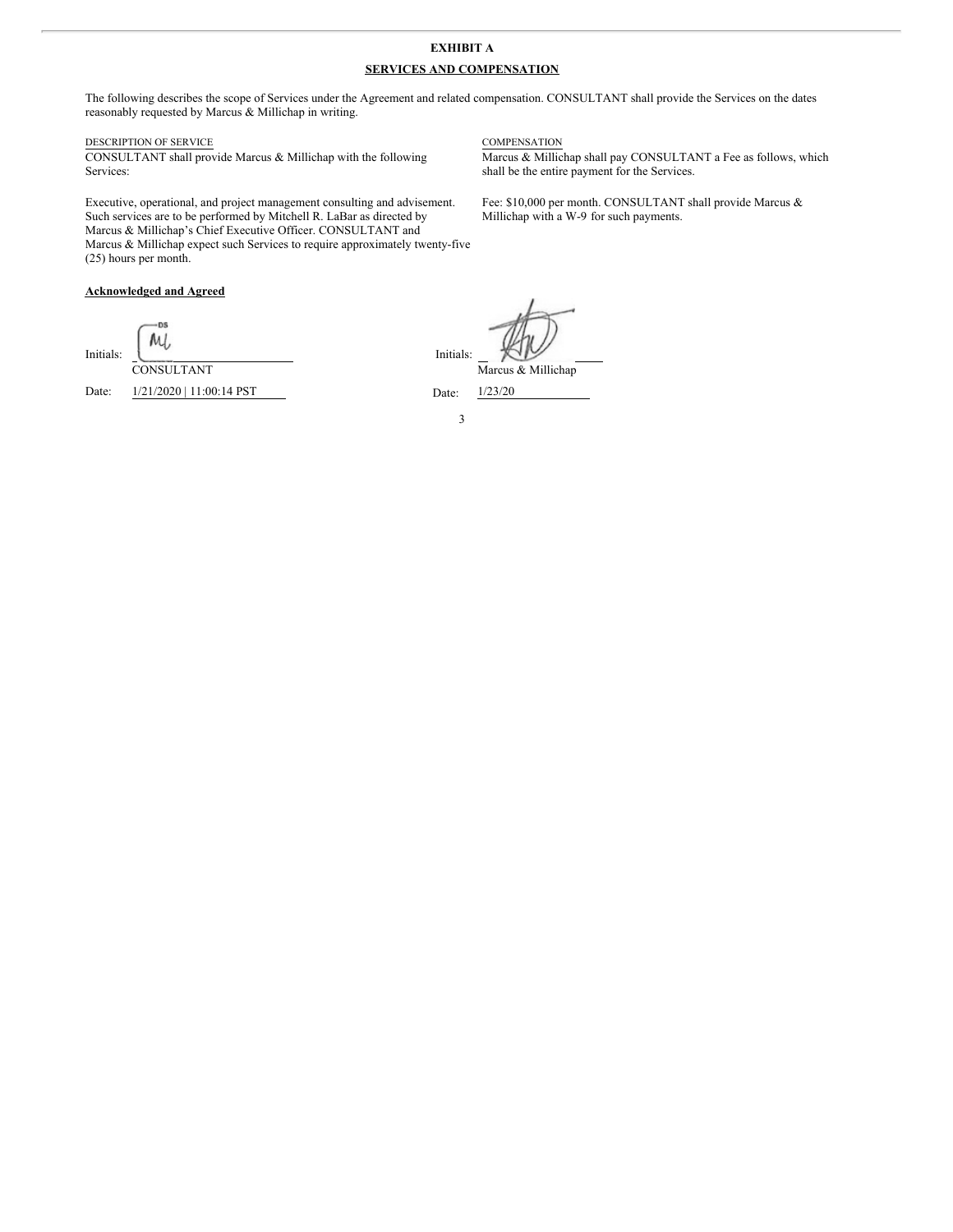#### **Certification of Chief Executive Officer of Marcus & Millichap, Inc. pursuant to Rule 13a-14(a) under the Exchange Act, as adopted pursuant to Section 302 of the Sarbanes-Oxley Act of 2002**

<span id="page-45-0"></span>I, Hessam Nadji, certify that:

- 1. I have reviewed this quarterly report on Form10-Q of Marcus & Millichap, Inc.;
- 2. Based on my knowledge, this report does not contain any untrue statement of a material fact or omit to state a material fact necessary to make the statements made, in light of the circumstances under which such statements were made, not misleading with respect to the period covered by this report;
- 3. Based on my knowledge, the financial statements, and other financial information included in this report, fairly present in all material respects the financial condition, results of operations and cash flows of the registrant as of, and for, the periods presented in this report;
- 4. The registrant's other certifying officer(s) and I are responsible for establishing and maintaining disclosure controls and procedures (as defined in Exchange Act Rules 13a-15(e) and 15d-15(e)) and internal control over financial reporting (as defined in Exchange Act Rules13a-15(f) and 15d-15(f)) for the registrant and have:
	- a) Designed such disclosure controls and procedures, or caused such disclosure controls and procedures to be designed under our supervision, to ensure that material information relating to the registrant, including its consolidated subsidiaries, is made known to us by others within those entities, particularly during the period in which this report is being prepared;
	- b) Designed such internal control over financial reporting, or caused such internal control over financial reporting to be designed under our supervision, to provide reasonable assurance regarding the reliability of financial reporting and the preparation of financial statements for external purposes in accordance with generally accepted accounting principles;
	- c) Evaluated the effectiveness of the registrant's disclosure controls and procedures and presented in this report our conclusions about the effectiveness of the disclosure controls and procedures, as of the end of the period covered by this report based on such evaluation; and
	- d) Disclosed in this report any change in the registrant's internal control over financial reporting that occurred during the registrant's most recent fiscal quarter (the registrant's fourth fiscal quarter in the case of an annual report) that has materially affected, or is reasonably likely to materially affect, the registrant's internal control over financial reporting; and
- 5. The registrant's other certifying officer(s) and I have disclosed, based on our most recent evaluation of internal control over financial reporting, to the registrant's auditors and the audit committee of the registrant's board of directors (or persons performing the equivalent functions):
	- a) All significant deficiencies and material weaknesses in the design or operation of internal control over financial reporting which are reasonably likely to adversely affect the registrant's ability to record, process, summarize and report financial information; and
	- b) Any fraud, whether or not material, that involves management or other employees who have a significant role in the registrant's internal control over financial reporting.

Date: May 11, 2020 /s/ Hessam Nadji

Hessam Nadji President and Chief Executive Officer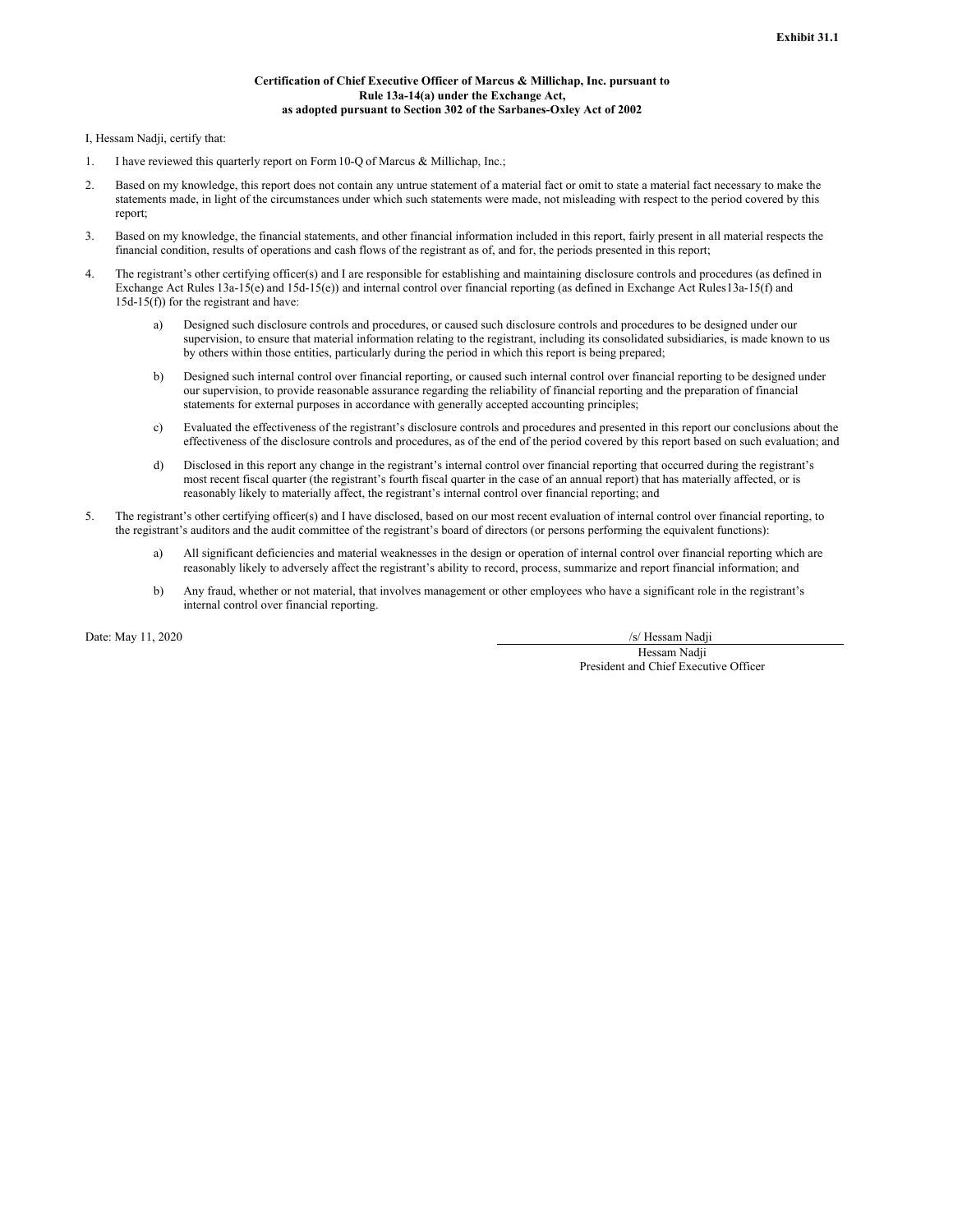#### **Certification of Chief Financial Officer of Marcus & Millichap, Inc. pursuant to Rule 13a-14(a) under the Exchange Act, as adopted pursuant to Section 302 of the Sarbanes-Oxley Act of 2002**

<span id="page-46-0"></span>I, Martin E. Louie, certify that:

- 1. I have reviewed this quarterly report on Form10-Q of Marcus & Millichap, Inc.;
- 2. Based on my knowledge, this report does not contain any untrue statement of a material fact or omit to state a material fact necessary to make the statements made, in light of the circumstances under which such statements were made, not misleading with respect to the period covered by this report;
- 3. Based on my knowledge, the financial statements, and other financial information included in this report, fairly present in all material respects the financial condition, results of operations and cash flows of the registrant as of, and for, the periods presented in this report;
- 4. The registrant's other certifying officer(s) and I are responsible for establishing and maintaining disclosure controls and procedures (as defined in Exchange Act Rules 13a-15(e) and 15d-15(e)) and internal control over financial reporting (as defined in Exchange Act Rules13a-15(f) and 15d-15(f)) for the registrant and have:
	- a) Designed such disclosure controls and procedures, or caused such disclosure controls and procedures to be designed under our supervision, to ensure that material information relating to the registrant, including its consolidated subsidiaries, is made known to us by others within those entities, particularly during the period in which this report is being prepared;
	- b) Designed such internal control over financial reporting, or caused such internal control over financial reporting to be designed under our supervision, to provide reasonable assurance regarding the reliability of financial reporting and the preparation of financial statements for external purposes in accordance with generally accepted accounting principles;
	- c) Evaluated the effectiveness of the registrant's disclosure controls and procedures and presented in this report our conclusions about the effectiveness of the disclosure controls and procedures, as of the end of the period covered by this report based on such evaluation; and
	- d) Disclosed in this report any change in the registrant's internal control over financial reporting that occurred during the registrant's most recent fiscal quarter (the registrant's fourth fiscal quarter in the case of an annual report) that has materially affected, or is reasonably likely to materially affect, the registrant's internal control over financial reporting; and
- 5. The registrant's other certifying officer(s) and I have disclosed, based on our most recent evaluation of internal control over financial reporting, to the registrant's auditors and the audit committee of the registrant's board of directors (or persons performing the equivalent functions):
	- a) All significant deficiencies and material weaknesses in the design or operation of internal control over financial reporting which are reasonably likely to adversely affect the registrant's ability to record, process, summarize and report financial information; and
	- b) Any fraud, whether or not material, that involves management or other employees who have a significant role in the registrant's internal control over financial reporting.

Date: May 11, 2020 /s/ Martin E. Louie

Martin E. Louie Chief Financial Officer